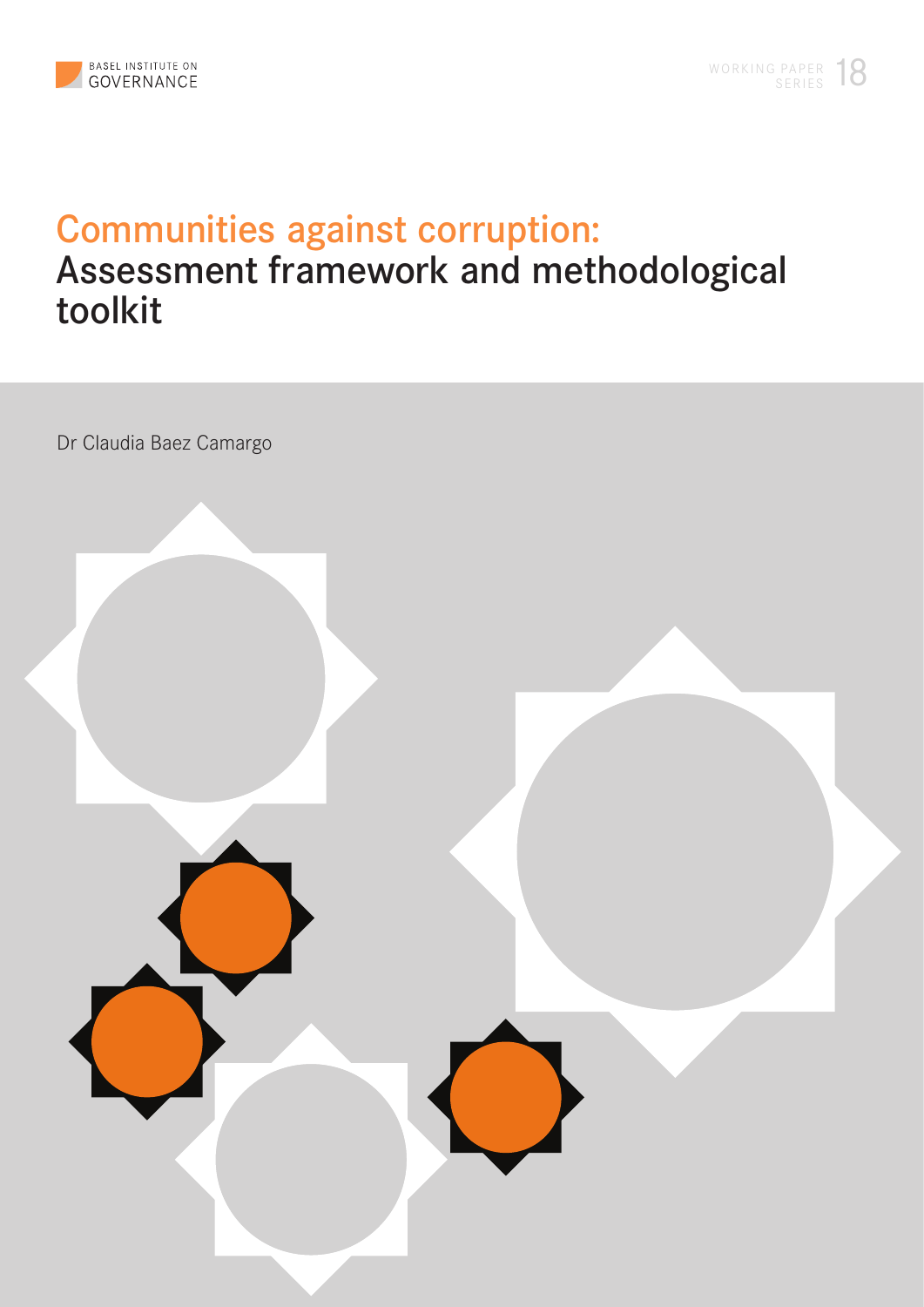Basel Institute on Governance Working Paper 18. ISSN: 2624-9650.

Dr Claudia Baez-Camargo, University of Basel, Basel Institute on Governance, Steinenring 60, 4051 Basel, Switzerland claudia.baez-camargo@baselgovernance.org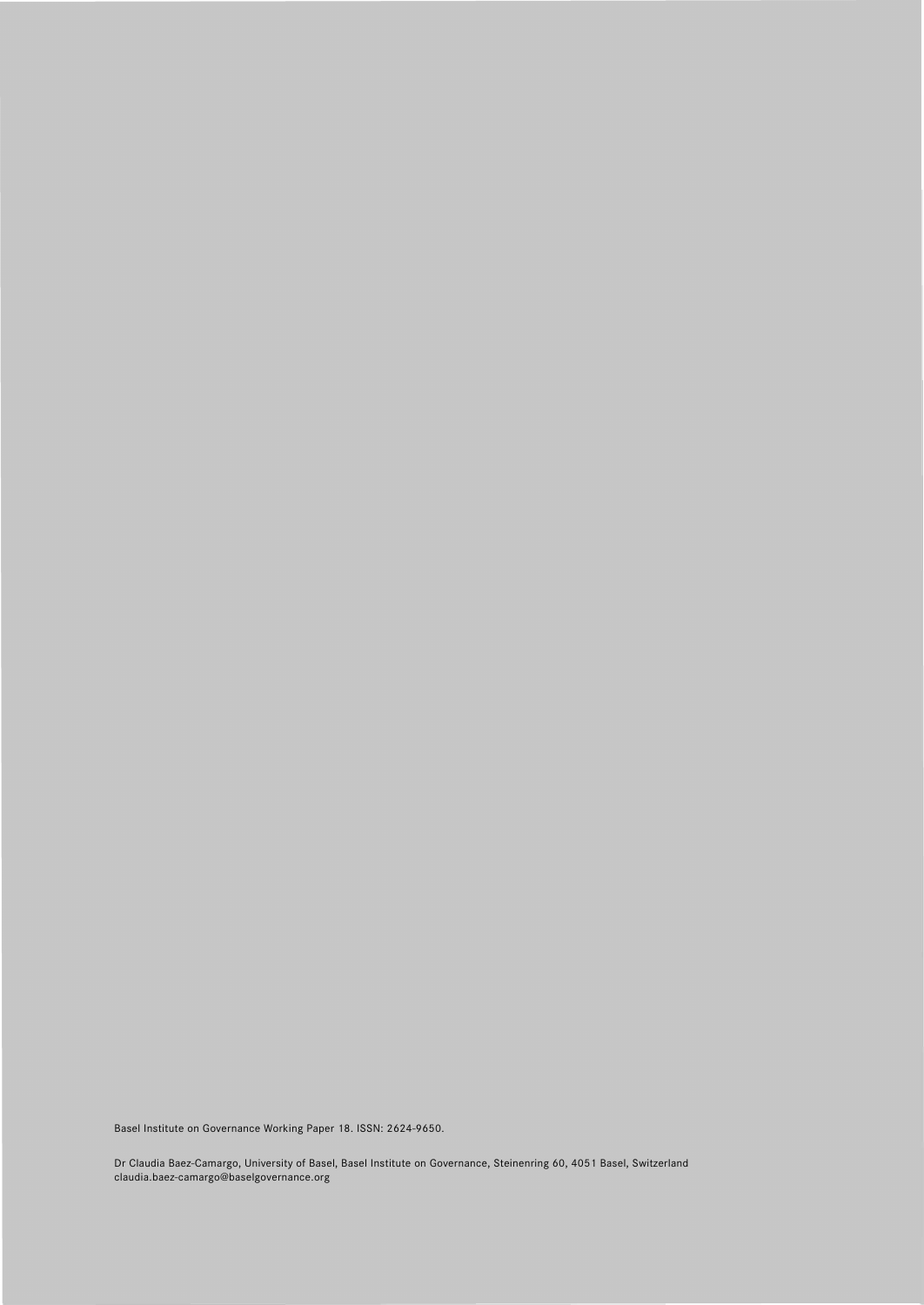# Communities against corruption: Assessment framework and methodological toolkit

Dr. Claudia Baez Camargo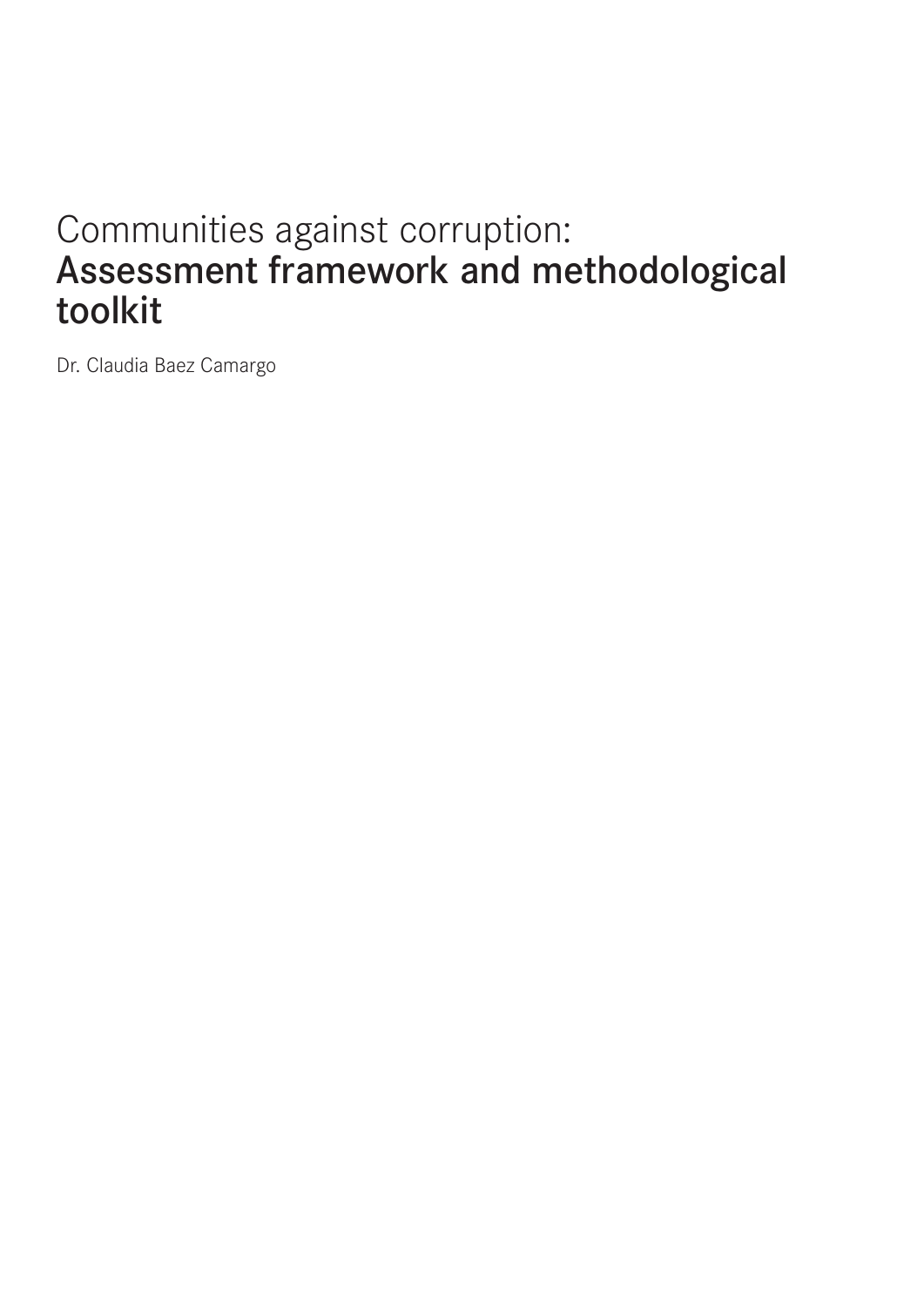Communities against corruption: Assessment framework and methodological toolkit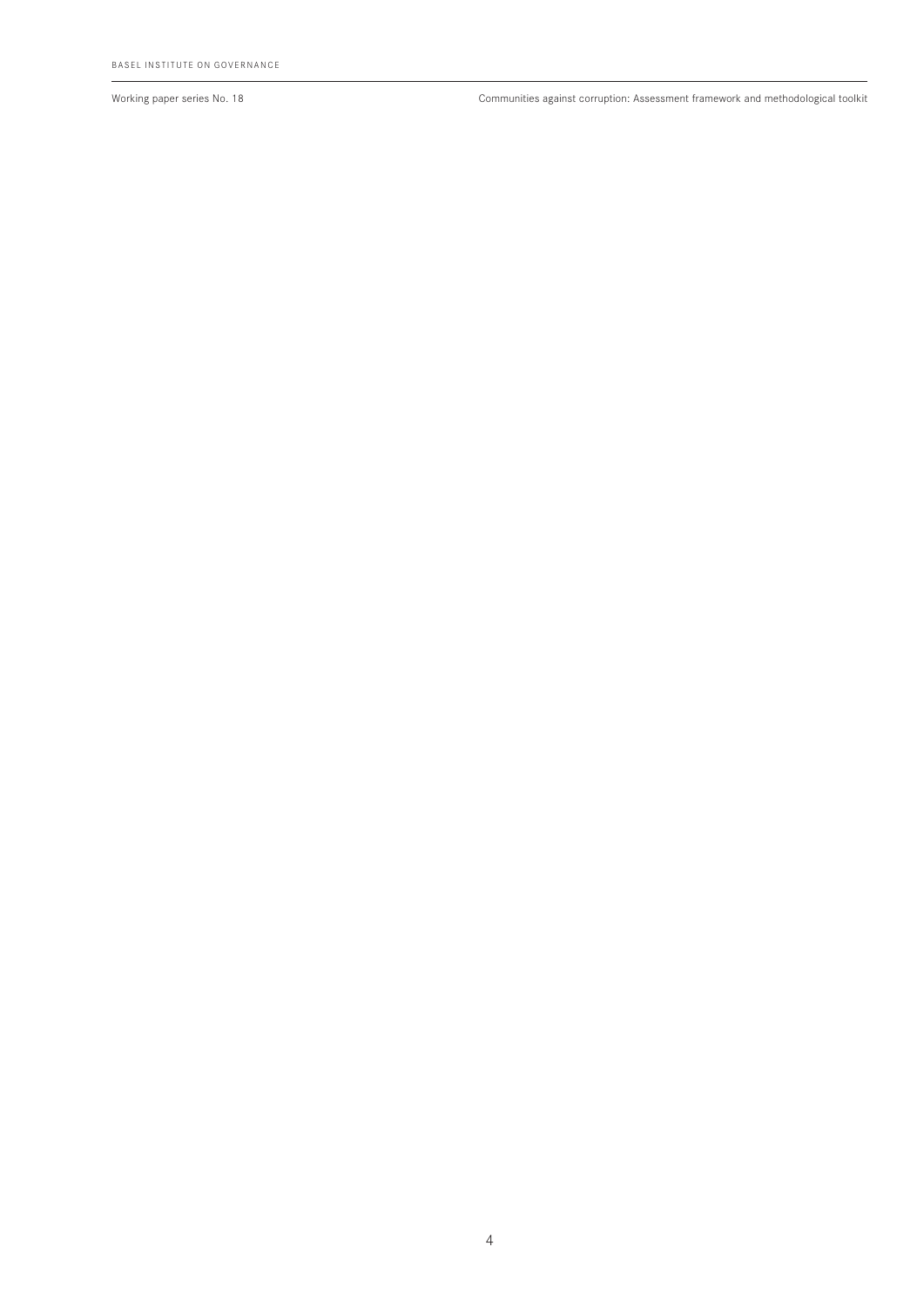# Table of contents

## 1 INTRODUCTION AND BACKGROUND 8

## 2 FORMAL COMPONENTS OF SOCIAL ACCOUNTABILITY 11

## 3 A MODEL FOR CONTEXTUALIZATION 14

- 3.1 Prevailing attitudes of citizens and service providers toward each other 15
- 3.2 Contextual determinants of citizens' attitudes 17
- 3.3 Incentives for public service workers/providers 18
- 3.4 Strategies employed by citizens to obtain public services 19

## 4 SERBIA 21

- 4.1 Social accountability project description 21
- 4.2 Context assessment 21
- 4.3 Project overview: Strengths, challenges and suggestions 25

## 5 PHILIPPINES 27

- 5.1 Social accountability project description 27
- 5.2 Context assessment 27
- 5.3 Project overview: Strengths, challenges and suggestions 31

## 6 GHANA 32

- 6.1 Social accountability project description 32
- 6.2 Context assessment 33
- 6.3 Project overview: Strengths, challenges and suggestions 37

## 7 MATCHING SOCIAL ACCOUNTABILITY TOOLS TO CONTEXT 38

- 7.1 Types of social accountability approaches: disaggregated by program component 38
- 7.2 Selected social accountability programmes 42

## 8 LESSONS LEARNED 47

## 9 ANNEXES: ASSESSMENT TOOLS AND METHODOLOGICAL NOTES 49

- 9.1 Annex 1 Survey: Institutional performance and social values 50
- 9.2 Annex 2 Focus groups discussion guidelines 57
- 9.3 Annex 3 Sample semi-structured interview questionnaire: state authorities 59
- 9.4 Annex 4: Template for informed consent form for focus group discussion participants 60
- 9.5 Annex 5: Data consolidation matrix 62

## 10 REFERENCES 71

## 11 LIST OF ACRONYMS 73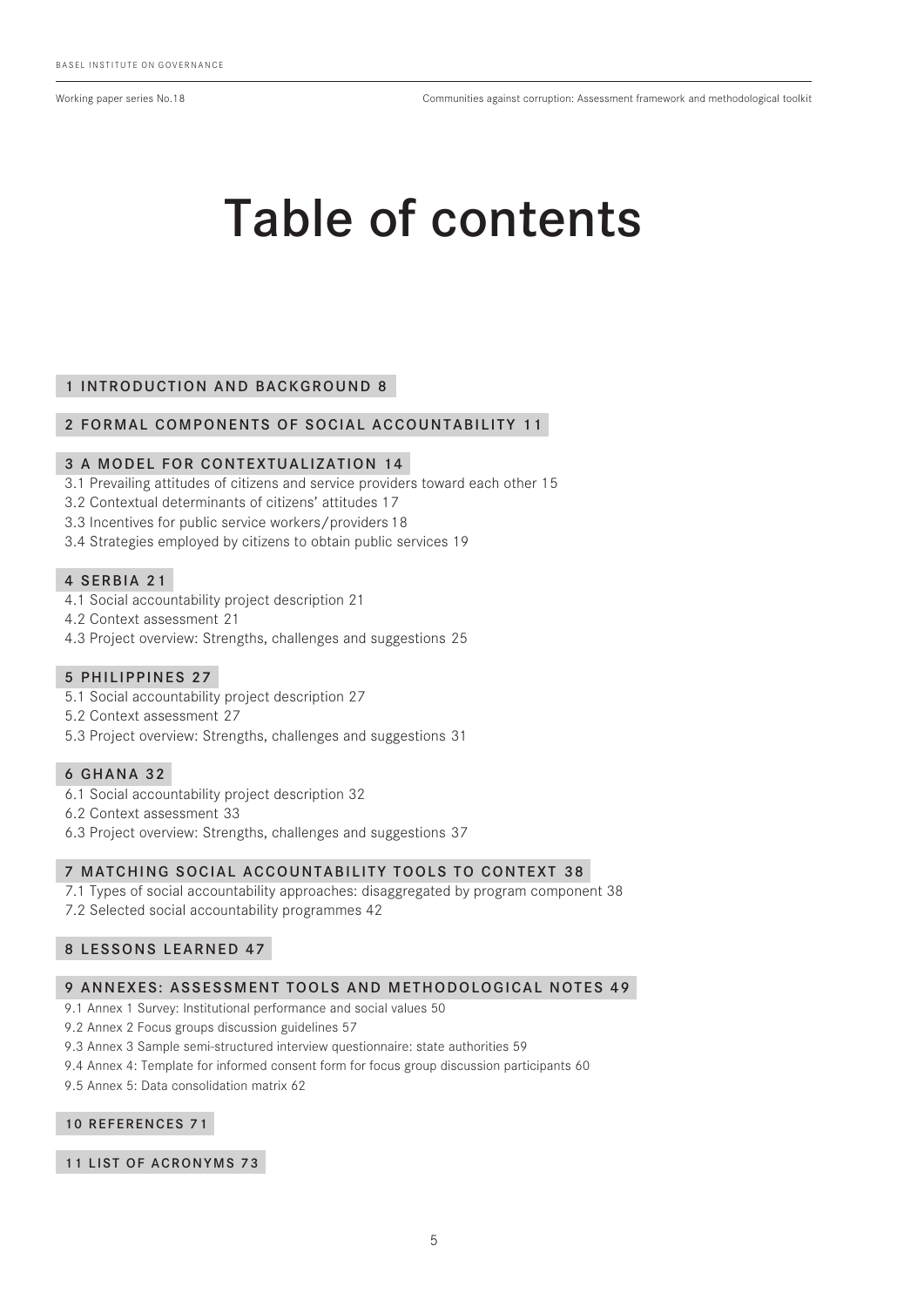Communities against corruption: Assessment framework and methodological toolkit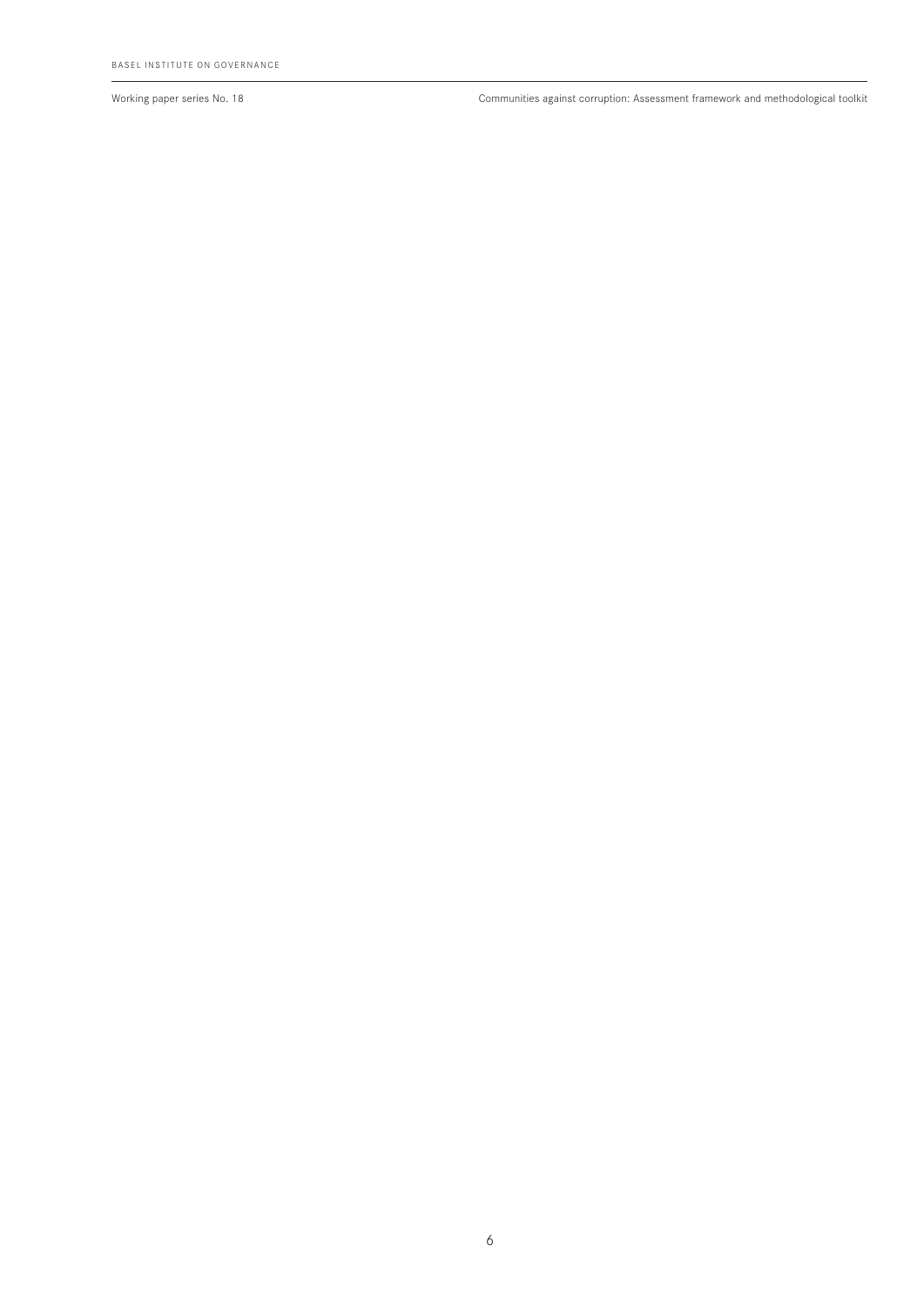# Acknowledgements

Preliminary research activities that enabled the development of the conceptual framework presented here were conducted as part of the European Union Seventh Framework Research Project ANTICORRP (Anti-corruption Policies Revisited: Global Trends and European Responses to the Challenge of Corruption).

Field research was financed by UNDP PACDE. The author wishes to acknowledge the contribution of local researchers Dr. Predrag Stojicic (Serbia), Mr. Allen Mariano (the Philippines), and Mr. Danaa Nantogmah (Ghana), who applied the assessment tools in their respective countries and aggregated the data for the analysis of the case studies. The support provided by the local UNDP offices in Belgrade, Manila and Accra is also gratefully acknowledged.

The views expressed in this report are solely those of the author. UNDP and the European Union are not liable for any use that may be made of the information contained therein.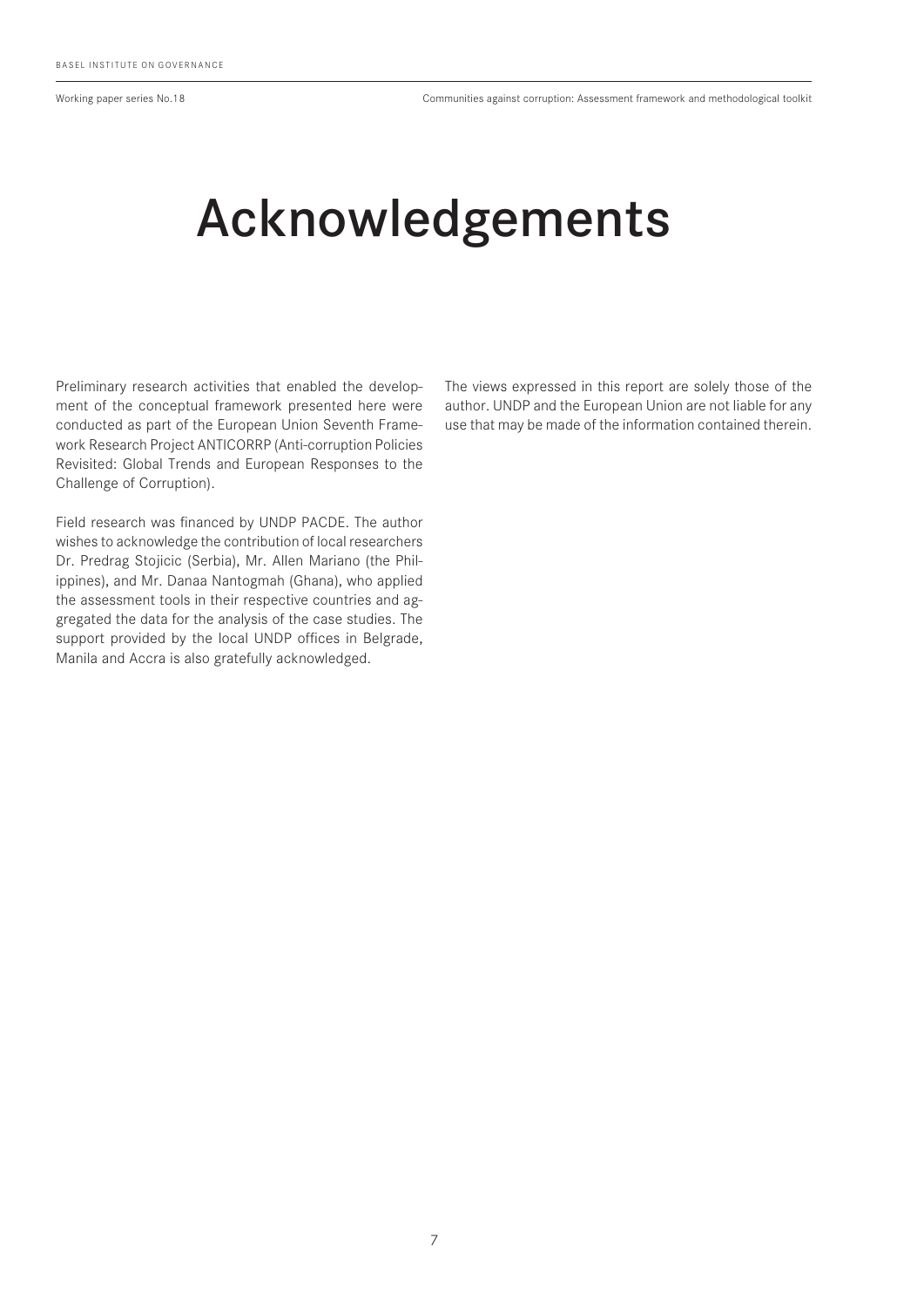# 1. Introduction and background

Academics and practitioners alike are nowadays arriving at the same conclusion: corruption cannot be effectively controlled without civil society involvement. As one of the most eminent scholars in corruption remarked: "Corruption will continue – indeed, may well be the norm - until those with a stake in ending it are able to oppose it in ways that cannot be ignored" (Johnston 2014, 1).

The practical implication of that statement is that social accountability initiatives can play a critical role in fighting corruption. The end goal is to make local public officials directly accountable to the communities they serve, which requires the involvement of citizens in performing certain activities, such as quality assessment and monitoring, in order to generate actionable inputs for deterring corruption and improving development outcomes. Many mechanisms have been developed through which citizens and communities can become engaged,<sup>1</sup> reflecting not only the growing interest in this approach, but also the vast potential in terms of sectors and governance outcomes upon which citizen participation is expected to generate a positive change.

There is evidence to suggest that social accountability has greatest potential to effect positive improvements in the delivery of essential services. The premise is that corruption in areas such as health, security and education carries the highest social costs and that those directly affected by it are in the best position to accurately evaluate the extent and gravity of the problem and to generate precise and actionable information about it.

We believe social accountability can be an effective tool against corruption, one that can empower citizens and promote responsive behaviours from public officials and ultimately have a clear impact on improving people's lives. With this conviction, the Basel Institute on Governance and UN-DP's Global Programme on Anti-Corruption (PACDE) have joined efforts to develop an assessment framework and methodology that capture the main elements that play a role

1 A good list and description of different social accountability tools can be found in (UNDP 2010).

in enabling the success of social accountability initiatives.

Based on recent research findings these elements would be: promoting changes in both supply and demand, addressing problems that are perceived as important and highly significant by the actors involved, and building upon locally legitimate accountability mechanisms (O'Meally 2013). The assessment builds upon those findings and on our own research focusing on local attributes such as institutional trust, social capital, community values and norms. While maintaining academic rigor, the assessment has been elaborated with the goal of making its empirical applicability as straightforward as possible, providing guidance on how to match the characteristics of the intended beneficiary communities to appropriate social accountability tools and approaches in order to promote a "good fit" and maximize effectiveness and sustainability.

The assessment framework and toolkit are meant to be instruments to support ongoing anti-corruption social accountability initiatives; the methodology is intended to generate suggestions for improved project design as well as indicators to help implementers track project progress and impact.

The information required to carry out this assessment is obtained by applying three research tools: a) a survey on institutional trust, social values and practices, b) focus group discussions with groups of citizens that have been exposed to the social accountability intervention on the one hand and a control group on the other, and c) semi-structured interviews with local government officials, service providers and civil society organizations (CSOs). These tools can be tailored according to the sector in which the social accountability initiative is being implemented and to better reflect the characteristics of the local context. This assessment can usefully be applied at the outset of the social accountability intervention in order to generate a baseline data set, and then be re-applied later on in order to measure progress and impact.

The approach presented here addresses two of the most important recognized challenges to social accountability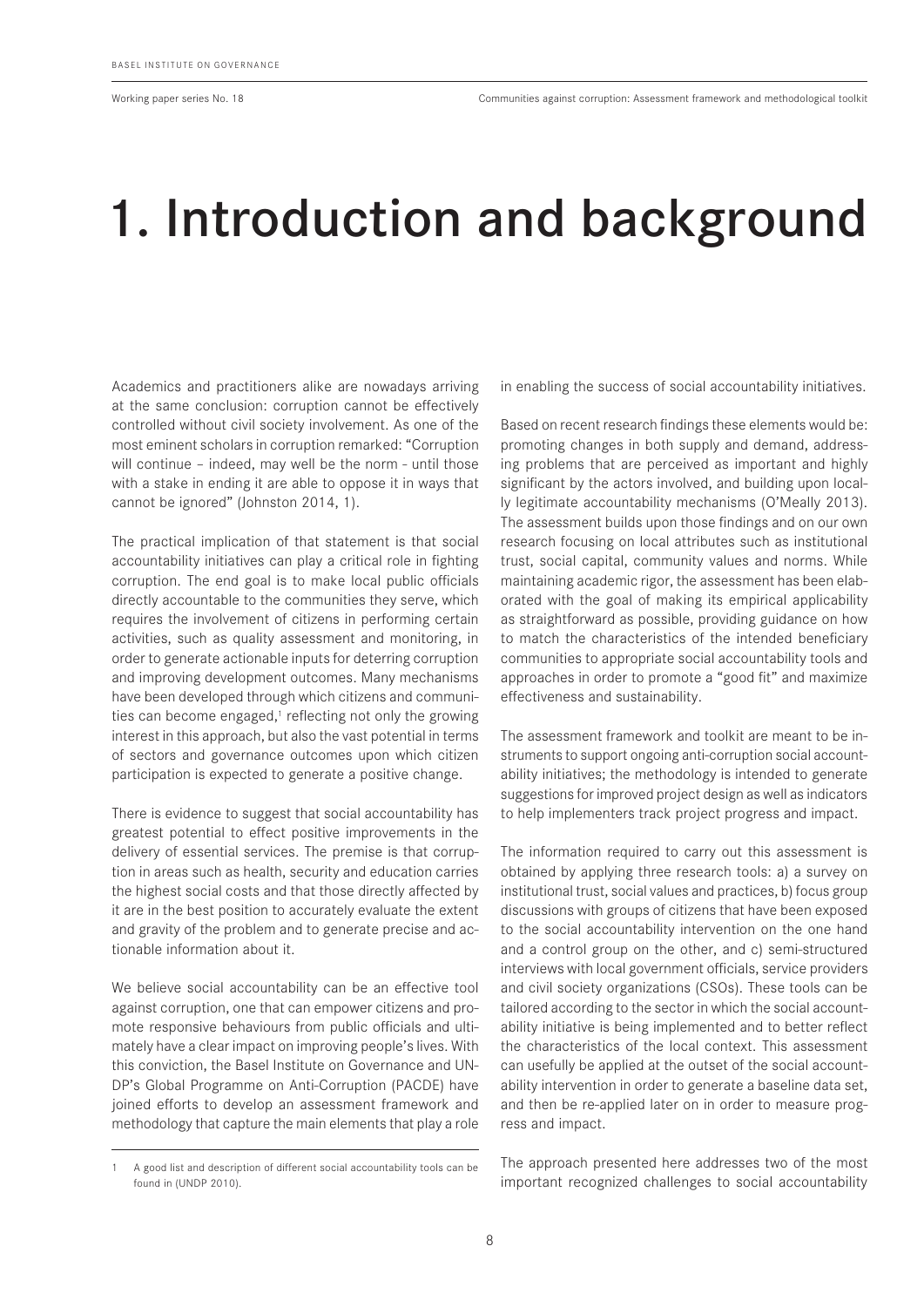Communities against corruption: Assessment framework and methodological toolkit

approaches: lack of a clear underlying theory of change and inadequate contextualization to local characteristics and needs (Evans et al. 1996; Bossert 1998; Gershberg 1998; A. Joshi 2007).

The first challenge demands clarity about the assumed causality that leads from citizen participation to decreased corruption. This is an element that has not always been clearly stated. Often the advantages of social accountability schemes are framed in the literature in terms such as: "overcoming biases of elite domination, better informed officials and citizens with stronger dispositions and skills, greater justice of policy and effectiveness" (Fung 2003). These kinds of statements stress the intended goals without making an explicit argument about the intervening process that generates actual change. Other authors state that increased participation "should contribute towards certain forms of coordination, thereby facilitating development" (Coehlo & Favareto 2008, pp.18–19), which still remains vague and lacks explanatory potential. The underlying problem is that, as a recent review of accountability initiatives stated, "many initiatives are focused at increasing transparency and amplifying voice, without examining the link of these with accountability and ultimately responsiveness" (Anuradha Joshi 2010).

This assessment tool incorporates and addresses this challenge as it is based upon an analytical framework which identifies the key elements that need to be present in order to maximize the potential for success of any social accountability initiative. This analytical framework, which is described in Section 2, conceptualizes social accountability in the form of a cycle involving interactions between citizens, government decision makers and service providers. It emphasizes the importance of linking up citizens' inputs to state actors with the goal of developing monitoring and enforcement mechanisms that establish links between the incentives of providers of public services and citizens' satisfaction with the quality of the services provided. Therefore, citizens' actions can provide vital information on the prevalence of corrupt practices in the public sector which, once made available to those who have the ability to act upon it

and enforce sanctions, can lead to a reduced opportunity space for the abuse of public resources for private gain. Without addressing the need of effectively engaging state actors in any initiative involving participatory actions, it is not possible to develop approaches through which citizens can be empowered to actually hold state actors accountable.

The second challenge relates to the inconsistent track record of the effectiveness of social accountability approaches as revealed by available empirical evidence (McGee and Gaventa 2010, p.22) (Gaventa and Barrett 2010, 14). Some authors have even suggested that the importance of fostering social accountability initiatives to improve governance in the delivery of basic services has been overstated (D. Booth 2011), and that in fact these participatory mechanisms have little impact on accountability (Andrews and Shah 2002).

While acknowledging the challenges involved in properly operationalizing participatory interventions, we believe it is not possible to ignore the existing evidence that social accountability initiatives, when adequately designed and implemented, can make a meaningful contribution to combat corruption and improve the livelihoods of people. Evidence from Uganda (Björkman & Svensson 2010), Brazil (Centre for the Future State 2007, Cornwall & Shankland 2008), India (United Nations 2007) and Afghanistan (Schouten 2011), to name a few, highlights the feasibility and potential of social accountability.

A shared insight that the success stories reveal is that it is key to develop initiatives that are adequate to and consistent with the context in which they are implemented, so that they may be easily undertaken by citizens as well as sustainable. As a renowned group of social accountability practitioners forcefully put it: "a blind infatuation with social accountability tools without an understanding of the context leads to disastrous and wasteful consequences" (Affiliated Network for Social Accountability 2010).

We are convinced that understanding the particular characteristics of different societies is essential to optimize the success of social accountability initiatives. This assessment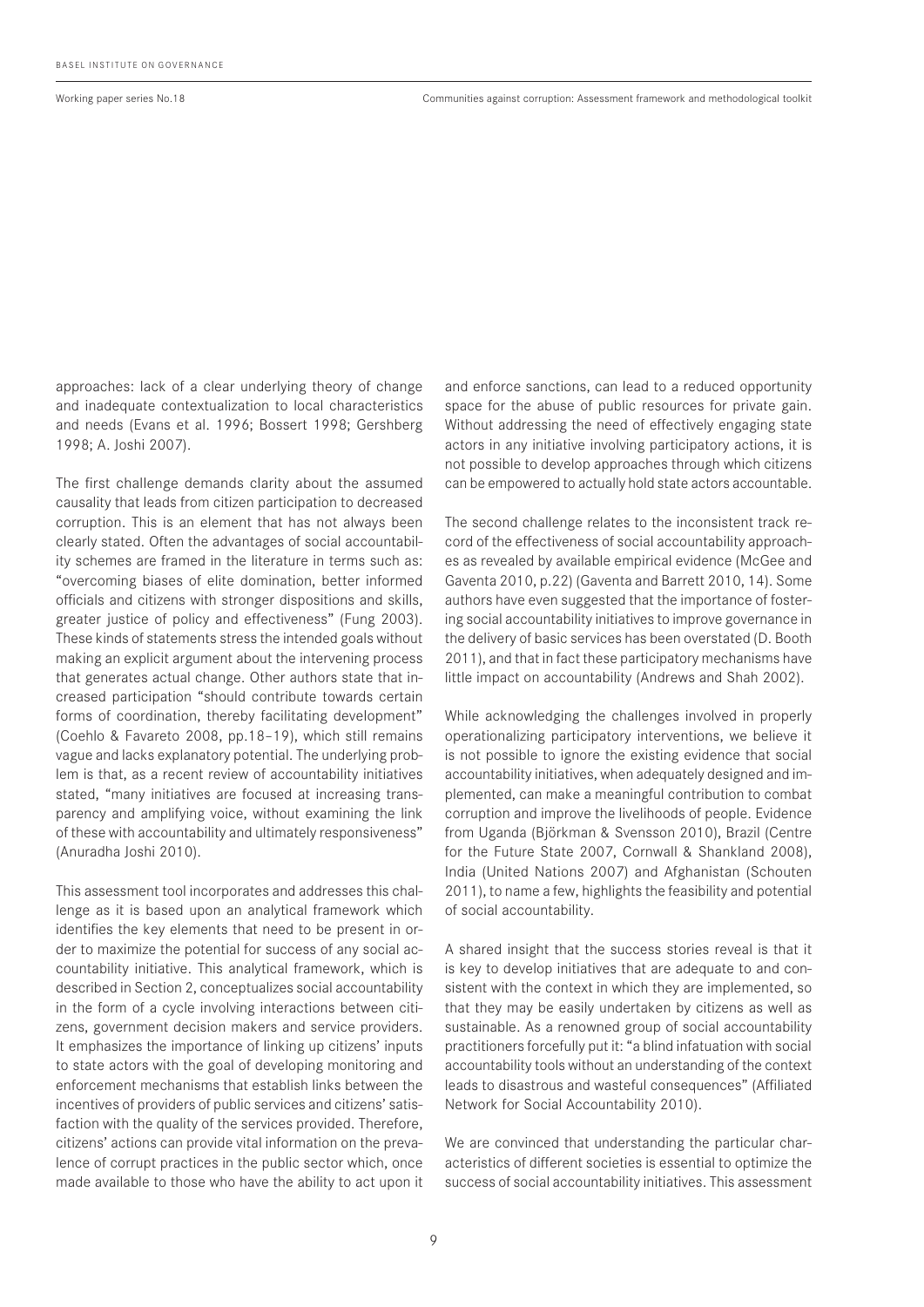Communities against corruption: Assessment framework and methodological toolkit

represents the first systematic effort to develop a tool that can generate information about critical attributes of communities targeted for social accountability interventions. The elements that are key for contextualization are derived from a model of the relationship between service providers and citizens which is contingent on elements such as citizens' self perceptions, capacity for collective action among community members and the incentive structure faced by service providers. This model is presented in Section 3.

Section 4, 5 and 6 present the results from our application of the assessment methodology to three cases of ongoing social accountability initiatives in Serbia, the Philippines and Ghana, which have been supported by PACDE. The Serbian case refers to an intervention in the health sector in Belgrade, the Philippines case involves the agriculture sector in San Miguel, Bohol and in Ghana the social accountability project targeted the health sector in several communities in Ajumako and Jasikan districts.<sup>2</sup>

Section 7 provides systematized guidelines to match contextual variations to specific approaches across all social accountability program components. Examples of the alternative approaches as well as their relative strengths and weaknesses are discussed. In this section three of the most widely used social accountability mechanisms – namely Participatory Budgeting, Citizen Report Cards and Citizen Scorecards – are presented for informative purposes.

Section 8 presents lessons learned.

Detailed methodological notes, as well as a generic version of all the research and analysis tools that are required to conduct the assessment are presented in the Annex.

<sup>2</sup> Field research conducted in Belgrade, Serbia, during the months of July and August 2013; in San Miguel, Bohol, the Philippines during the month of July 2013; and in three communities, Ajumako-Bisease, Ajumako-Kumasi, both in the Ajumako district, and Teteman in the Volta region Jasikan District, Ghana, during the month of August 2013. The same methodology was applied across all three cases.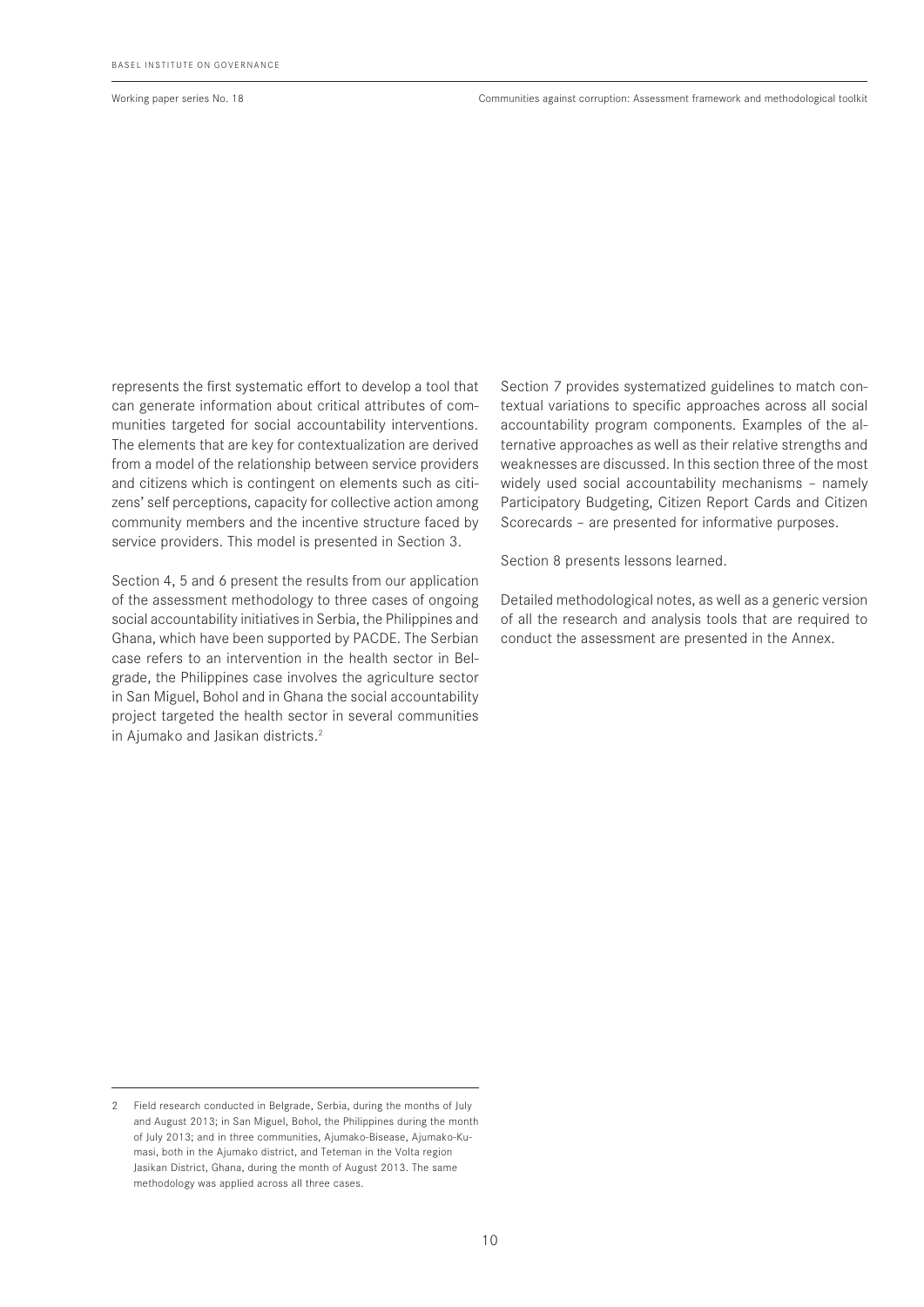# 2. Formal components of social accountability

At the core of the social accountability concept lays the relationship between citizens and the providers of public services. The ultimate goal is, through structured and meaningful participation of citizens, to develop this relationship into one where entitlements are realized, quality of service provision improved and, ultimately, citizen welfare is advanced. In order to achieve this goal, the premise of social accountability is to enable an environment in which citizens exercise their voice and service providers are answerable to them.

A formal conceptual framework upon which this assessment is formulated is depicted in Figure 1.

This framework is based on the proposition that social accountability involves three core elements: voice, enforceability and answerability, which together form part of a cycle.

Voice here is understood as a variety of mechanisms – formal and informal – through which people express their preferences, opinions and views and demand accountability from power-holders (UNDP 2010, 11).

The concept of voice distinguishes itself from a simple collection of complaints or comments through the following three characteristics:





Source: Baez Camargo and Jacobs, 2013.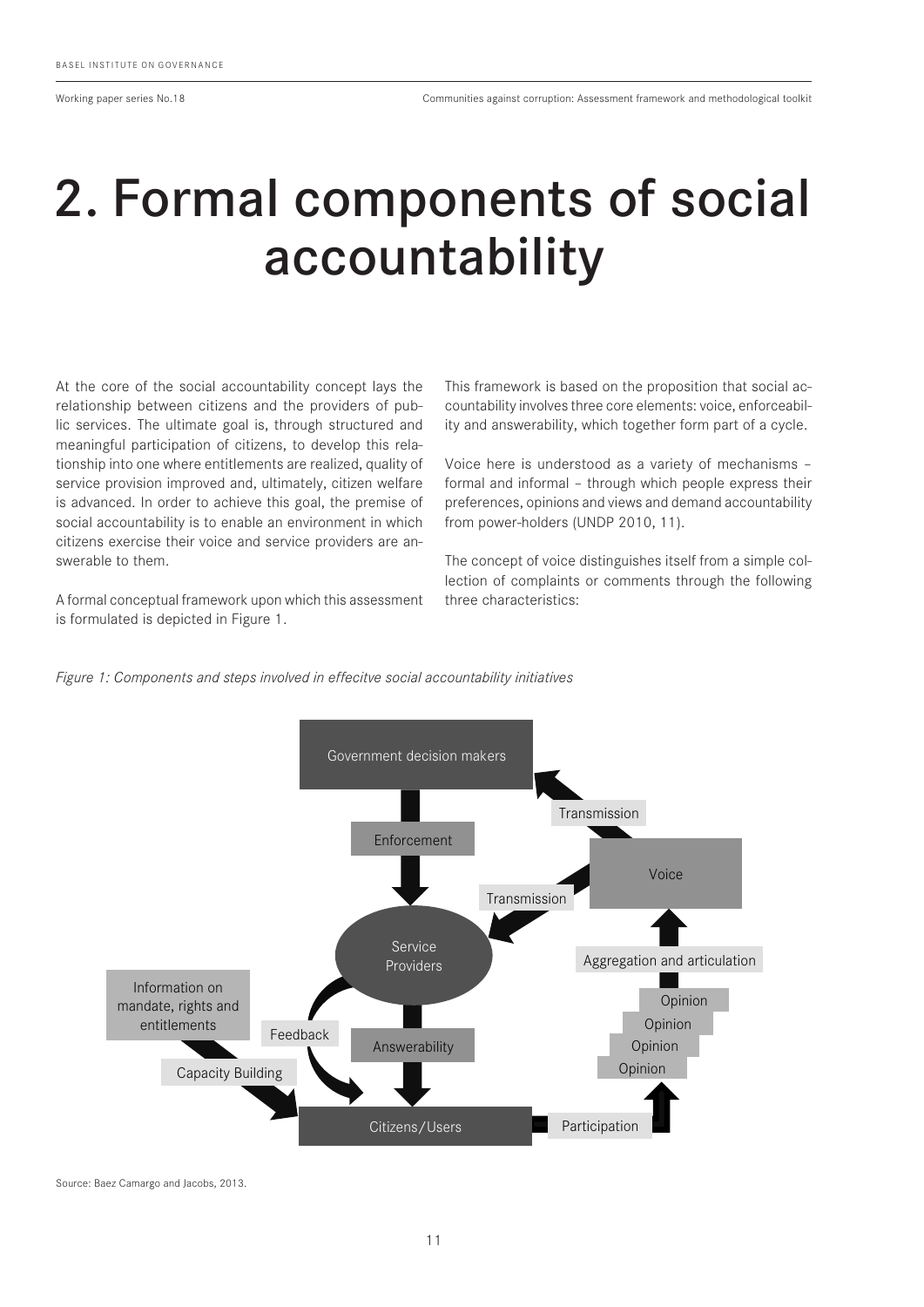Communities against corruption: Assessment framework and methodological toolkit

First, for citizens to effectively participate in monitoring and evaluating any aspect of public sector performance, they need to have a clear understanding of what the mandate is. In other words, citizens may very well not even be aware of their rights and entitlements and of the specific obligations that public officers have to fulfil in the course of their work. For this reason capacity building, understood minimally as sharing basic information on mandate, rights and entitlements with citizens who are to perform social accountability activities, can be deemed to be a first prerequisite for voice to be effective.

Second, the evaluations and opinions that result from social accountability activities need to be aggregated and articulated. Most importantly, the information resulting from the process of aggregating and articulating citizens' assessments, opinions and complaints should be formulated in direct reference to the mandate highlighting specific shortcomings, unmet targets and, in the case of complaints, synthetizing individual grievances into actionable demands.

Third, generating information is not enough. Citizen-generated information needs to be transmitted to the relevant actors or decision makers who can act upon it and/or for whom the information has the potential to generate costs. In other words, aggregating and articulating information is not sufficient unless it is channelled in a way that it can have an effect on the incentive structures of decision makers and public officials.

Enforceability refers to a situation where, in case the mandate is not appropriately fulfilled, consequences are expected ensue. Enforceability is a critical underlying factor shaping the incentives of service providers to act in a more or less responsive manner with respect to the communities they serve. Incentives here can be understood in terms of the costs for the service provider associated with unsatisfactory performance and normally refer to formal disciplinary action, but can also entail rewards for good performance (both usually involve remuneration or career opportunities).

to provide an account and the right to get a response. In this discussion, answerability can be understood as voice triggering a response from the service provider or pertinent authority. It is essential in the sense that it is one of the concrete manifestations of the notion that accountability is a two-way process, directly engaging citizens and service providers. As a concrete example of the interconnection of the concepts here discussed, answerability is strongly contingent on enforceability, but it also involves a feedback process through which the citizens can be informed of the use made of the information they have provided; namely to whom it has been relayed and what actions are being taken to address the issues uncovered by the social accountability exercise.

The theory of change underlying this analytical framework departs from the observation, confirmed across many contexts, that lack of awareness and knowledge about rights and entitlements provides a fertile ground for corrupt practices to take hold. For this reason social accountability begins with education and awareness raising. This, in the first instance, provides citizens with the tools to correctly identify and assess corrupt practices when they are confronted with them as they seek to access public services. Very importantly, the capacity building also instructs citizens on the formal routes of action that they have available to denounce and contest corrupt actions. Secondly, the social accountability tool per se (be it citizen monitoring, community score cards or other modalities) provides a concrete mechanism through which citizens may direct their actions in order to join together individual experiences and complaints and translate them into actionable outputs. This is the point where voice is generated. Third, voice needs to be communicated to decision makers in such a manner that demands a response. Civil society organizations often play a critical role in this regard because they can enable a constructive engagement with public sector officials. When citizens learn that their actions have elicited a response, this provides evidence that their opinions count and that they are actually capable of exercising their rights in a proactive manner.

Answerability is defined by UNDP (2010) as the obligation

This is the necessary chain of causal actions that can enable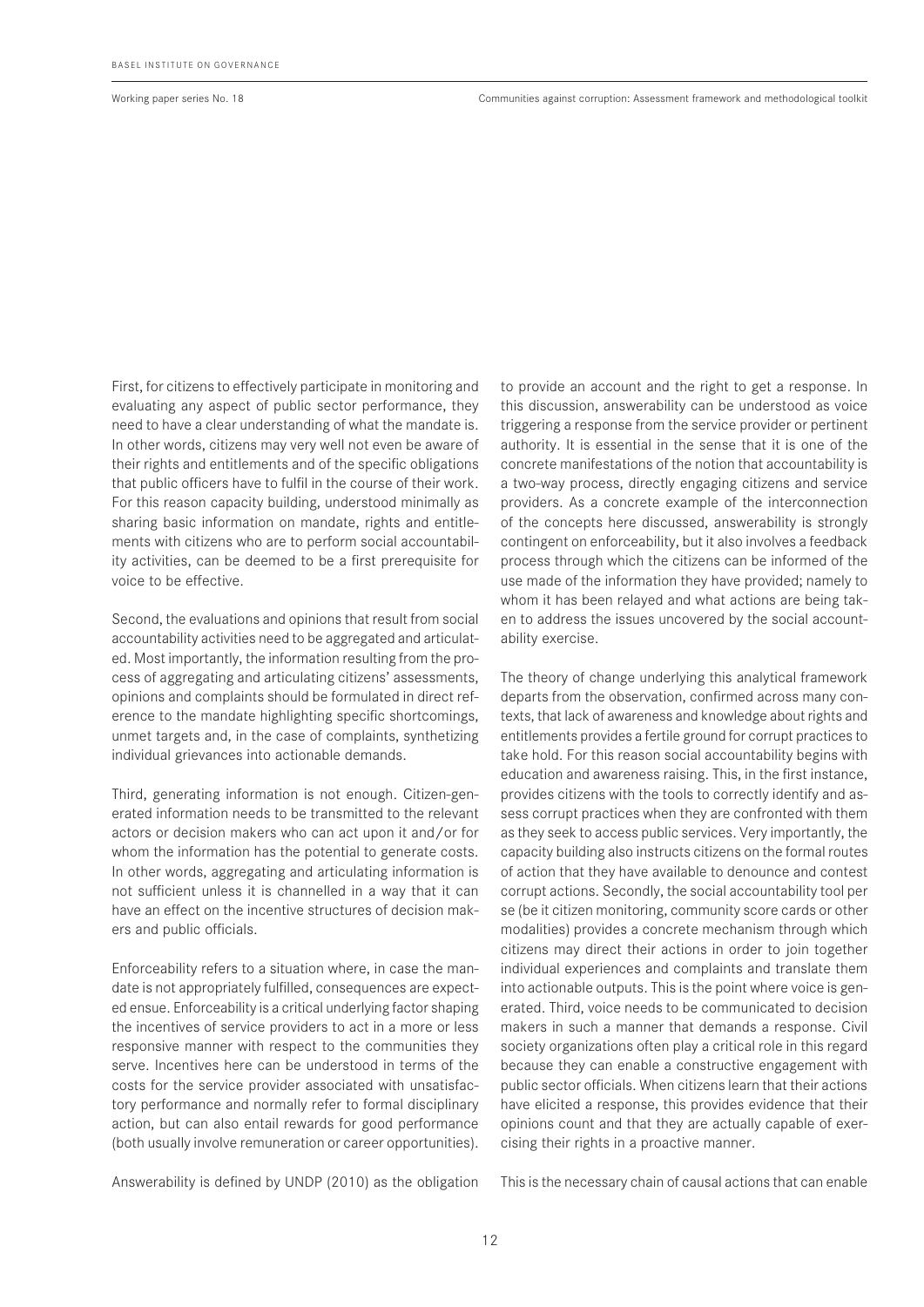the transition from client to citizen, which is needed to overcome the clout of impunity that allows corruption to take hold. The first set of indicators that are compiled in the assessment is, thus, geared to determine whether all the basic elements to ensure the complete social accountability cycle have been taken into account in the project design.

In the end, a successful social accountability intervention should enable the construction of an interface through which citizens, local service providers and authorities can develop interactions conducive to improved service provision. Besides the need for establishing institutional means and mechanisms for information aggregation and transmission, such an outcome is contingent upon developing positive synergies between empowered citizens and responsive service providers. We believe that there is no one single route to citizen empowerment or to evoke responsiveness of public officials. The development (or lack thereof) of these attributes is highly dependent on contextual challenges and opportunities. In the next section we present a model that outlines such contextual elements.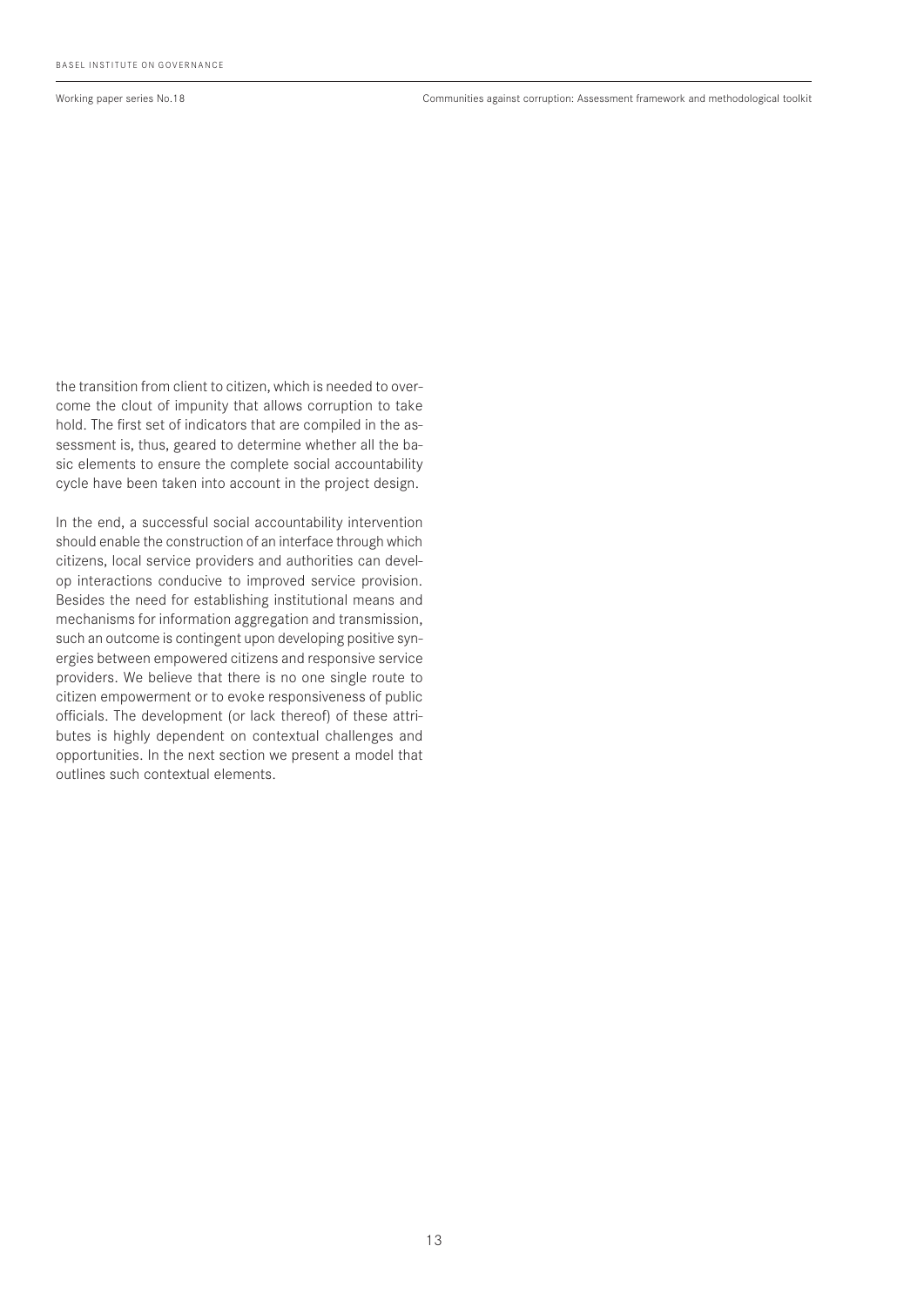# 3. A model for contextualization

The social accountability approach aims to be an enabling factor for developing constructive and sustainable links between empowered citizens and responsive public officials. Often, however, the reality on the ground is quite different, involving entrenched social inequalities, power struggles and mistrust among key stakeholders. Social accountability approaches will have very little chance of success when, for example, citizens are disenfranchised, are sceptical about the possibility of bringing about change and prefer to withdraw from the public sphere as much as possible out of mistrust of government and state officials. The same goes for cases in which service providers and government officials lack incentives to care about citizens' satisfaction, where accountability relationships point towards higher levels in the bureaucracy or government, and where impunity is the norm. The challenge is, therefore, to develop informed and

suitable interventions that can correctly assess the initial conditions prevailing on both the demand and supply sides and, on the basis of these realistic inputs, develop the building blocks to advance in the desired direction.

For these reasons, in this assessment we have developed indicators for elements that need be taken into account in order to enable positive change in a manner that is consistent, not with an ideal outcome, but rather with the actual conditions prevailing in each case. We adhere to the spirit of "working with the grain," which emphasizes developing forms of governance that build on the actual practices and social norms that people targeted by the intervention already share (D. Booth and Crook 2011; David Booth 2011). Therefore, our model is aimed to support the effective contextualization of social accountability initiatives by providing

*Figure 3.1: Determinants of citizens - service providers relationship*

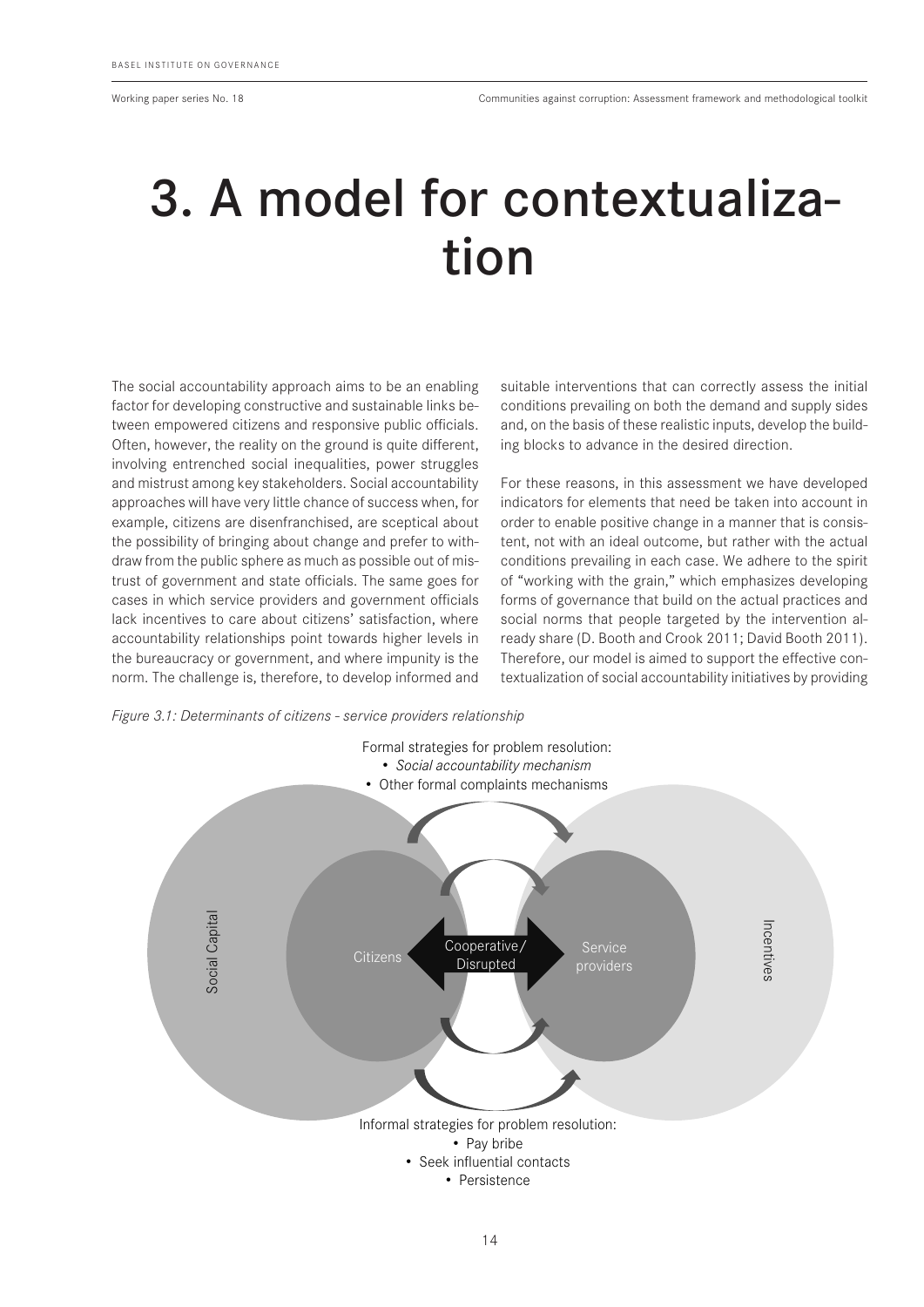Communities against corruption: Assessment framework and methodological toolkit

information on the basis of which implementers can take informed decisions for program design as well as track progress and impact.

The analytical complement to the formal framework presented in the previous section is a model for contextualizing social accountability initiatives, which has the citizen-service provider relationship at its core. This model is depicted in Figure 3.1.

In this model, the quality of the relationship between citizens and service providers is shaped, at the micro level, by the attitudes with which individuals of these two groups interact with each other. At a macro level, the way in which communities and providers of public services relate to each other is linked to the collective action capabilities of the community and the incentives facing service providers. The interaction between these contextual attributes at the two levels provides the background that shapes the strategies that citizens resort to when they face problems accessing basic services, for instance when they are faced with corruption at the point of service.

The social accountability mechanism provides an entry point for catalyzing change because, if properly designed, it can positively influence citizen motivations through capacity building and rights awareness, will link up citizen inputs to providers' incentives, and enable an institutionalized mechanism of problem resolution which can enable iterative cycles of interaction and collaborative conflict resolution between citizens and public officials.

In order to collect the relevant information associated to this model we have developed indicators along the lines of the following categories:

- Prevailing attitudes of citizens and service providers toward each other
- Contextual determinants of citizens' attitudes
- Contextual determinants of service providers' incentives
- Strategies employed by citizens to obtain public services

We explain each of these categories in detail next.

# 3.1 Prevailing attitudes of citizens and service providers toward each other

Indicators of the attitudes of citizens/ users and service providers supply important information to develop a baseline to the assessment and to monitor progress at a later stage. These attitudes are likely to be shaped by a constellation of factors, including history, regime type, previous experiences in the citizen-provider interaction, entrenched power asymmetries, and scarcity of resources. While it goes beyond the scope of the assessment to establish which of these potential elements are more relevant for each context, the observed outcomes (expressed in the manner in which actual interactions take place) are of central importance to the assessment of social accountability initiatives.

For the purposes of the assessment we operationalize two sets of attitudes for each group, one associated with empowered citizens and responsive service providers (cooperative), and the other one associated with disenfranchised citizens and unresponsive service providers (disrupted).<sup>3</sup> Tables 1. and 2. illustrate these concepts.

Through application of the survey, two sets of indicators are generated, which reflect the extent to which citizens' and service providers' attitudes approximate the cooperative or the disrupted models.

<sup>3</sup> These categories are by no means intended to be comprehensive or conclusive of the range of attitudes with which citizens and services providers may approach each other. Rather, they represent "ideal types" which are useful to develop measurements for the assessment and are indicative of the overall manner in which public services are delivered in a certain context and in this respect can be an instrument to track impact and progress of the social accountability initiative.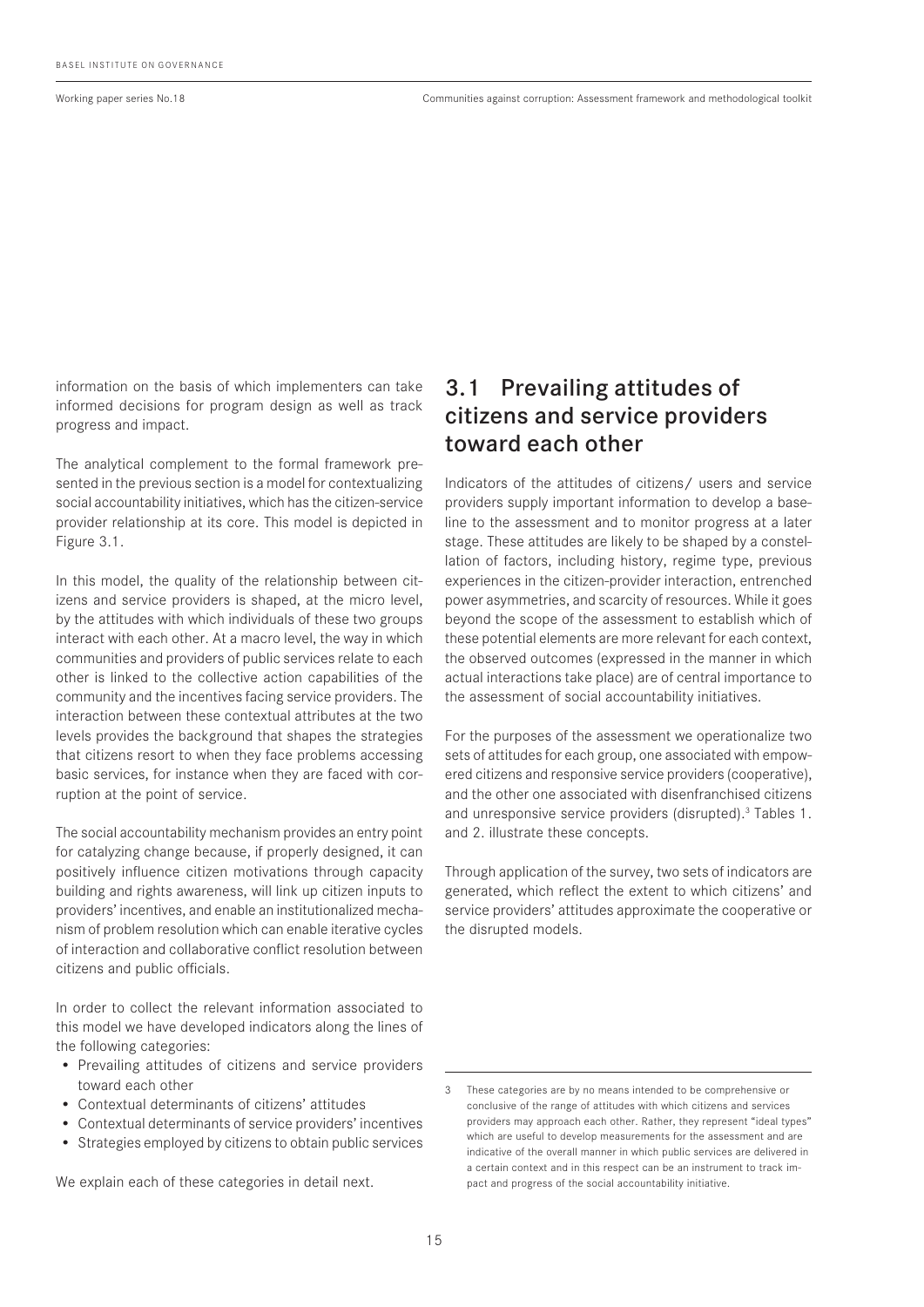ř.

Communities against corruption: Assessment framework and methodological toolkit

## *Table 1: Dichotomous model of citizens' attitudes towards providers of essential public services*

|             | Cooperative                                                                                               |                 | Disrupted                                                                                                         |
|-------------|-----------------------------------------------------------------------------------------------------------|-----------------|-------------------------------------------------------------------------------------------------------------------|
| Empowerment | I enjoy inalienable rights and entitlements<br>and if needed I will take action to make<br>them effective | Vulnerability   | I must gain the good will of service pro-<br>viders and public officials to receive<br>benefits and services      |
| Trust       | I can count on the actions of state officials<br>and institutions to realize my entitlements              | <b>Mistrust</b> | I don't trust that public officials will<br>abide by their mandate and act towards<br>realizing my entitlements   |
| Motivation  | I can exercise my agency and citizens act-<br>ing together can bring state officials to ac-<br>count      | Apathy          | No matter what I do the prevailing prob-<br>lems I encounter dealing with the public<br>sector cannot be overcome |

### *Table 2: Dichotomous model of service providers' attitudes towards citizens*

|                   | Cooperative                                                                                                                                                       |             | Disrupted                                                                                                                                                                                               |
|-------------------|-------------------------------------------------------------------------------------------------------------------------------------------------------------------|-------------|---------------------------------------------------------------------------------------------------------------------------------------------------------------------------------------------------------|
| Accountability    | Service delivery is permeated by an aware-<br>ness of mandate vis-à-vis citizens, rein-<br>forced by the knowledge that failure to per-<br>form entails sanctions | Impunity    | Lack of disposition to uphold citizens'<br>entitlements reinforced by the certain-<br>ty that no punishment will come from<br>misconduct.                                                               |
| Embedded-<br>ness | Sense of being part of the communities ser-<br>vice providers tend to, better understanding<br>of their needs and concerns.                                       | Detachment  | Sense of distance in relation to cit-<br>izens/service users, "us and them"<br>perspective which may or may not be<br>fueled by socioeconomic, ethnic, reli-<br>gious or other kind of social cleavage. |
| Responsive        | The actions of service providers take into<br>account and respond to citizens' expressed<br>needs.                                                                | Conflictive | Confrontational disposition vis-à-vis<br>citizens/users (arrogance, rudeness,<br>abuse of power).                                                                                                       |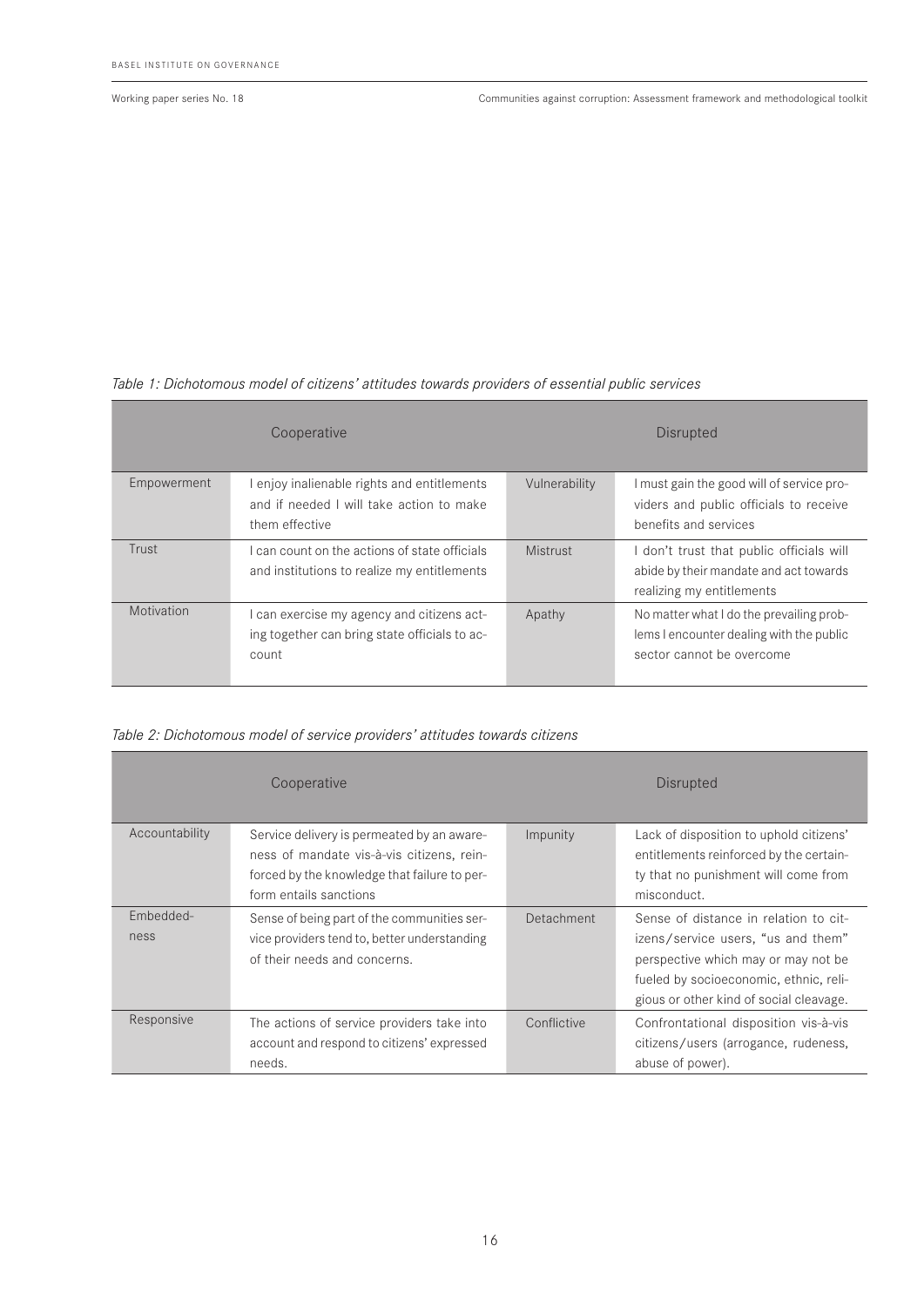# 3.2 Contextual determinants of citizens' attitudes

The starting point to assess the determinants of citizens' attitudes is the degree to which a developed civil society exists and how this interacts with social norms and values to define the collective action capabilities of the community in question.

The assessment probes the importance attached by community members to a series of social values, which indicate whether the predominant patterns of social interaction may be characterised as individualistic or communitarian. This dimension sheds light into the importance attached to social networks and collective resources for the exercise of individual agency. In other words, this element points to the social appropriateness of engaging in collective or individual problem solving behaviours.

Furthermore, the research inquires about citizen participation in voluntary associations. The assumption, which is extensively backed by the literature, is that citizens in a strong civil society are empowered, are able to engage in collective action independent of the state and can take action to effectively demand accountability from the state (Foley and Edwards 1996; Robert D Putnam, Leonardi, and Nanetti 1993; Fukuyama 2001; Ostrander 2013; Fox 1996). The underlying rationale is that the existence of a multiplicity of autonomous associations through which citizens participate and interact enables the development of social capital, which is here understood as "features of social organization such as networks, norms and trust, that facilitate coordination and cooperation for mutual benefit" (Robert D. Putnam 1995).

The key words here are trust, cooperation and coordination since social capital enables citizens to engage in effective collective action, to articulate demands vis-à-vis the state and to provide checks against the abuse of public power (Fukuyama 2001; Hadenius and Uggla 1996; Robert D.

Putnam 1993).<sup>4</sup> Thus, because these notions are in this manner expected to correlate with institutional trust, the methodology also inquires into the degree to which citizens trust both state and non-state institutions.

For the purposes of our assessment we are interested in obtaining insights about some of the dimensions associated with the concept of social capital because they closely correlate with the objectives of participatory initiatives in terms of supporting the empowerment of citizens and establishing mechanisms of collective action through which civil society can better engage with the providers of public services. Therefore, the assessment seeks to compile information about instances where positive public/private interactions (including lines of communication and actual coordination efforts) may already be occurring because, ultimately, successful and effective social accountability initiatives can be expected to facilitate coproduction of public services.<sup>5</sup> Adding this latter dimension to the analysis contributes to providing a wider picture to enable decision makers to think creatively about ways in which social accountability initiatives may be linked to pre-existing organizations or networks, thus maximizing impact and exploiting latent synergies.

Thus, the research toolkit generates information pertaining to the following categories:

- Level of trust towards a broad range of state and nonstate institutions
- Participation in voluntary associations (presence of horizontal networks)

<sup>4</sup> While different hypotheses have been proposed to answer the question of how social capital is actually created, it goes beyond the scope of this project to assess the relative merits of each.

<sup>5</sup> Coproduction refers to situations where public agents and citizens, by providing different kinds of inputs, can produce more efficiently by combining their efforts as compared to either producing everything publicly or everything privately (Evans et al. 1996, 1123, Ostrom 1996, 1073). Coproduction defines a democratic type of engagement across the public/private divide because it necessarily requires a minimum of trust and cooperative disposition between local public officers and the populations they serve.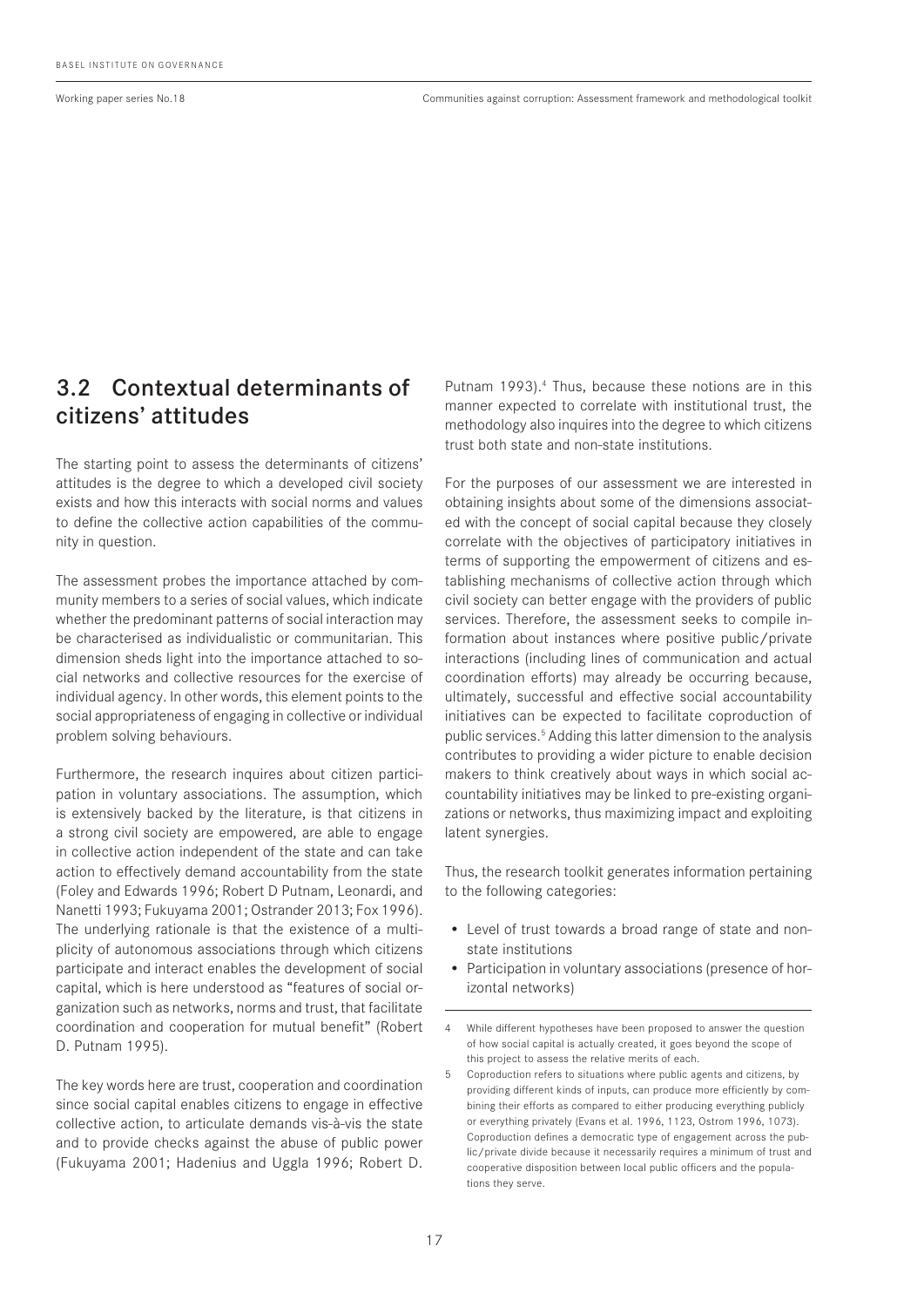- Communitarian or individualistic patterns for problem solving
- Importance of a variety of social norms such as reciprocity, gift giving, solidarity, respect for elders
- Identified instances of collaborative practices cutting across the public-private divide

These indicators are relevant because they point to intangible resources, which are conducive to collective action. Shared social norms, the patterns and intensity of social interactions, availability of social networks and trust in institutions matter for the development of social accountability strategies as they are attributes that shape the expectations of individuals on the likely outcomes from participating in anti-corruption activities. Furthermore, associated to the concept of coproduction, these indicators also capture the existence (or non-existence) of communication and collaboration mechanisms between civil society and the state. Taken together, this set of indicators contributes to provide a wider picture of the social context in order to enable practitioners to think creatively about ways in which social accountability initiatives may be linked to pre-existing organizations or networks, thus maximizing impact and exploiting latent synergies.

# 3.3 Incentives for public service workers/providers

In order to assess the determinants of service providers' attitudes we compile information about the incentives given by the regulatory framework under which they operate as well as the informal rules and understandings they share with those around them. Accordingly, we incorporate the formulation that control of corruption is a function of availability of resources and opportunities and the presence of legal and/or normative constraints (Mungiu-Pippidi 2014). The goal is to uncover the elements affecting the motivations for the public service workers to perform adequately, but also to figure out to which constituency they are accountable.

Resource constraints are often associated to corruption risks to the extent that low salaries, difficult workplace conditions and unfulfilled expectations affect the disposition of public officials toward the manner in which they perform their duties. But at a more practical level, resources constraints matter for the assessment because corruption can also work as a mechanism for resource allocation where demand exceeds supply.

Taking a rational choice perspective, opportunities are here operationalized as the financial and career advancement incentives facing service providers. Hence, we assume that service providers will likely be accountable to those who have decision-making power over their status, career path or wealth. Therefore, to assess the elements that make a difference in making public service providers accountable we need to know whether financial incentives and career promotion opportunities for service providers are in any way linked to performance. Also incorporated into the assessment is information on whether local officials are democratically elected.

Finally, we take into account the presence of legal and normative constraints. The former are operationalized as the presence of formal sanctions for engaging in corrupt activities, and whether those sanctions are effectively applied. Normative constraints refer to the social and reputational costs associated with corrupt behaviours, and are expected to be closely linked to the social norms prevailing in each particular context as well as to the nature of the relationship between the public officials and the communities they serve.

Accordingly, the toolkit generates information on the following elements:

- •Are financial incentives for service providers in any way linked to performance?
- •Are career promotion incentives for service providers in any way linked to performance?
- •Are local government officials elected democratically?
- •Are performance-monitoring mechanisms in place and regularly applied?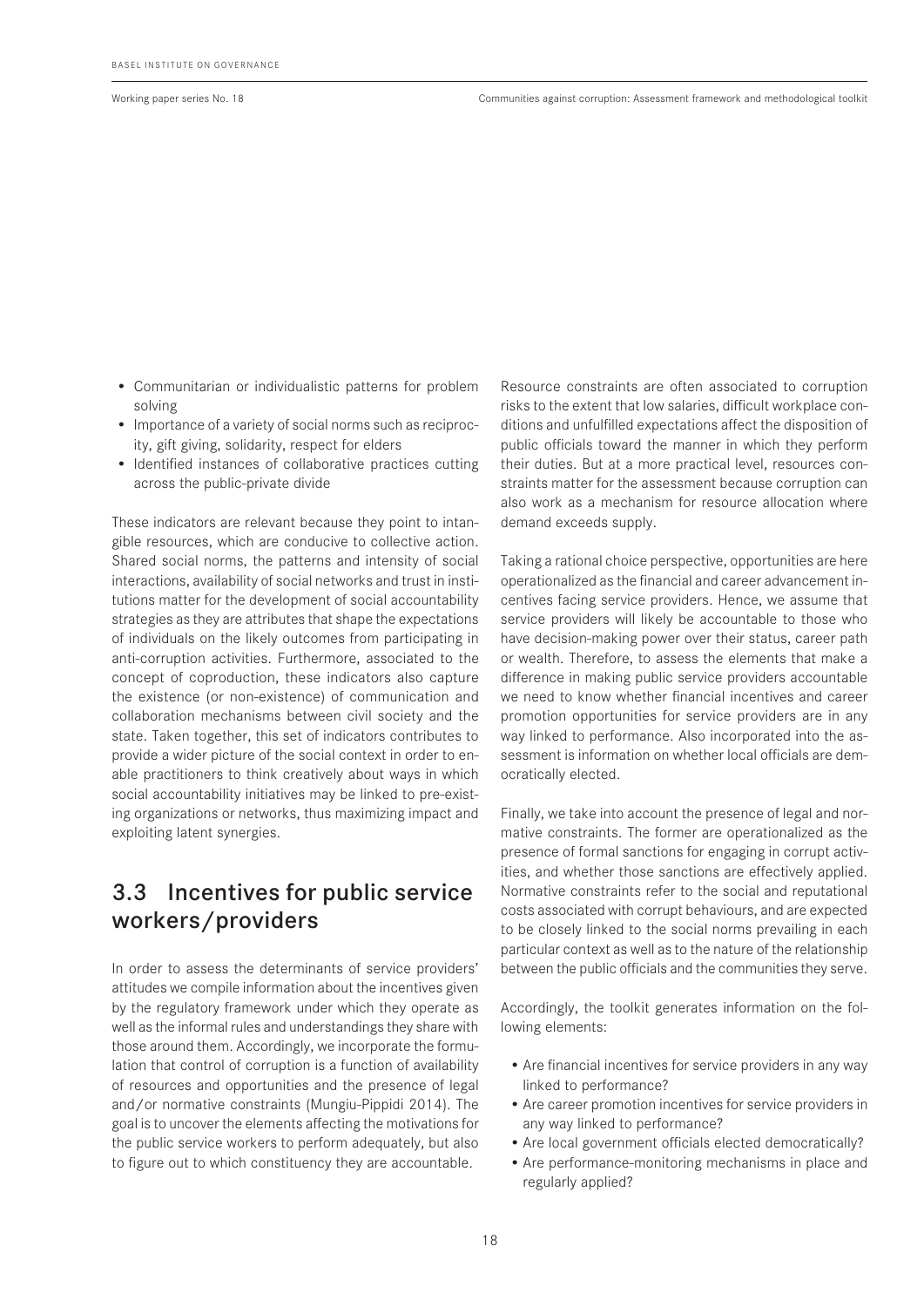- •Are there sanctions associated with inappropriate behaviours and are they enforced?
- Are there any reputational costs to service providers in the community for engaging in corrupt practices?

These indicators provide valuable information to support the design of effective social accountability initiatives to the extent that experience has shown that generating voice in itself is not enough to advance in building direct accountability links in public services unless a connection between citizen's satisfaction and service providers' incentives can be established. Therefore, understanding the elements driving corrupt behaviours on the side of public sector workers is important in order to determine who are the responsible decision makers to whom citizen participation may be most fruitfully linked and what may be the most important topics in need to be addressed in order to shift their incentives towards greater responsiveness.

# 3.4 Strategies employed by citizens to obtain public services.

Citizens' and public service providers' attitudes as well as the wider context involving strength of community networks and provider incentives are important factors for our assessment of social accountability. They shape expectations and define the resources that citizens have available to them when confronting problems with public service provision. Based on past experiences individuals form their ideas about the kind of treatment they can expect when seeking public services. The wider context, to the extent that social capital is prevalent (or not), may provide (or not) possibilities where citizens can exercise agency and even engage in collective action to demand an effective realization of their entitlements.

Therefore, in each context citizens will have unique incentives, motivations and resources to choose among different strategies to deal with problems in accessing public services. The strategies may be formal, involving established institutional mechanisms of feedback and complaints management, but they may also be informal involving irregular (and often illegal) actions such as giving bribes and looking for informal sources of influence or pressure to obtain the required service. Our aim is to understand how expectations and community resources shape citizens' preferred strategies, and whether these are formal or informal. The assumption is that an understanding of why citizens choose an informal mechanism of problem resolution over a formal one is critical to develop alternatives (in the form of the social accountability mechanism) that are feasible and adequate for the social context.

In this assessment we incorporate citizens' perceptions of the relative effectiveness of both formal and informal strategies of problem resolution within their communities. As part of the baseline data collected, this information is relevant to assess the impact of social accountability initiatives since, in a successful scenario, informal strategies would give way to formal ones, including use of the social accountability mechanism.

Also, part of the inquiry is aimed at understanding who are the actors within the community to which citizens most often resort to in order to seek solutions to problems accessing public services.

The indicators in this group include:

- Availability of channels to place complaints
- Ability to obtain services without recourse to informal means
- Preferred problem resolution technique:
	- Informal:
		- Ask for intervention of a friend
		- Ask for intervention of a relative
		- Ask for intervention of an important person
		- Pay a bribe
		- Give a gift
		- Persistence
- Avoid dealing with that institution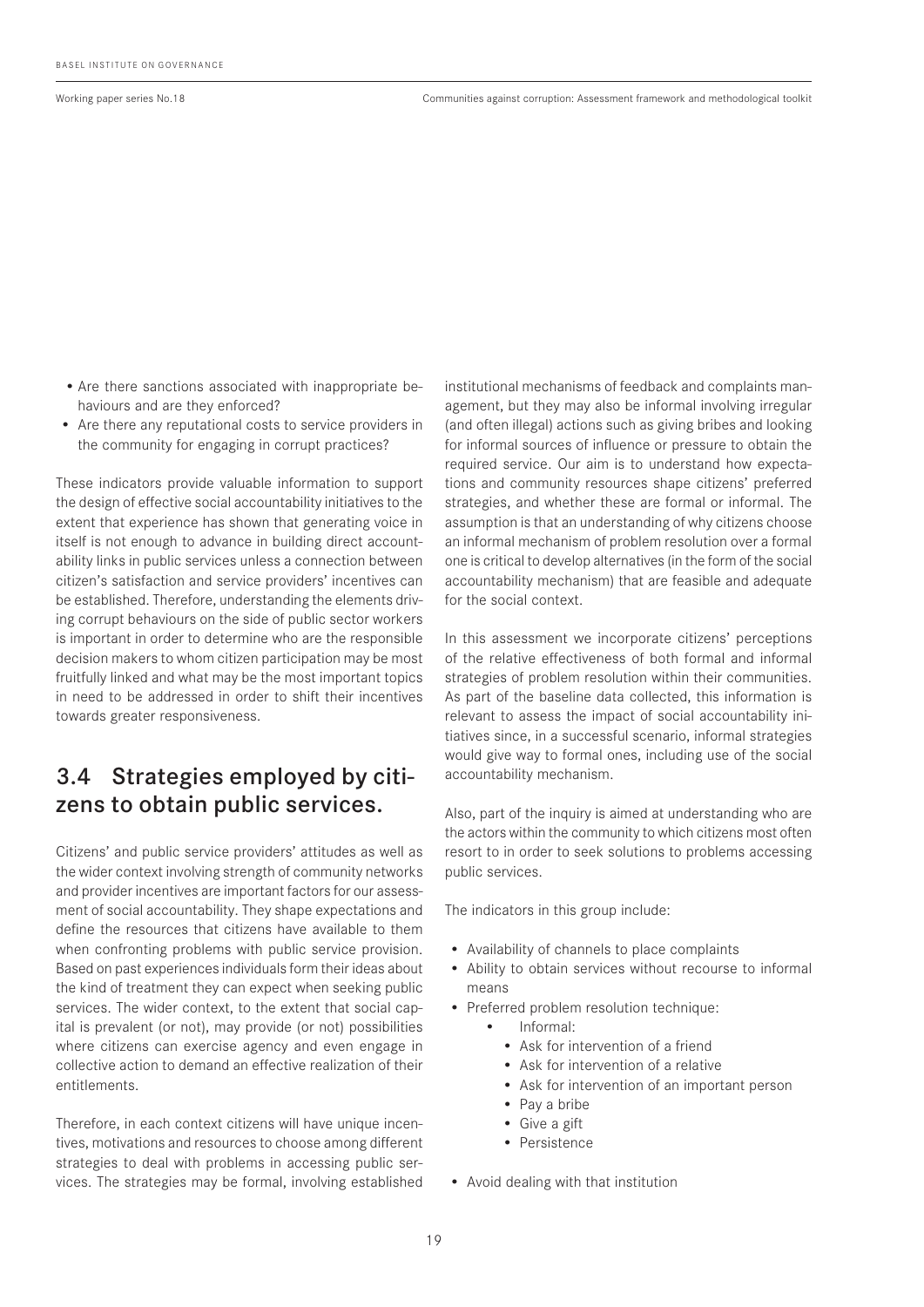Communities against corruption: Assessment framework and methodological toolkit

- Formal:
	- Use of formal complaint mechanisms of that institution
	- Denounce to anticorruption agency
	- Denounce with local government representatives
	- Use of the social accountability mechanism
	- Perceptions of prevalence of corruption in the community

A better understanding of why citizens may opt for informal mechanisms of problem resolution over formal ones is critical to develop alternatives, in the form of the social accountability mechanisms, that are feasible and adequate to the context. Furthermore, as part of the baseline data collected, this information is relevant to assess the impact of social accountability initiatives: In a successful scenario, informal strategies would give way to formal ones, including use of the social accountability mechanism.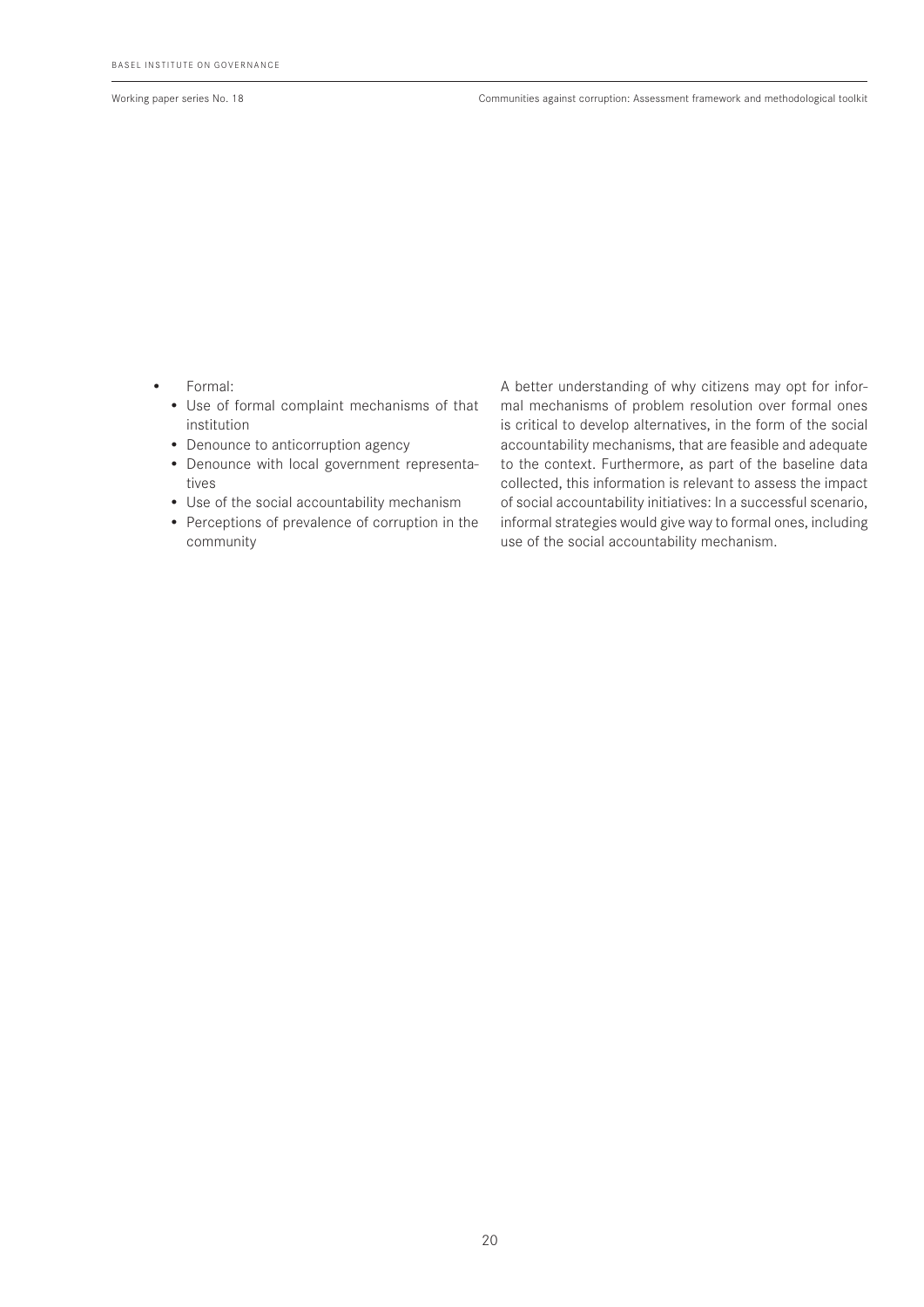# 4. Serbia

Corruption in the Serbian health sector is a well-recognized problem, not least because of the particularly deleterious effects it has upon individual and social welfare. It manifests itself mostly in the form of informal payments to obtain or to expedite treatment and in the diversion of patients to doctors' private practice. Because the nature of these corrupt transactions makes monitoring extremely difficult (since they happen during the interaction between patient and medical staff), the direct engagement of precisely those individuals who experience and suffer the impact of corruption holds great promise. However, the Serbian case also provides an example of significantly adverse initial conditions for exercising social accountability. For this reason, and as the next sections will illustrate, it becomes especially critical to take into account the challenges presented by the social context and to work with them in order to develop the most suitable intervention to maximise citizen uptake.

# 4.1 Social accountability project description

The project "Zero Tolerance for Corruption in the Health Sector in Serbia" (ZTCHSS) involves the introduction of citizens' charters as a means to improve the ability of users to detect and defend themselves against corrupt practices in the health sector. Citizens' charters are documents that inform citizens about: a) the service entitlements they have as users of a public service, b) the standards they can expect for a service (time frame and quality), c) remedies available for non-adherence to standards and d) the procedures, costs and charges of a service (World Bank 2014).

In the case of the ZTCHSS project, citizens' charters are designed and developed for selected service areas across a series of key processes, such as admissions, urgent surgery, elective surgery and specialist examination, which have been identified as being especially vulnerable to corruption.

The citizens' charters provide a reporting mechanism, namely an SMS service, through which patients may report irregularities. The SMS service is managed by a CSO, which relays the information to the appropriate authorities, in this case the advisor of patients' rights<sup>6</sup>.

# 4.2 Context assessment

## 4.2.1 Prevailing attitudes among users and health service providers

In Belgrade, feelings of impotence and vulnerability pervaded the accounts of users as they described their interactions with providers of health services. A majority of respondents reported feeling powerless to do anything to protect themselves and their relatives from corrupt actions; feelings of anger, disappointment, apathy, impotence and vulnerability pervaded the accounts of users as they described their interactions with providers of health services. Figure 4.1. reports the results of the survey when respondents were asked whether they are able to obtain services based solely on their own means. As is clear from the graphic, generally speaking a majority of respondents are not able to straightforwardly obtain access to a broad range of services. This suggests a broader context in which transactions across both public and non-state institutions are dominated by particularistic criteria of resource allocation.

In particular, regarding access to health services, focus group discussions (FGDs) and interviews revealed a common appraisal that when a medical practitioner engages in inadequate behaviour there is very little patients can do about it. The common perception is that medical staff are protected and, therefore, untouchable. Furthermore, accounts were given which depict an imbalanced relationship between medical staff and patients, with an "us and them" mindset prevailing among the former and where the latter are looked down upon.

<sup>6</sup> The advisor of patients' rights is a successor of the previous protector of patients' rights, which was a figure created in 2005 with the mandate of dealing with patients' complaints, acting as a mediator between patients and healthcare professionals, and providing legal advice to patients in relation to all non-medical problems encountered when seeking health services.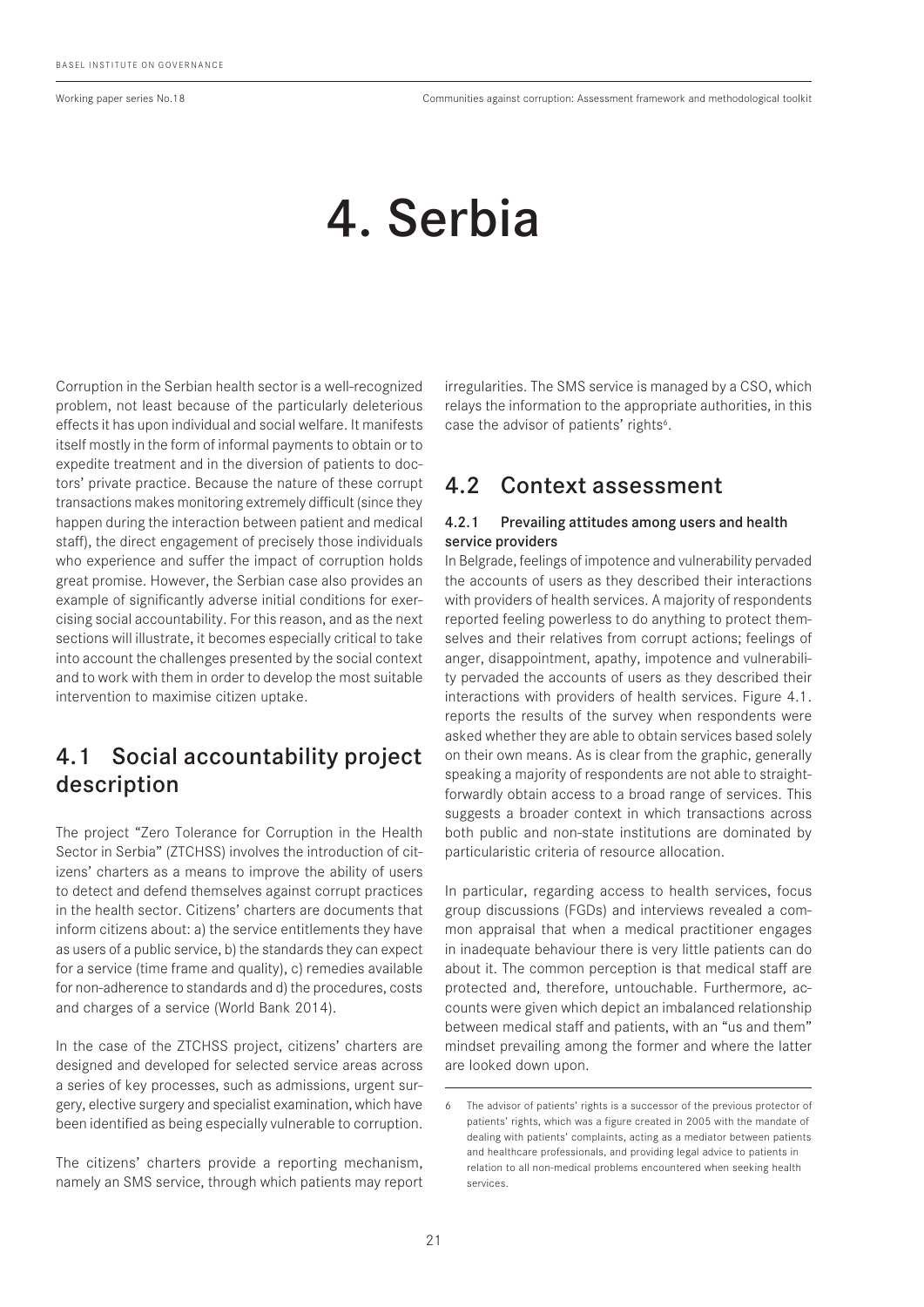Communities against corruption: Assessment framework and methodological toolkit



*Figure 4.1: Ability to obtain service on your own*

Another problematic dimension that, for several reasons, generates friction in the interactions between medical staff and patients is the lack of information on the part of patients. According to a protector of patients' rights, a recurring problem is that patients do not receive adequate information during their treatment. According to this source, medical practitioners often do not take the time to explain treatment and procedures to patients, which makes them confused and scared during the whole period of treatment. Whether deliberate or by omission, keeping patients uninformed reinforces the power asymmetries existing between these two groups. A medical practitioner also commented that the lack of information on the side of patients creates tensions because patients have unrealistic expectations of what they are entitled to.

In sum, the research revealed the prevalence of feelings of vulnerability, mistrust and apathy on the part of patients and a sense of impunity, detachment and conflict pervading providers' behaviours suggesting that a disrupted relationship prevails among users and medical staff. Thus, a significant challenge to developing effective social accountability in the Serbian health sector is that, on the one hand, medical staff tend to not view patients as bearers of rights and entitlements and, on the other hand, patients feel disempowered and vulnerable.

## 4.2.2 Contextual determinants of citizens' attitudes

In terms of the broader social context and the potential resources it offers for collective action, the research in Belgrade revealed very low levels of trust across state and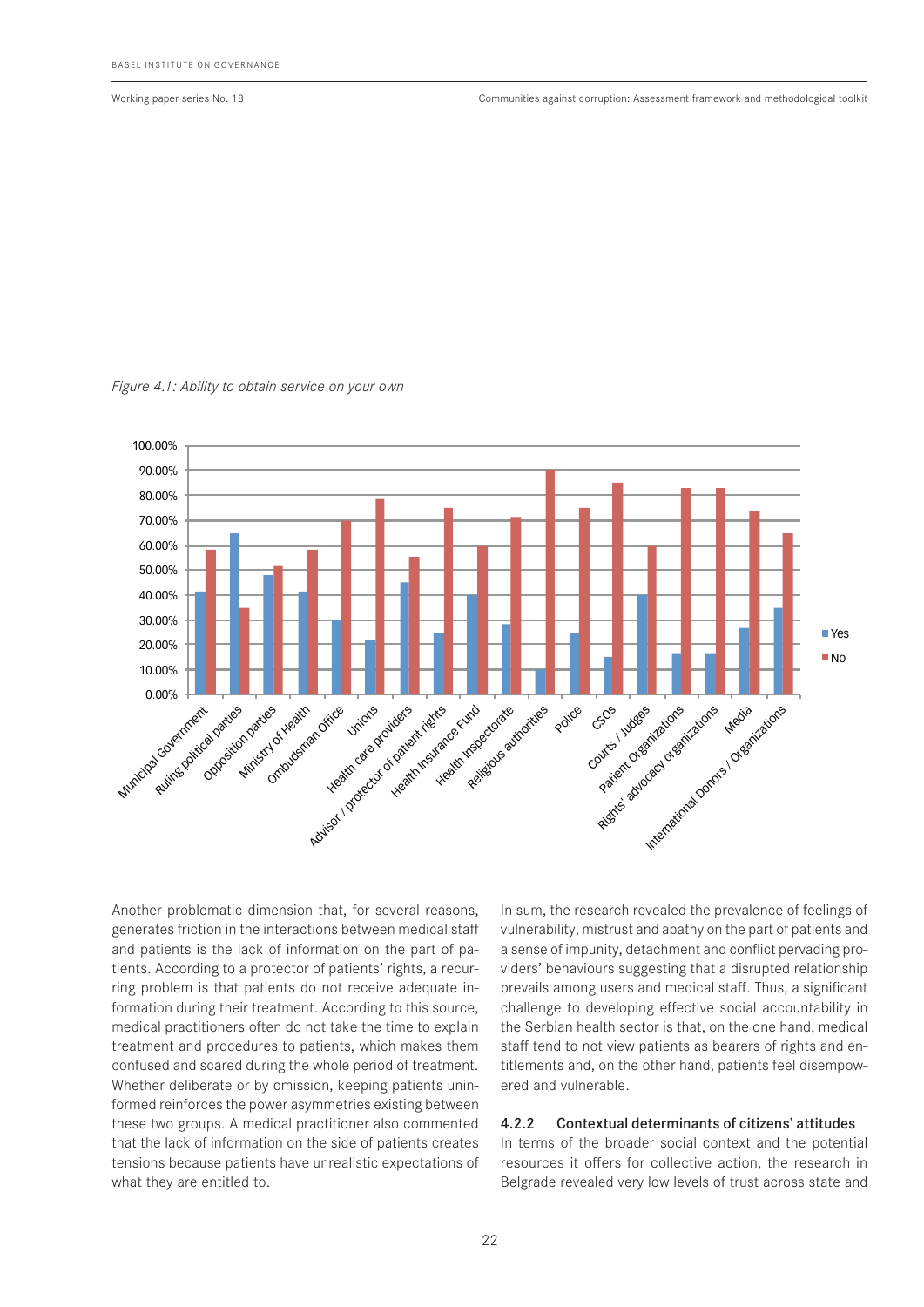non-state institutions alike, a preference for individual problem solving strategies and very low participation in voluntary associations.

Figure 4.2. illustrates that trust levels towards a broad range of institutions are low across the board. Interestingly, even though health care providers were ranked highest among respondents, only 30% declared having high trust in them.

Furthermore, the research revealed that lack of trust is not only related to institutions but also prevails among individuals to the extent that research participants characterised themselves and the people around them as lacking a sense of community. During FGDs, participants expressed disagreement on what makes them members of a community, and even about the notion of what belonging to a community means. According to FGD participants, in their daily life experiences community is barely existent and its presence is not really felt in the city. Rather, research participants expressed an individualistic preference to manage problems and, in general, shared the perception that Belgrade citizens depend primarily on themselves, whereas community has a secondary role in solving their problems. In fact the majority of survey respondents believed it is the individual who can do most for oneself.

pants expressed disagree- or the citizens who participat<br>bers of a community, and on to participate in any kin Consistent with the previous finding, other indicators revealed a weak civil society. For instance, a large segment of the citizens who participated in the survey (38%) reported not to participate in any kind of organization. While some



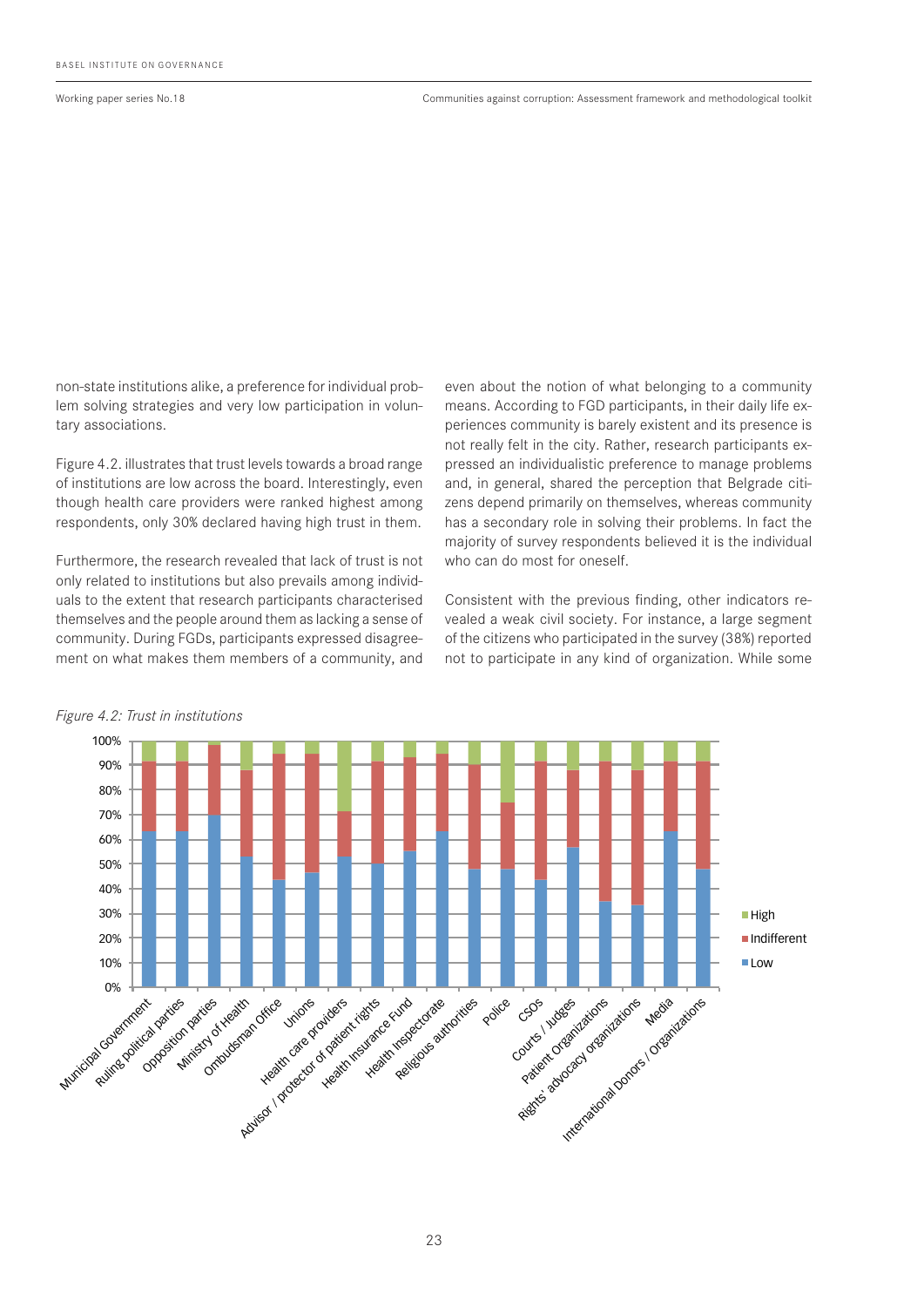Communities against corruption: Assessment framework and methodological toolkit

evidence was brought forward on some local grassroots movements built and driven by narrow, pragmatic interests (environmental issues for example), these participatory experiments most of the time proved to be short lived. Participation also appears to vary among different demographics, for example Roma people tend to stay away from social gatherings.

Overall, available evidence suggests that civil society remains underdeveloped in the Serbian context. Active CSOs face the challenge of mobilizing a population that appears to be both apathetic and sceptical of the prospects of attaining positive changes through collective action. Serbian CSOs typically face very limited participation as indicated by a study showing that 92% of Serbian CSOs have less than 20 active members (Civic Initiatives 2011).

In the study in Belgrade, no evidence was found of mechanisms of public-private collaboration that could fall under the scope of coproduction. Rather, several stakeholders reported a situation of lack of responsiveness on the part of government authorities to the problems articulated by CSOs. An associated problem is the lack of established institutional mechanisms for CSOs to interact with the state.

Thus, in sum, the research suggests that the broader social context in Belgrade does not provide significant collective action opportunities to the extent that there is widespread lack of trust, an individualistic inclination to problem solving and very low participation in voluntary associations.

#### 4.2.3 Service providers' incentives

A critical problem health practitioners identified during interviews as determinant in impeding adequate provision of services is a significant resource scarcity. This situation, it was stressed, generates excess demand and compromises the overall health system's performance. In terms of remuneration, the current formal mechanisms in the Serbian health sector provide for rigid pay criteria, with no room for productivity bonuses and very little in the way of incentivizing staff. Rather, medical staff salaries are determined through centralized budgeting, which is based on previous budget allocations and not in any way linked to performance.

Evidence obtained through the FGDs and interviews suggests that corruption is often used in Belgrade health facilities as a mechanism to overcome the constraints imposed by resource scarcity and rigid remuneration schemes to the extent that the ability to bribe and to use influences become the criteria for resource allocation when medical supplies, medicines or even health personnel's time are scarce. Similarly, accepting informal payments or diverting patients to private practice are means to obtain extra income.

Another element facilitating widespread corrupt practices in the health sector is the absence of adequate monitoring and enforcement mechanisms. Significantly, the protected nature of employment in the Serbian public sector, which makes dismissing staff extremely difficult, is one factor that promotes impunity. Also mentioned as reinforcing the perception of low costs to corrupt actions are networks of mutual protection among medical staff and informal mechanisms of promotion and career advancement based on partisan identities.

Thus, in sum, resource scarcity, rigid pay criteria, informal mechanisms of career advancement and weak legal and normative constraints combine to shape a breeding ground on which corrupt practices can easily thrive.

#### 4.2.4 Strategies to obtain public services

Overall, the research findings reveal that citizens are mostly unaware of the available mechanisms to process complaints in the health sector. As an example of this, 67% of survey respondents answered negatively when asked if they feel they have the means to express dissatisfaction when the treatment received by their service provider is not appropriate. However, even in cases where there is awareness of established complaints and problem resolution mechanisms, the prevailing opinion was that people do not use them because they are not trusted to be effective. Lack of trust in formal mechanisms, in turn, reinforces a generalized preference to resort to informal means in order to obtain adequate health services.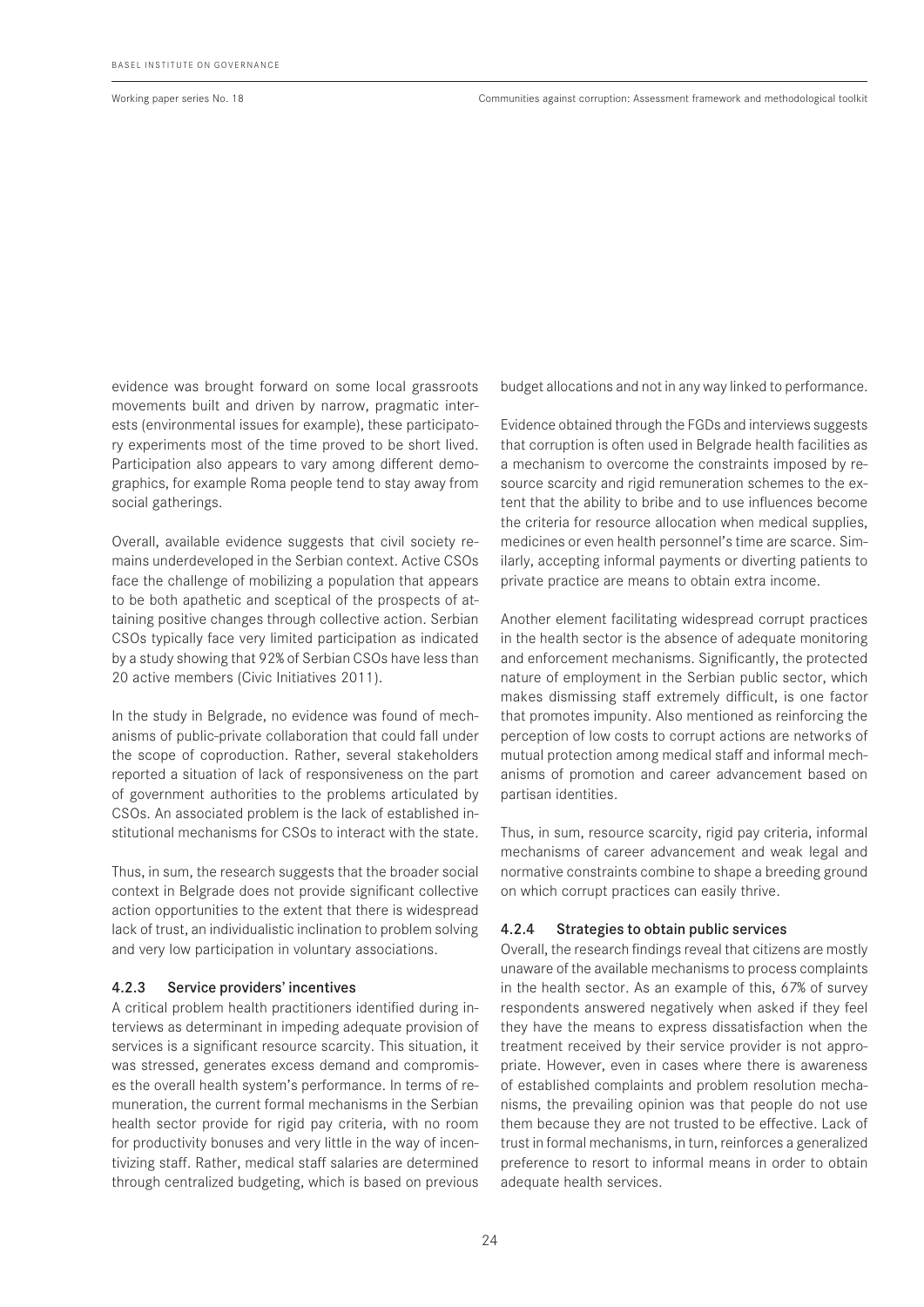As Figure 4.3. shows asking for intervention of an important person or a friend was perceived as the most effective strategy to obtain services among survey respondents.

Additionally, a generally agreed view among research participants was that gift-giving is a widespread and enrooted practice. Tellingly, FGD participants even believed that gift giving is positively evaluated within the community because it is understood as a rational behaviour. Furthermore, some individuals even expressed the view that gift giving is a necessary social skill.

# 4.3 Project overview: Strengths, challenges and suggestions

The context assessment suggests that the project ZTCHSS is well-suited to address identified needs in several respects. is well-suited to address identified needs in several respects. corruption an advantage over other e:<br>First, the research signalled a lack of adequate information among citizens as one of the factors that increases their likelihood of becoming victims of corrupt acts. In that regard the

Citizens' Charters have the potential to be an effective tool to disseminate information about rights and entitlements in an easy to grasp and actionable format right at the point of service delivery. Furthermore, disseminating concrete and specific information about what constitutes a corrupt act while receiving health services is especially important in a context such as the Serbian, where gift giving is considered to be an important part of the culture.

The use of an SMS reporting mechanism is also adequate to the social background. As the research revealed, people are more inclined to seek individualistic mechanisms to resolve their problems. Therefore, in the context of Belgrade, this kind of tool for inviting social accountability participation is better-suited than others, such as community score cards or community monitoring, which require a deliberate collective effort on the part of citizens. Furthermore, ease of use and privacy gives this formal mechanism to denounce corruption an advantage over other existing ones.

That being said, and given the evidence obtained through the assessment, it is apparent that one of the biggest challenges



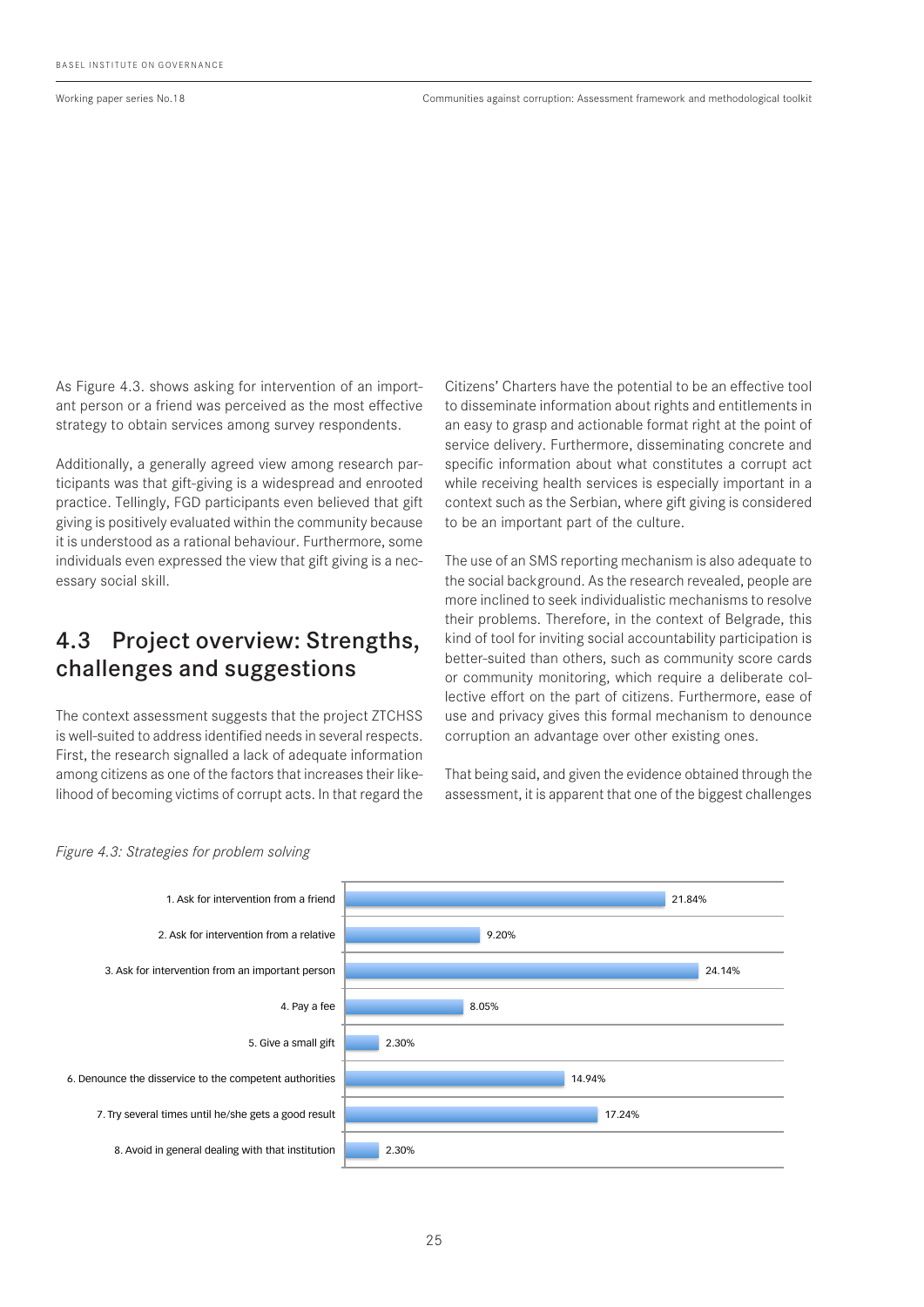Communities against corruption: Assessment framework and methodological toolkit

facing any type of social accountability initiative in Serbia today is the widespread lack of trust among citizens towards most institutions in the public sector and, generally speaking, about the ability of citizen action to induce meaningful change. Trust building is likely to be a long-term process. For this reason, it was recommended to explicitly incorporate a feedback component to the SMS mechanism, through which citizens may be kept informed of the manner in which responsible authorities plan to proceed with the information generated.

Finally, a highly problematic area for the effectiveness of social accountability initiatives in the Serbian health sector is the difficulty to enforce sanctions for wrongdoing vis-à-vis the medical staff. In the current situation, not only is there

no link between performance and salaries or career promotion, but the acknowledged importance of partisanship and political rivalries in health institutions work to perpetuate collusive behaviour and assure impunity. Indeed, enforceability tends to be the most difficult component to incorporate into social accountability programmes because it often requires reforms to the legal and regulatory frameworks governing the terms of employment of civil servants. In the Serbian case, it is clear that this is a politically sensitive area, which underscores the limits of social accountability approaches, the importance of political will, and the need to adopt a holistic perspective to successfully develop control-of-corruption strategies.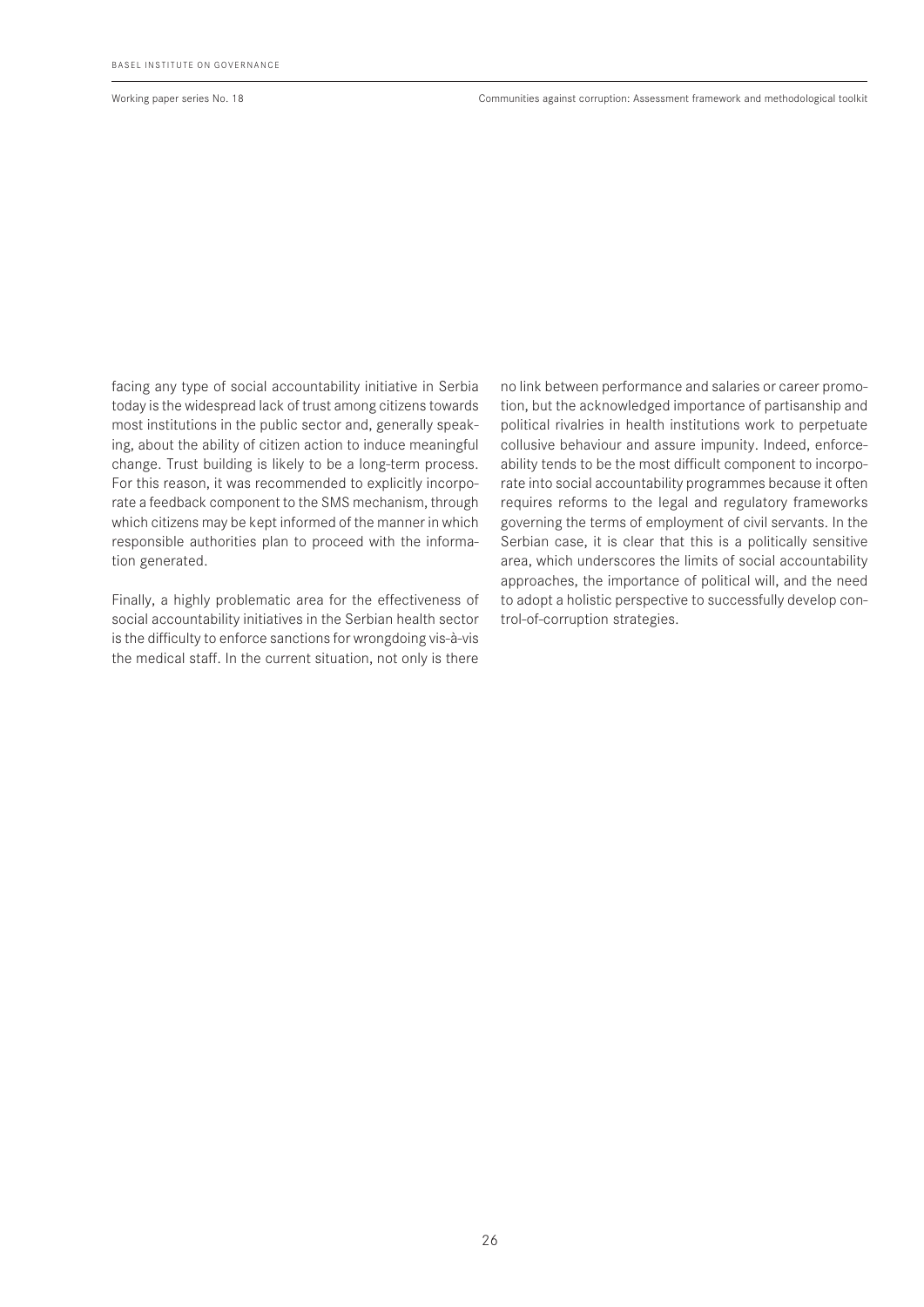# 5. Philippines

The Philippines is a pertinent case study for a comparative assessment of social accountability initiatives because its sheer geography (thousands of islands, the largest of which have vast expanses of jungles and mountains that separate large populations) has necessitated some form of decentralized or at least de-concentrated governance for centuries (Azfar and Gurgur 2008). Furthermore, according to some authors, much of the corruption in the Philippines appears to happen at the local level with around 49% of corruption cases open in 2000 involving municipal mayors (Batalla 2000). Local Government Units (LGUs) have authority to create their own revenue sources and are responsible for the delivery of essential public services. Under these conditions, social accountability initiatives in the Philippines have a significant potential to achieve positive governance and development outcomes.

# 5.1 Social accountability project description

Project "Bayaniham Undertaking Living in a Healthy and Organized Neighborhood" or BULHON sa Panguma (BULHON) is a joint government-citizen intiative to monitor agricultural services, particularly the distribution of rice subsidies and production programs. The project has been designed by Government Watch (G-Watch) and implemented in the municipality of San Miguel in Bohol island. It targets the Rice Production Program, which is one of the basic services offered by the San Miguel Municipal Agriculture Office (MAO).

The primary goal of BULHON is to ensure that the right type, quality and quantity of rice production programs and related services are provided to beneficiaries following established standard processes that ensure effective and efficient service delivery (G-Watch Program 2012, 5). The main mechanism to attain that goal is performance monitoring that involves joint citizen-LGU participation. It comprises direct observation of how the LGU rice subsidy program is implemented and the assessment is recorded systematically through the use of a monitoring tool. Findings are analysed and discussed in the context of a core group composed of LGU officials and citizens.

# 5.2 Context assessment

## 5.2.1 Prevailing attitudes among users and LGU officials

In San Miguel, the overarching feeling was that the mayor and local government officials are accessible and responsive. Furthermore, citizen monitors participating in FGDs reported that as a result of being involved in the initiative they had developed closer ties to the LGU.

Perhaps the only caveat in this regard, as expressed by FGD participants, was that although community members can obtain services from the LGU, ease of access is greatly facilitated through membership in one of the community's Farmers' Associations (FAs). Interviews with leaders of FAs and LGU officials subsequently confirmed that, because of logistical and scheduling constraints given by the time consuming nature of agricultural activities, unorganized farmers are harder to reach and it is with regards to this that, out of practical motives, dialogue with FAs and their members is facilitated. LGU officials also explained that, being aware of this situation, they strive to capture the feedback and concerns of unorganized farmers through their participation in other venues, such as the community (barangay) assembly.

Notwithstanding the case of unorganized farmers, the research findings showed that the majority of residents in San Miguel feel that they can access public services based solely on their own means, as illustrated in Figure 5.1.

The research also suggested that the LGU has a proactive stance in reaching out to citizens in order to obtain their inputs and that citizens' views are normally taken into account for decision making. The general perception among research participants was that LGU officials are responsive to their constituents and embrace a cooperative disposition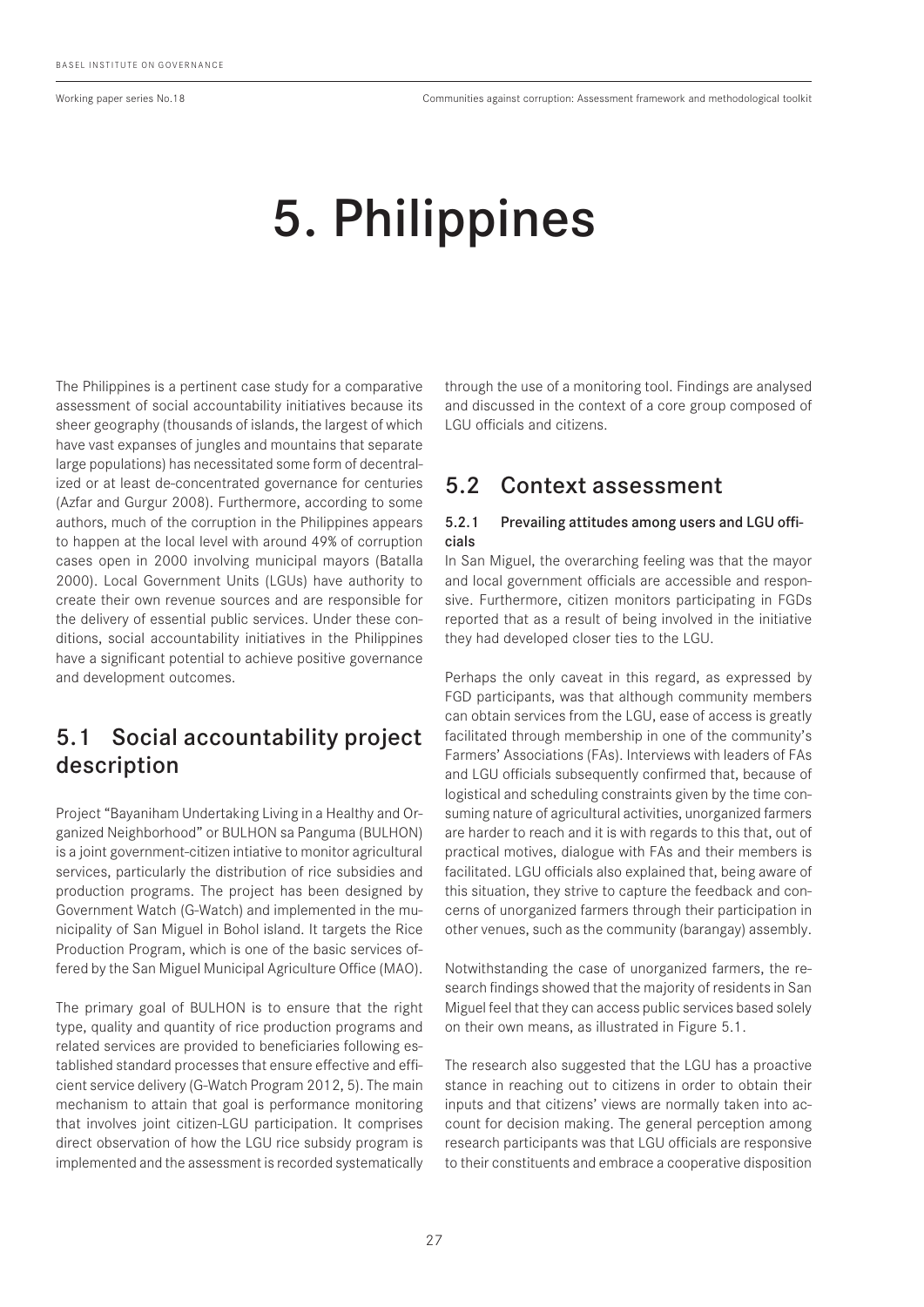Communities against corruption: Assessment framework and methodological toolkit

towards them for example by means of SMS communication and regular house visits to address citizens' problems and concerns.

In sum, the research revealed a cooperative relationship prevailing among the communities of San Miguel, Bohol and LGU officials, which already represents a positive foundation upon which to develop social accountability initiatives.

#### 5.2.2 Contextual determinants of citizens' attitudes

Responses to the survey revealed high levels of trust in public institutions, especially the LGU and those institutions providing essential services such as health and education (See Figure 5.2). The research further revealed that this high level of institutional trust is embedded in a social context characterized by a strong communitarian orientation permeating social interactions, as well as a high level of participation in a multitude of community-based voluntary associations.

Communitarian attitudes are strong among inhabitants of San Miguel, where the community assembly is widely indicated as the concrete manifestation of the more abstract concept of community. According to FGD participants, a

citizen belongs to the community when he or she is invited or allowed to actively participate in community events such as the assemblies, which are the main venue where people come together to articulate and discuss their concerns. Participation in the assemblies was reported to be high (around 80% according to the estimation of an LGU official).

Besides attending community assemblies, citizens in San Miguel also actively participate in a variety of other voluntary associations. 86% of survey respondents declared that they participate in at least one type of organization of which farmers' associations were the most cited (30%), followed by women's organizations (16%) and faith based associations (14%).

These findings suggest that the communities of San Miguel are characterized by a multiplicity of horizontal networks connecting citizens to each other and where participation is significant. As the literature suggests, this is connected with high levels of social capital and institutional trust, which in turn provide a fertile ground upon which to build collective action initiatives.



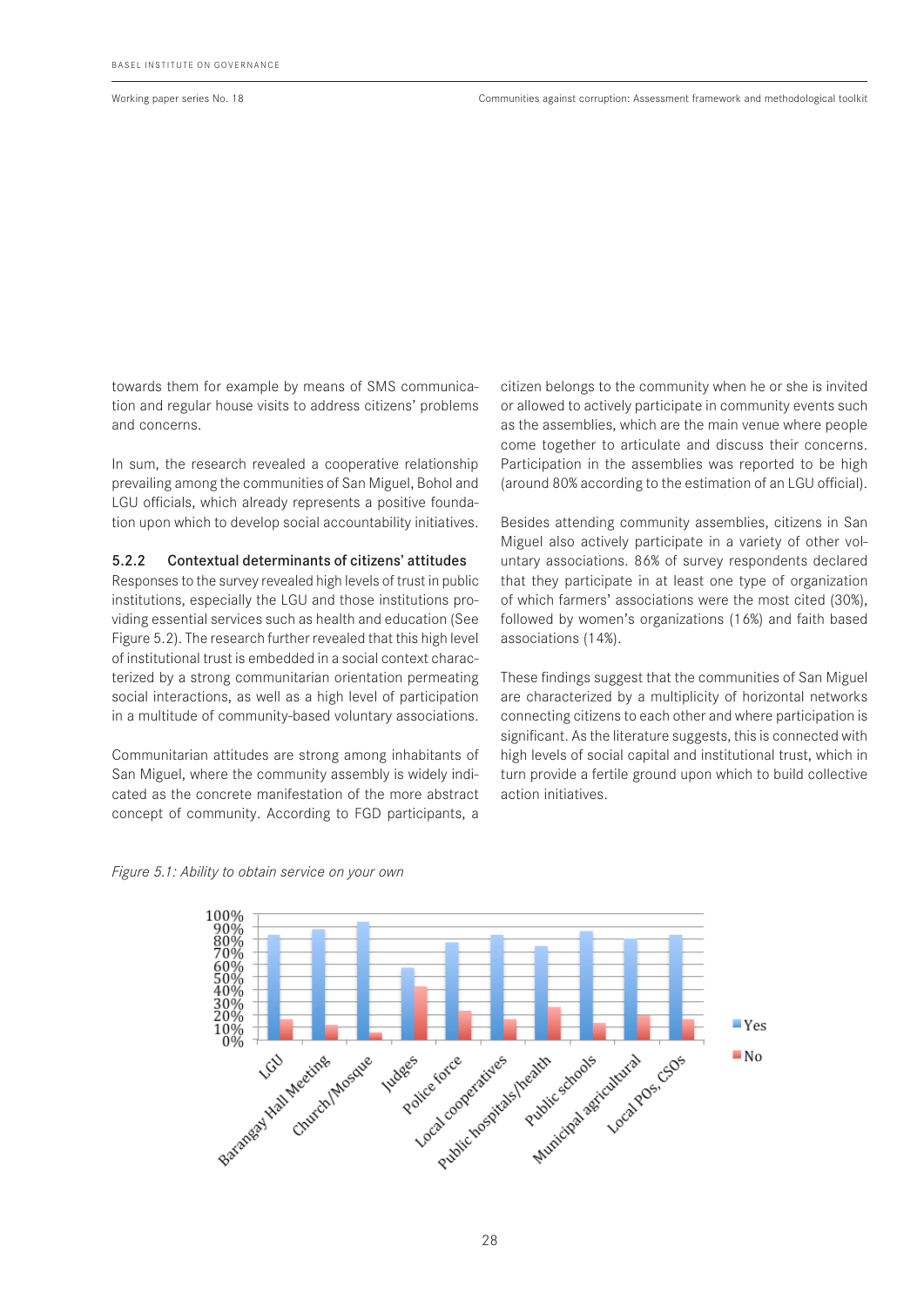*Figure 5.2: Trust in institutions*



In fact, in San Miguel, multiple examples of communication mechanisms linking citizens and LGU can be identified as well as instances where coordination and cooperative actions cross the public-private divide. The LGU actively reaches out to the communities through multiple channels. For instance, a comprehensive effort takes place once a year when the LGU organizes a Municipal Government Information and Action Caravan to actively seek out the problems, complaints and concerns of the people across the 18 barangays that make up the municipality. On a more frequent basis, LGU members attend community assemblies, as well as CSO and FA meetings. Agricultural technologists are normally invited to attend FA meetings and relay the pertinent information directly back to the MAO. Also, LGU projects or events are often announced after Sunday mass, which provides a good vehicle to communicate with citizens, as most of the residents of San Miguel are regular churchgoers.

### 5.2.3 Service providers' incentives

A first consideration that underpins the incentives on the part of the LGU is that the mayor of the locality is an elected public official, which is a key element establishing a direct accountability line between LGU and citizens. It is also meaningful given that important positions within the LGU, such as the MAO, are appointed directly by the mayor.

Secondly, the LGU in San Miguel has established and institutionalized mechanisms to enable communication and consultation to take place with the communities. For instance, People's Organizations and Farmer Associations regularly participate in LGU consultations, the Municipal Agriculture-Fishery Council is open to public consultations on a regular basis, and the mayor and other LGU officials regularly attend community assemblies. Such close links are important to note because they play a role to significantly reduce the opportunity space for arbitrary and/or corrupt actions on the part of local government officials.

Further affecting the incentives of LGU officials is their embeddedness in the communities. Following Peter Evans (Evans 1996) embeddedness refers to situations in which the boundaries between public and private are somewhat blurred and there is a deep involvement on the part of public officials in the lives of the communities they serve. The fact that LGU officials sometimes make house visits to address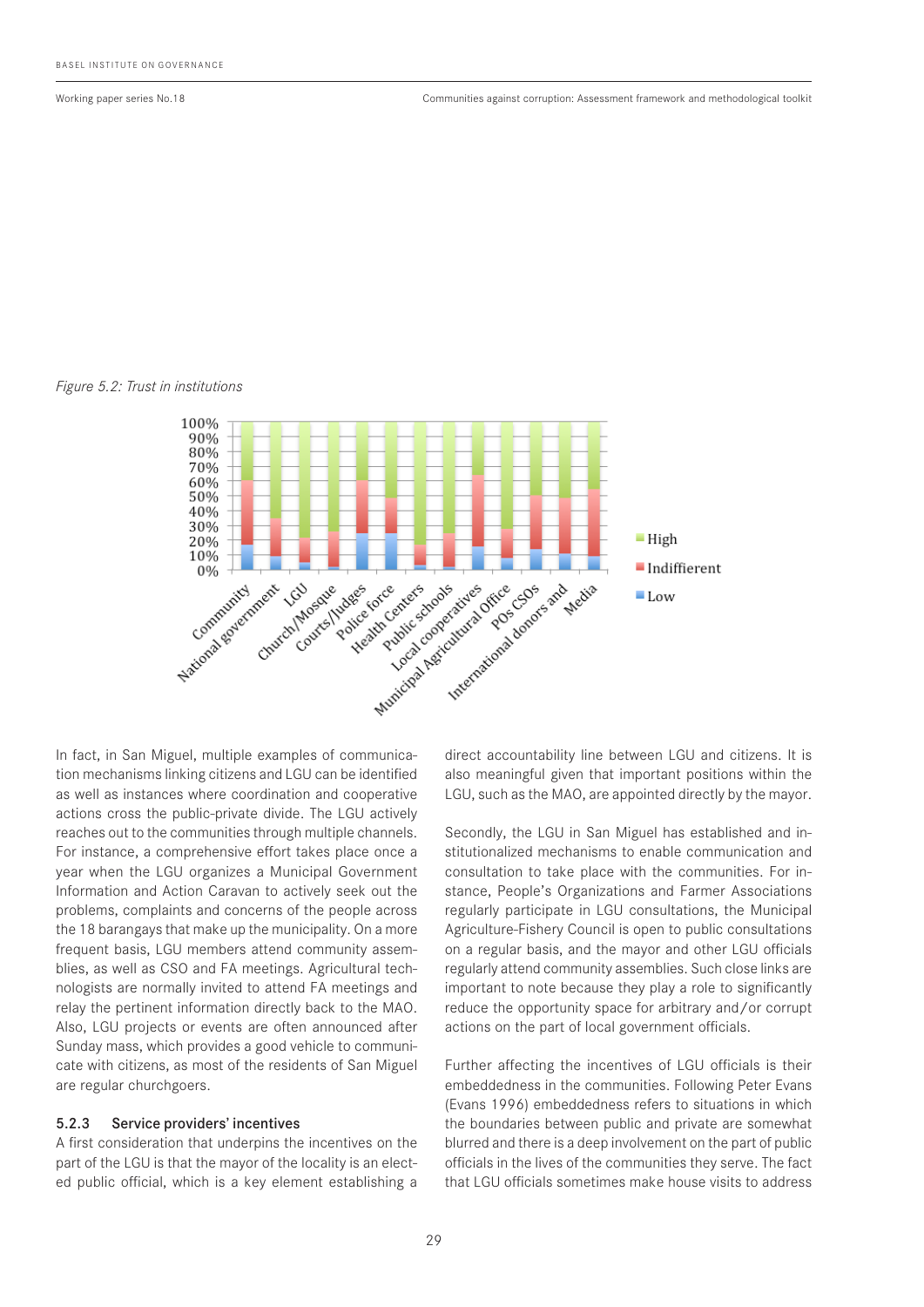Communities against corruption: Assessment framework and methodological toolkit

the concerns of community members or that the mayor and other LGU officers have made their mobile phone numbers public and communicate by SMS with community members are examples of this blurred public/private divide.

Thus, the incentives underpinning the motivations of LGU officials are linked to a basic principle of democratic accountability, which promotes government responsiveness. This is further reinforced by established communication and consultation mechanisms linking communities and LGU, and by the close relationship of public officials with the communities. The latter elements support transparency in the conduct of government and furthermore, tight community links can be expected to generate significant normative constraints to the actions of LGU officials.

#### 5.2.4 Strategies to obtain public services

Overall, research findings suggest that community members in San Miguel believe they have access to complaints mechanisms to denounce inadequate public services. When asked whether they have the means to express dissatisfaction when the treatment received by local government/ public service providers is not appropriate, 83% of survey respondents agreed that they do. Of those, 75% identified the community assembly as the main mechanism through which they can express dissatisfaction.

In terms of preferred problem resolution tactics, the most frequently used strategy reported by survey respondents (44%) was to ask for the intervention of an important person. Reporting to the competent authorities was chosen next by 27% of respondents. Significantly, no respondents to the survey chose gift giving as a strategy for problem solving (See Figure 5.3.).

However, it is important to take into consideration the particular context of San Miguel to properly interpret these responses. In other settings, seeking the intervention of an important person often reflects the existence of personalistic networks of privilege, which operate in secrecy and in which those with connections obtain access and favours at the expense of other, less well-connected citizens. In San Miguel, as has been mentioned before, because embeddedness of LGU officials in the communities is a factor that blurs the line between public and private, this can pave the way for informal personalistic contacts to become an effective way to obtain solutions to problems. The crucial difference here is that these personalistic contacts are not exclusive and therefore do not generate socially regressive consequences but rather, it can be said, even contribute to making public officials more responsive and the provision of services more effective.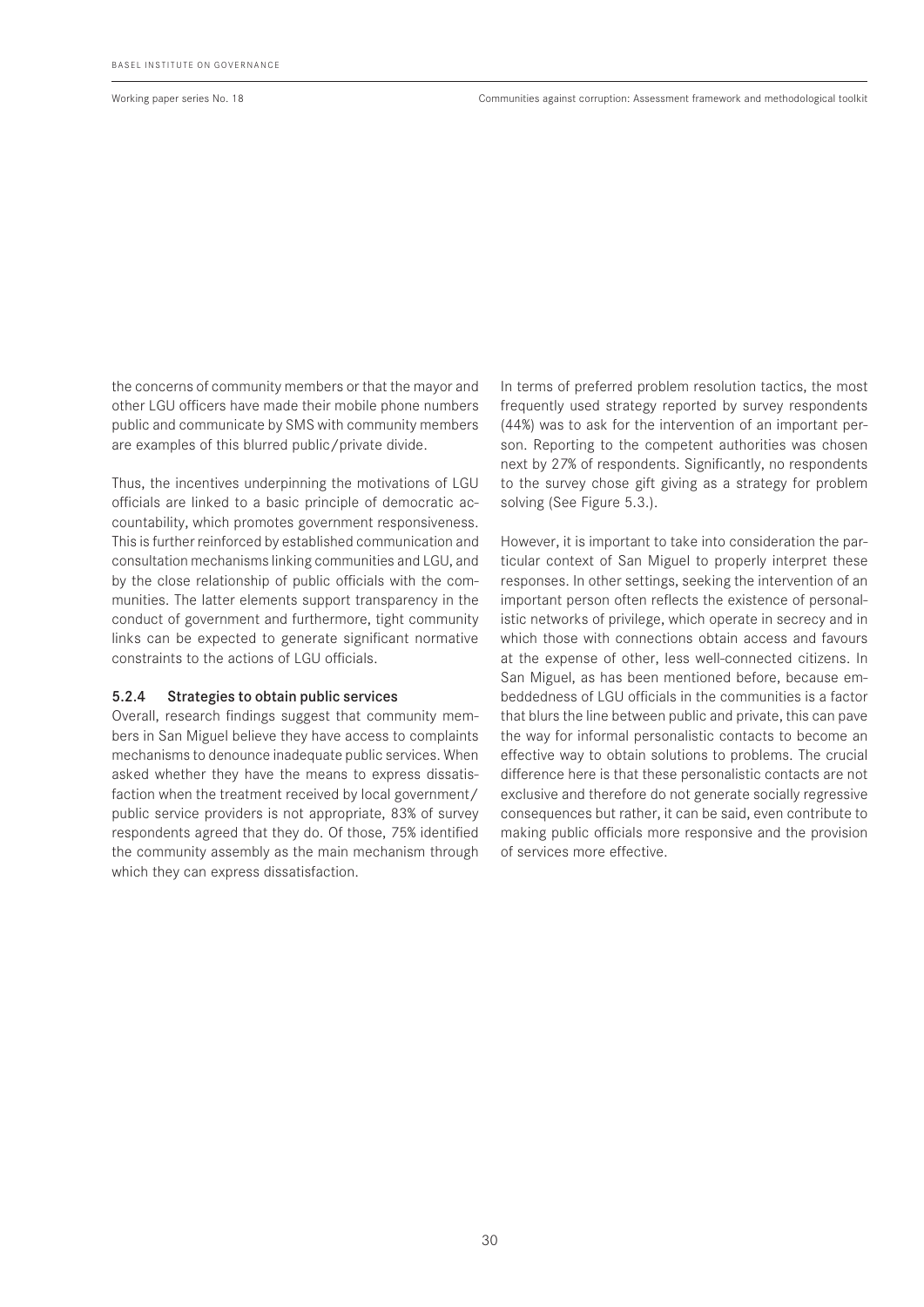Communities against corruption: Assessment framework and methodological toolkit

#### *Figure 5.3: Strategies for problem solving*



# 5.3 Project overview: Strengths, challenges and suggestions

Overall, the evidence gathered through the research indicates that the BULHON project has been successful in reaching its goals of improving the delivery of a key public program and increasing transparency and accountability of local government through citizen participatory inputs. Because LGU officials are tightly embedded in the community and responsive to the community members' needs, the citizen monitors have been able to work directly with the authorities who have the decision making capabilities to take immediate actions and respond to problems, meaning that enforcement and answerability in the BULHON social accountability initiative are de facto integrated into the monitoring exercise.

Furthermore, the research revealed that project BULHON has empowered participants, since the monitors reported beneficial social by-products from the trainings and from the monitoring such as gaining recognition and respect in the communities, and some of them are now regarded as farming experts, from whom other community members seek advice.

The research also suggested a positive impact of the BUL-HON project on local government performance. Some leaders of FAs stated that as a result of the monitoring there has been a noticeable improvement in the timeliness and overall quality of service delivery. Many stakeholders suggested extending the monitoring to other sectors and expanding the scope of the trainings and the activities undertaken by monitors. The leader of a CSO recommended training monitors on farming technologies to make them more effective in addressing farmers' concerns given that they are already being sought after for advice. This statement is a meaningful one, because it identifies and recognizes a way in which empowerment of citizen monitors has positive spill over effects for the community as a whole. In a context of dense social networks, such as San Miguel, it seems that the empowerment of individuals works to indirectly empower the community as a whole since it contributes a new and trusted source of information and expertise that represents, in and of itself, a public good.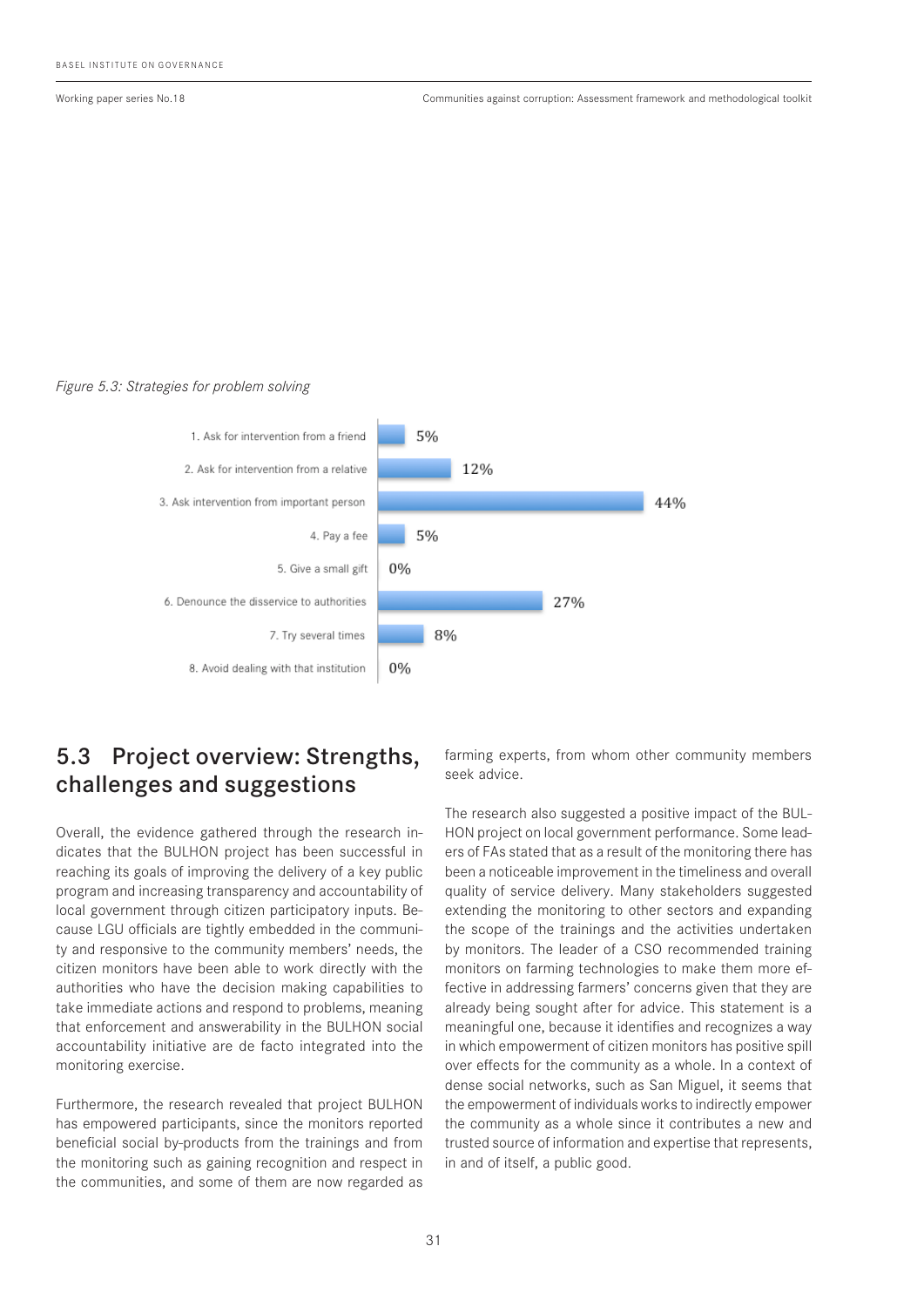Communities against corruption: Assessment framework and methodological toolkit

# 6. Ghana

Corruption in the health sector in Ghana has been reported to have reached extreme levels. According to a World Bank report (World Bank 2010) Ghana is the second most corrupt country in Africa in terms of managing resources in the health sector. Whereas the Ghanaian government has implemented significant reforms aimed at improving access to primary health care, such as the National Health Insurance Scheme (NHIS), concerns persist about lack of transparency in management and inadequate monitoring of facility level performance. This is in spite of the recognized gains the country has made in developing democratic institutions (Freedom House 2014). Thus, Ghana is a relevant case to understand how further progress to deepen democratization may prove to be a key factor in tackling corruption in the delivery of essential services.

# 6.1 Social accountability project description

The Ghana Integrity Initiative Social Accountability project (GII-SA) targets the health sector with a specific focus on the administration of funds from the NHIS as well as other special interventions aimed at promoting access to quality health services for the majority of Ghanaians. The assessment was applied in the following communities in which project GII-SA had been piloted: Bisease and Ajumako-Kumasi communities in the Ajumako district and Teteman community in the Jasikan district.

The social accountability tool that is employed in this project



Ability to obtain service on your own *Figure 6.1: Ability to obtain service on your own*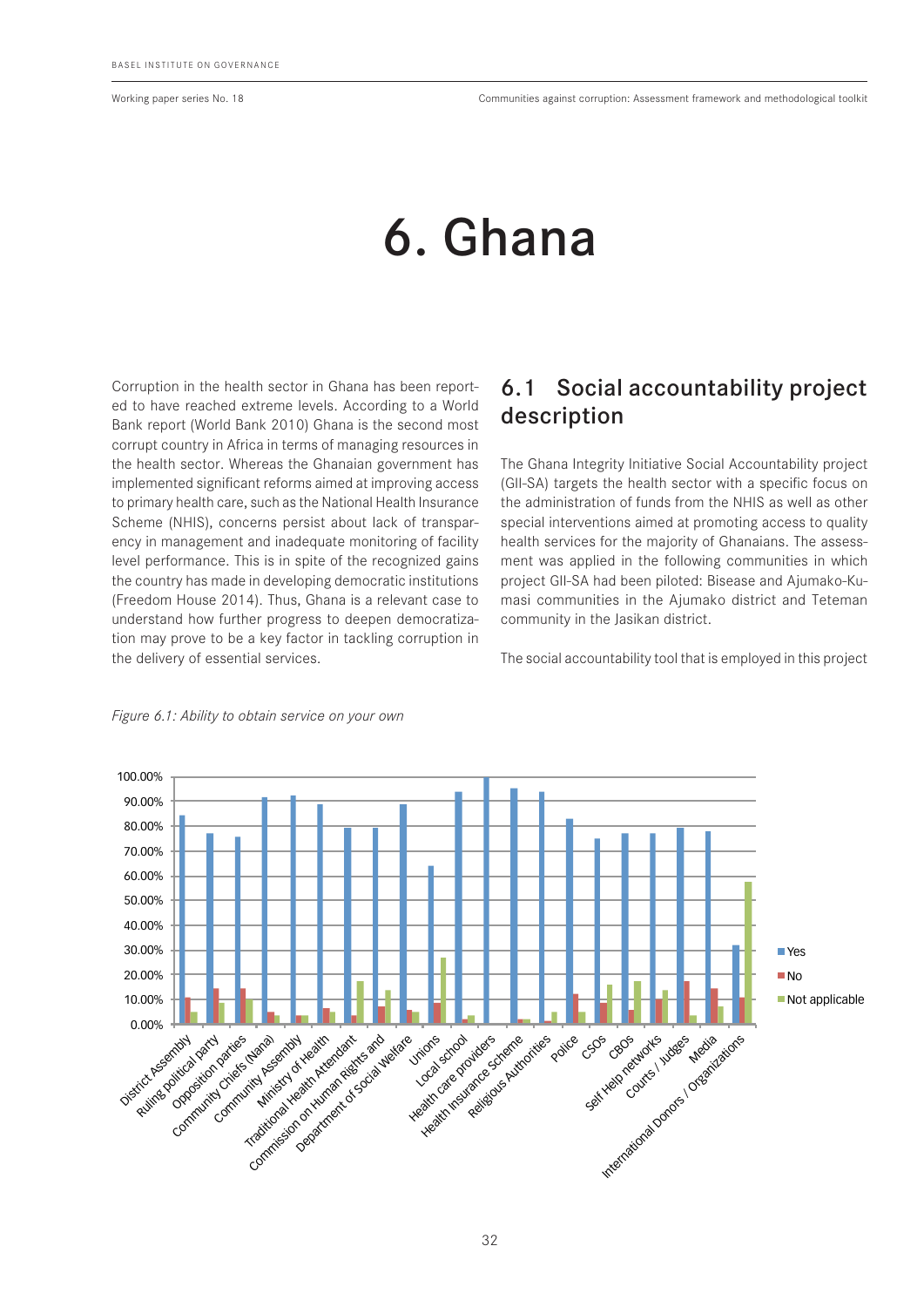Communities against corruption: Assessment framework and methodological toolkit

is the community scorecard (CSC), which combines quantitative surveys with village meetings that bring together service users and providers to jointly analyse and resolve service delivery problems. Citizens are, through the use of this tool, empowered to provide immediate feedback to service providers in face-to-face meetings (UNDP 2010; Transparency International 2011).

Participation of community members in the CSC exercise takes place through a series of sequenced activities. The CSC mechanism begins by engaging participants in a situational analysis of health issues, including community perceptions of quality and access but also promoting awareness of their rights and entitlements. Participants then discuss the main issues revealed through the situational analysis and cluster the information into indicators. Based on the findings, participants are divided into groups (gender- and age-based) to discuss and suggest what kinds of improvement they desire. The outputs from this sequenced exercise are then discussed with service providers.

# 6.2 Context assessment

### 6.2.1 Prevailing attitudes among users and health service providers

In Ghana, citizens generally described their relationship with local government and local service providers as good. It was remarked that although the quality of services sometimes varies, all groups are treated equally. When asked about ease of access to services measured by their ability to obtain the desired service based entirely on their own means, responses showed a very positive evaluation of accessibility across the full range of institutions. Especially noteworthy, in the case of health services 100% of respondents affirmed it is possible to obtain services on their own (See Figure 6.1.)

An interesting feature of the research in Ghana was that in FGDs, citizen attitudes towards service providers varied markedly between social accountability (SA) participants and the control group. In the latter, several participants reported that community members are generally concerned that criticizing the ruling party or being identified with the opposition can result in health services being taken away from the community. In contrast, FGD participants in the SA group expressed not fearing that public services could be taken away and were emphatic about their fundamental right to the provision of quality services. Participants in the SA group also expressed they feel motivated to demand their right to health services in all areas of public service provision. In addition, SA group participants explicitly expressed feeling empowered by the knowledge acquired through the CSC trainings and that this information has now enabled them to play a proactive role in the community, clarifying and explaining issues to other community members. In the control group, although participants gave overall positive assessments regarding service quality, they at the same time expressed concerns regarding the prevalence of corruption.

In turn, during interviews with health staff, several complained about the attitudes of patients. Especially they referred to the problem of patients getting very angry and accusing health staff of corruption when the medicines that they should be receiving are not in stock. Service providers expressed frustration at the lack of understanding of their situation on the part of users and furthermore the aggressive behaviours that they sometimes have to confront.

The research revealed a complex picture in terms of the kind of relationship prevailing between citizens and service providers. There were elements that can be associated with the disrupted model such as mentions of corruption, fear of reprisals and conflictive attitudes. However, there were also elements to suggest that such predispositions can be transformed as evidenced by the SA participants' attitudes, such as empowerment and motivation, that are more characteristic of the cooperative model.

## 6.2.2 Contextual determinants of citizens' attitudes

A first finding in this cluster of indicators showed that trust in institutions is relatively high (See Figure 6.2.). Survey respondents assigned highest trust to state institutions, especially those in the health sector. Moderately high levels of trust were given to traditional institutions such as the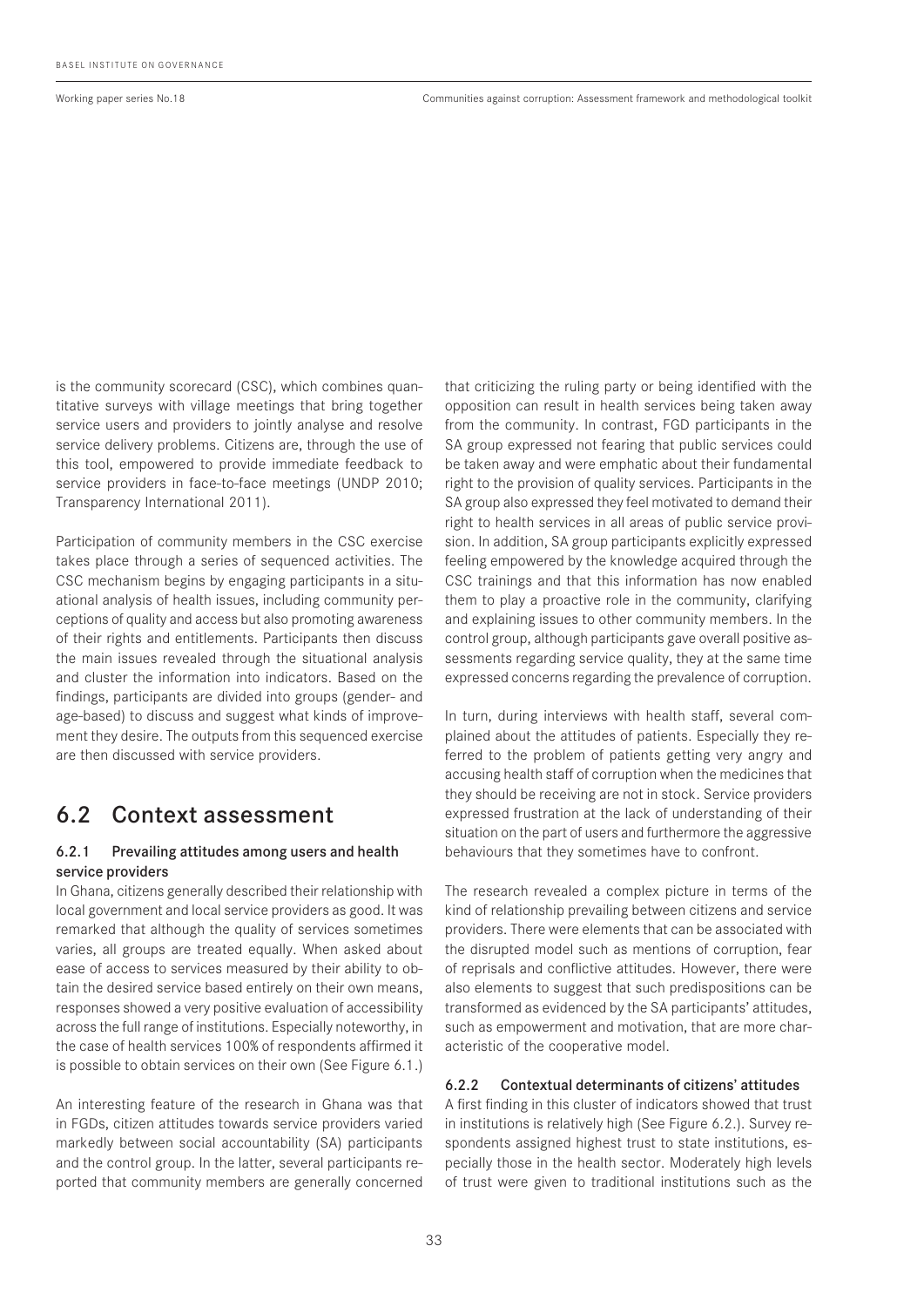Communities against corruption: Assessment framework and methodological toolkit

community assembly and community chiefs. In contrast, trust was relatively low for institutions and organizations at the local level such as CSOs, Community Based Organizations (CBOs) and self-help networks. Interestingly, the Ghanaian case illustrates how local power relations can shape participatory practices. In these communities, citizens, authorities and service providers alike identified the community assembly as the most inclusive instance, where all citizens have the opportunity to engage in discussions relevant to community-wide affairs such as health, education, environmental sanitation, and unemployment. However, some informants pointed to some elements that question the assemblies' characterisation as democratic institutions. Some respondents underscored that before issues come to the assembly, they have to first be discussed by the chief, the council of elders and the town development committee. These authorities, as agenda setters for community assembly

meetings, thus exercise significant influence. Furthermore, the FGDs also confirmed that the community assemblies are not necessarily the venues where decisions are taken. Some participants said that family heads and members of the council of elders are sometimes called to discuss and agree on issues privately, whereas the rest of the community is simply informed of their decisions afterwards. Taken together, these elements may provide a partial explanation for why, in spite of it being the main venue for the community to get together and discuss common challenges, community assemblies are not indicated among the institutions receiving highest trust responses in the survey.

Ghanaian FGD participants unanimously characterized their social interactions as communitarian. For them, being community members was defined as having an attachment to the place they live in, sharing interests, and feeling proud



#### *Figure 6.2.: Trust in istitutions*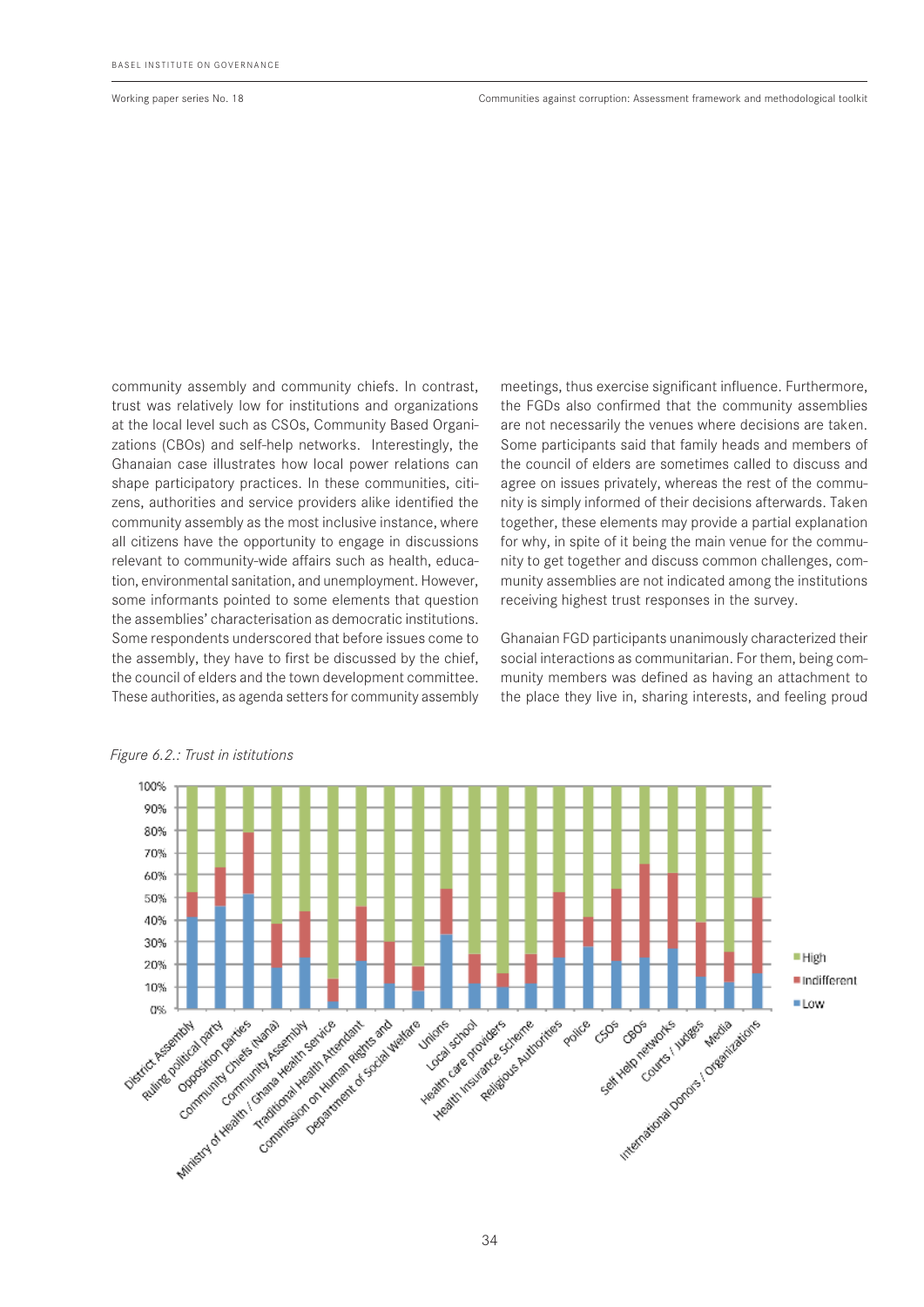Communities against corruption: Assessment framework and methodological toolkit

vis-à-vis other communities when one's own is doing well. Participants characterized social relationships prevailing in the community as based on reciprocity and collective decision-making. Numerous examples were given of cases where mutual help networks are activated when a community member finds him or herself in need (same in the case of illness, sudden death or where a child who is deemed to be intelligent has no resources to go to school). Participation in voluntary associations appears to be high; 95% of survey respondents reported being active in at least one type of association, with the highest participation rates associated with faith based organizations (40% of respondents).

The evidence brought forward suggests that the main elements associated with social capital (institutional trust, high participation levels, and communitarian outlook) are present in the communities assessed. This suggests a good foundation for developing collective action initiatives, which in turn may be linked to some recorded positive impacts of the social accountability initiative. In fact, during the FGDs some of the participants highlighted the fact that positive results can already be observed. Since the training took place, participants said that the relationship between the health centre management and community leaders has improved visibly. Some concrete results include that the health centre now has an open door policy where community representatives have the opportunity to visit the facility to discuss matters of public concern. Another positive fact is that the Nana of Bisease was personally involved in the CSC exercise and participated together with the community representative in the meeting with the health facility management.

### 6.2.3 Service providers' incentives

Inadequate funding of the health sector remains a significant problem in Ghana. Resource scarcity affects the District Health directorate and, according to the District Director of Ghana Health Service (GHS), this situation besides impeding the required supervision and monitoring of health service providers, also affects funding for human resources, infrastructure and medical equipment. Systemic underfunding generates situations where health facility staff are unable to deliver services as stipulated in the formal rules and regulations both because of the work load and because they lack adequate supplies.

The problem has been exacerbated by a substantial increase in demand for health services since the NHIS has been rolled out, while at the same time resources have remained at the same level. Consequently, health facility staff, in practice, frequently need to devise strategies to cope with the situations that arise out of the resource scarcity. For instance, it has been reported that health workers often deal with stock outs of essential drugs by prescribing these medicines to be bought privately. This kind of situation naturally generates tensions between medical staff and patients, the latter feeling aggravated for having to pay for medicines that should be provided free of charge under the NHIS.

While resource scarcity in and of itself does not need to entail corruption risks, in the case of Ghana it does become problematic to the extent that it is compounded with the fact that there are no performance-based mechanisms to sanction wrong doing or inadequate performance of health staff. Furthermore, the evidence brought about during the research does not suggest that social capital and cross cutting social networks are providing the type of normative constraints to providers' actions as observed, for example, in the case of Philippines.

### 6.2.4 Strategies to obtain public services

NHIS formal feedback mechanisms are a suggestion box at the District NHIS office, periodic general education on the radio including call-ins by clients on their experiences at health facilities, and a National Call Centre in Accra to receive feedback and complains from clients. The NHIS also uses community assemblies to receive feedback from users.

However, evidence obtained through the research suggested that, generally speaking, these formal mechanisms are not perceived as effective means through which to address problems with service provision. FGD participants in the control group considered that even though there is a suggestion box, and people are aware of its existence, it is not a relevant mechanism for handling complaints because people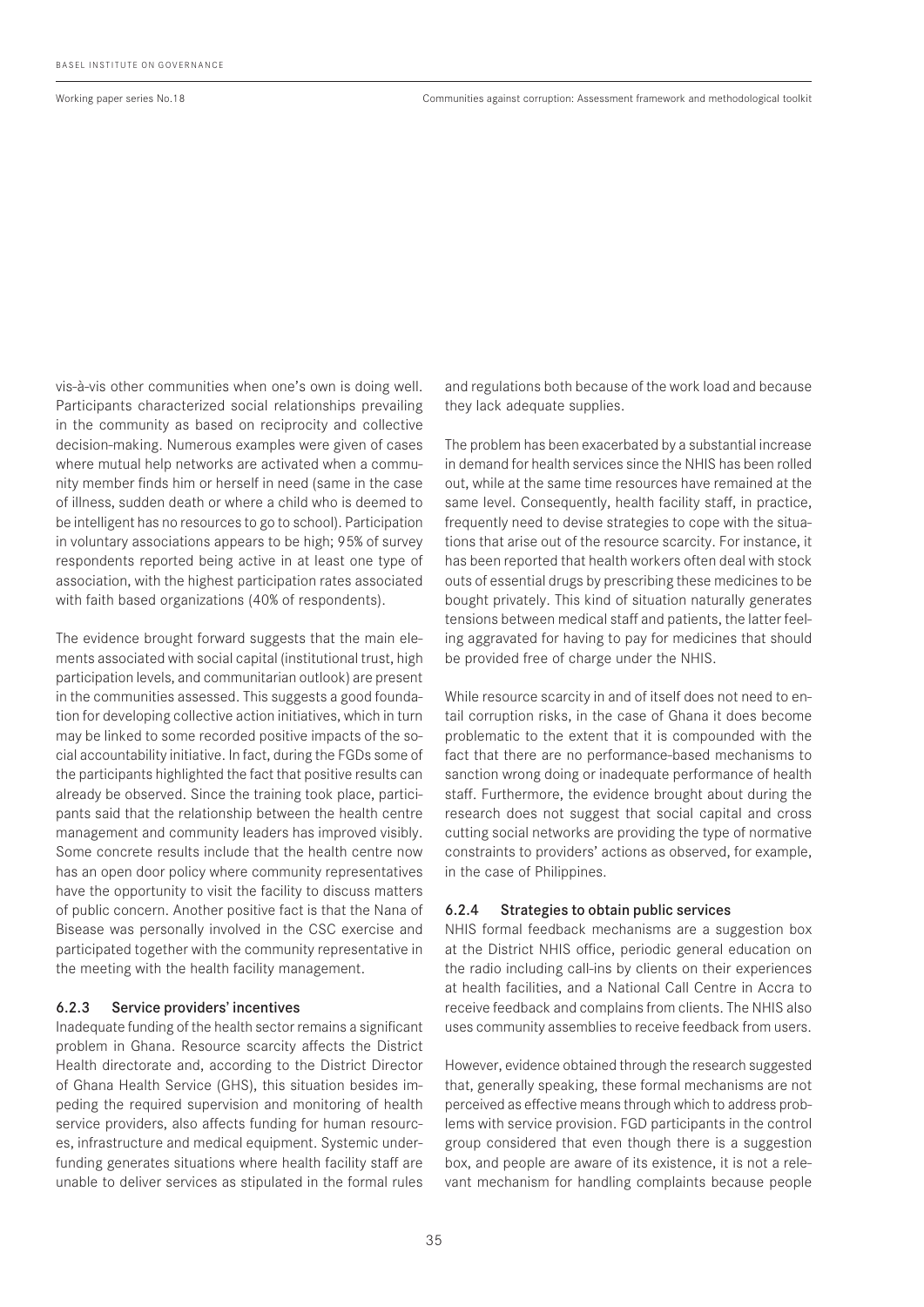fear the mechanism is not sufficiently anonymous and the nurse can retaliate against them. Another reason cited for the ineffectiveness of the complaints box as a feedback mechanism is that many people are illiterate.

A further somewhat formalized feedback mechanism goes through the traditional authorities. According to the Bisease Chief, the community had agreed that they would report incidents of corruption to him or to the assemblymen, but he also added that in the last two years no reports have been received, suggesting that this reporting mechanism is not very effective.

In contrast, results from the survey confirmed the preference of users to pursue informal mechanisms to address problems with service provision. Figure 6.3. presents the

results of the survey when respondents were asked about preferred problem resolution strategies. What is striking about this result is the fact that less than 5% of respondents feel that denouncing the disservice to competent authorities is the best way to deal with deficient service provision. Rather, the overwhelmingly preferred strategies chosen by survey respondents are informal: 42% chose intervention of an influential person, 31% chose trying several times and 14% chose payment of an informal fee.

Tellingly, FGD participants in the group that received the CSC training demonstrated a comprehensive understanding of the different alternatives citizens could resort to in order to address problems with provision of public services and could enumerate several mechanisms through which a community member may deal with bad service.



### *Figure 6.3: Strategies for problem solving*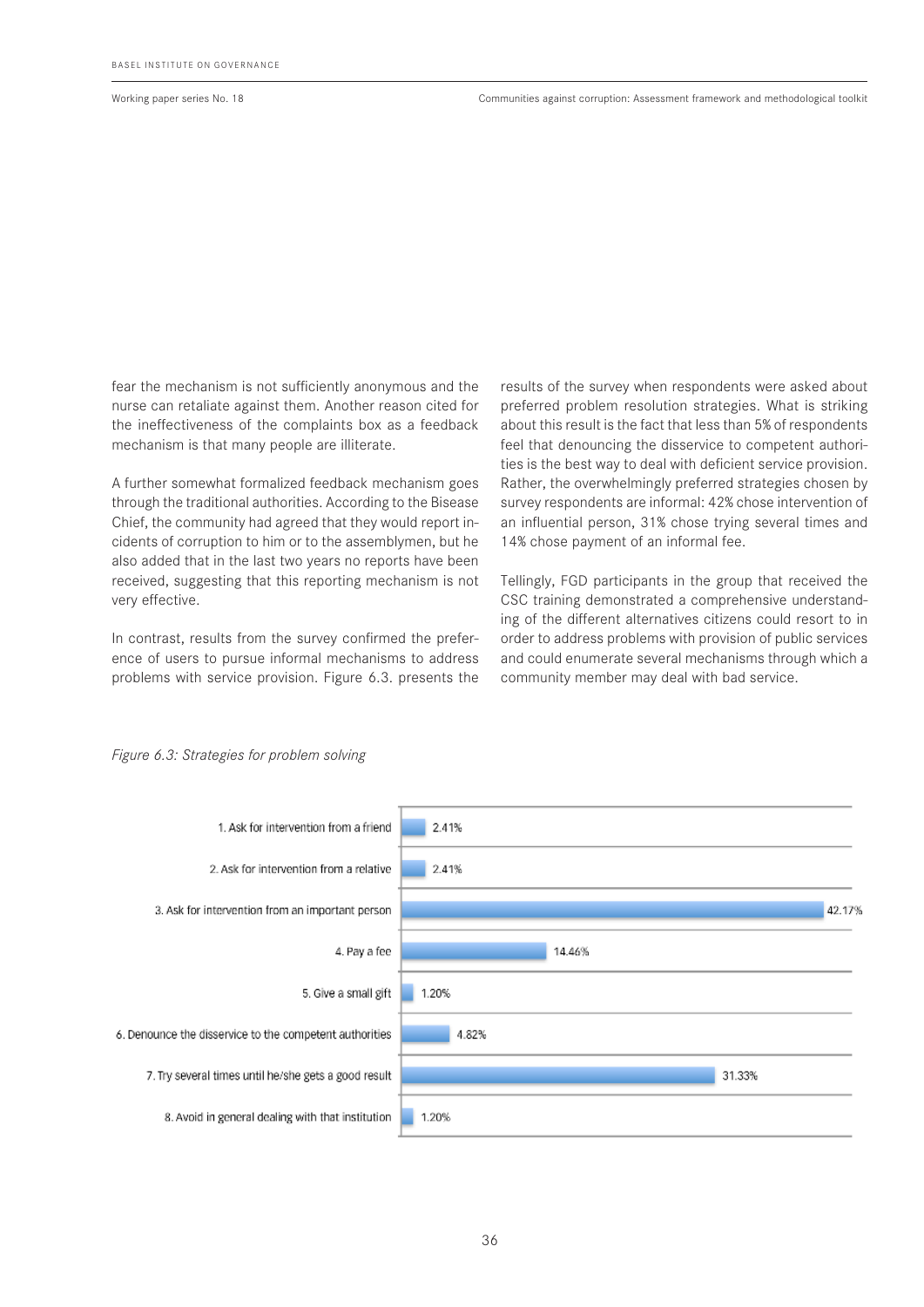# 6.3 Project overview: Strengths, challenges and suggestions

In Ghana, evidence from the research suggests that the training methodologies employed in the GII-SA project have been effective in communicating essential information on rights and entitlements, which is the first required step to enable effective citizen participation in social accountability actions. In a context where a sizeable percentage of the population is illiterate, interactive trainings are a suitable tool for citizen empowerment as opposed to other strategies that had been previously pursued.

The CSC methodology has the advantage that it involves citizen participants, not only in conducting the assessment on the quality of health services, but also in discussing, analysing and aggregating the findings. The research suggests that the elements associated to social capital are present, thus suggesting that collective action should be feasible, especially when citizens can observe the impact of their actions. However, one issue that remains to be addressed to further harness the impact of the CSC is that it is not clear how to relay the relevant information to those NHIS authorities at the central level that have the decision making powers to address problems identified. This is especially problematic with regards to those having to do with inadequate medicine supplies and delays in reimbursements to the health facilities.

The problem of lack of adequate monitoring of service providers is another concern in the Ghanaian health system, where accountability lines flow upwards and where, as recognized by the NHIS district manager, sanctions for wrong doing are very rarely applied. Therefore, in order to fully realize the potential of the social accountability actions a dialogue could be pursued probing the feasibility of introducing changes that could somehow link the incentives of service providers to performance.

An additional element that impedes enforcing sanctions in cases of corruption is when the victims of such acts are not forthcoming in denouncing them. The field research suggested there is an unwillingness to talk about corrupt acts in these communities. In view of that, strengthening the educational activities explaining the meaning of corruption and illustrating its effects could be helpful.

A possible strategy to strengthen the impact of the overall CSC initiative would be to more proactively involve service providers. A worker at the Bisease health center complained that the medical staff have not received training on the CSC and were therefore uncertain about the aims and scope of the initiative.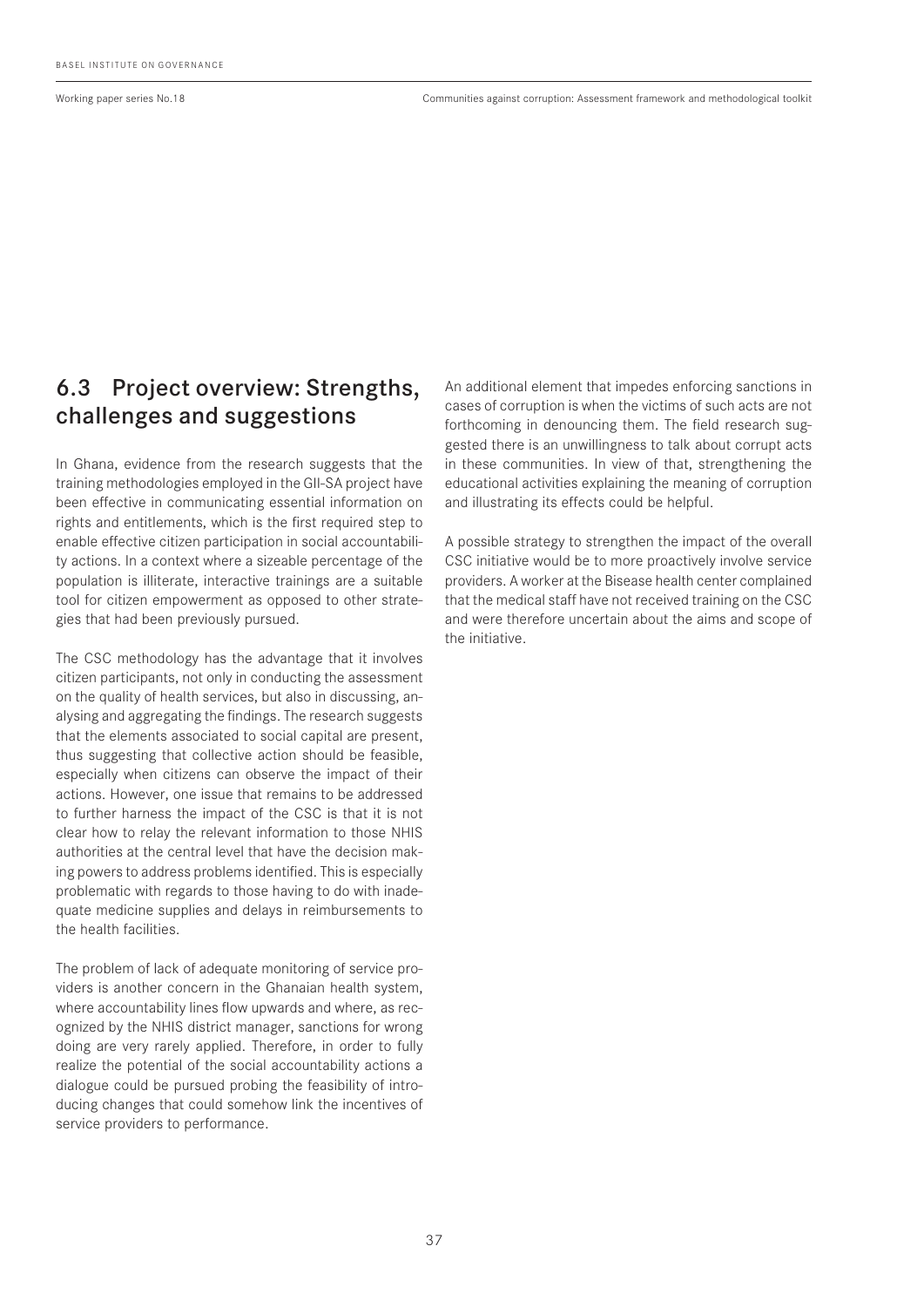# 7. Matching social accountability tools to context

This section provides insights to guide the implementer on how to link the characteristics of the target communities to a social accountability tool that is suitable for the specific context.

On the basis that there is no one size-fits-all social accountability tool, the arguments made in this section are meant to be illustrative of how knowledge about the characteristics of the local context may be harnessed to customize the social accountability approach to the greatest extent possible. Following the analytical framework described in section 2, section 7.1 describes different approaches to operationalize each of the social accountability program components,

discusses their suitability for different contexts, as well as relative strengths and weaknesses, and offers examples of established social accountability tools representative of each category.

For illustrative purposes section 7.2 provides a more detailed description of three specific social accountability approaches: participatory budgeting, citizen report cards and citizen score cards. These three specific modalities of social accountability are among the best known and most widely used tools and have been selected after an extensive review of several sources on the topic.7

# 7.1 Types of social accountability approaches: disaggregated by program component

| .<br><b>Propriety Manufacture</b>                                          |                                                                                                                                                                                                                             |                                                                                                                                                                                                                                                                                       |
|----------------------------------------------------------------------------|-----------------------------------------------------------------------------------------------------------------------------------------------------------------------------------------------------------------------------|---------------------------------------------------------------------------------------------------------------------------------------------------------------------------------------------------------------------------------------------------------------------------------------|
| Type of approach                                                           | Direct/Personalised                                                                                                                                                                                                         | Indirect/Impersonal                                                                                                                                                                                                                                                                   |
| General description                                                        | Information on mandate, rights, entitlements<br>and social accountability approach commu-<br>nicated directly to citizens, typically in rela-<br>tively small groups and in an intensive fashion<br>(trainings, workshops). | Information on mandate, rights, entitlements<br>and social accountability approach disseminat-<br>ed through publicly accessible material (print,<br>online, media, social media).                                                                                                    |
| Contextual elements<br>associated with ef-<br>fectiveness of ap-<br>proach | • Communitarian settings<br>• Presence of horizontal networks<br>• Smaller-populations targeted.<br>Rural communities<br>Urban neighbourhoods with high<br>$\bullet$<br>levels of local participatory ac-<br>tivity         | • Settings where individualistic social interac-<br>tion patterns dominate.<br>Weak civil society and absence of horizontal<br>$\bullet$<br>networks<br>Larger-populations targeted<br>$\bullet$<br>Large regions<br>Urban contexts with weak participa-<br>$\bullet$<br>toryactivity |

# 7.1.1 Capacity building

The definitions and descriptions of the different tools included in section 7.2. have been taken from World Bank, Social Development Department, Social Accountability Sourcebook http://www.worldbank.org/socialaccountability\_sourcebook/Tools/toolsindex.html and from UNDP (2010).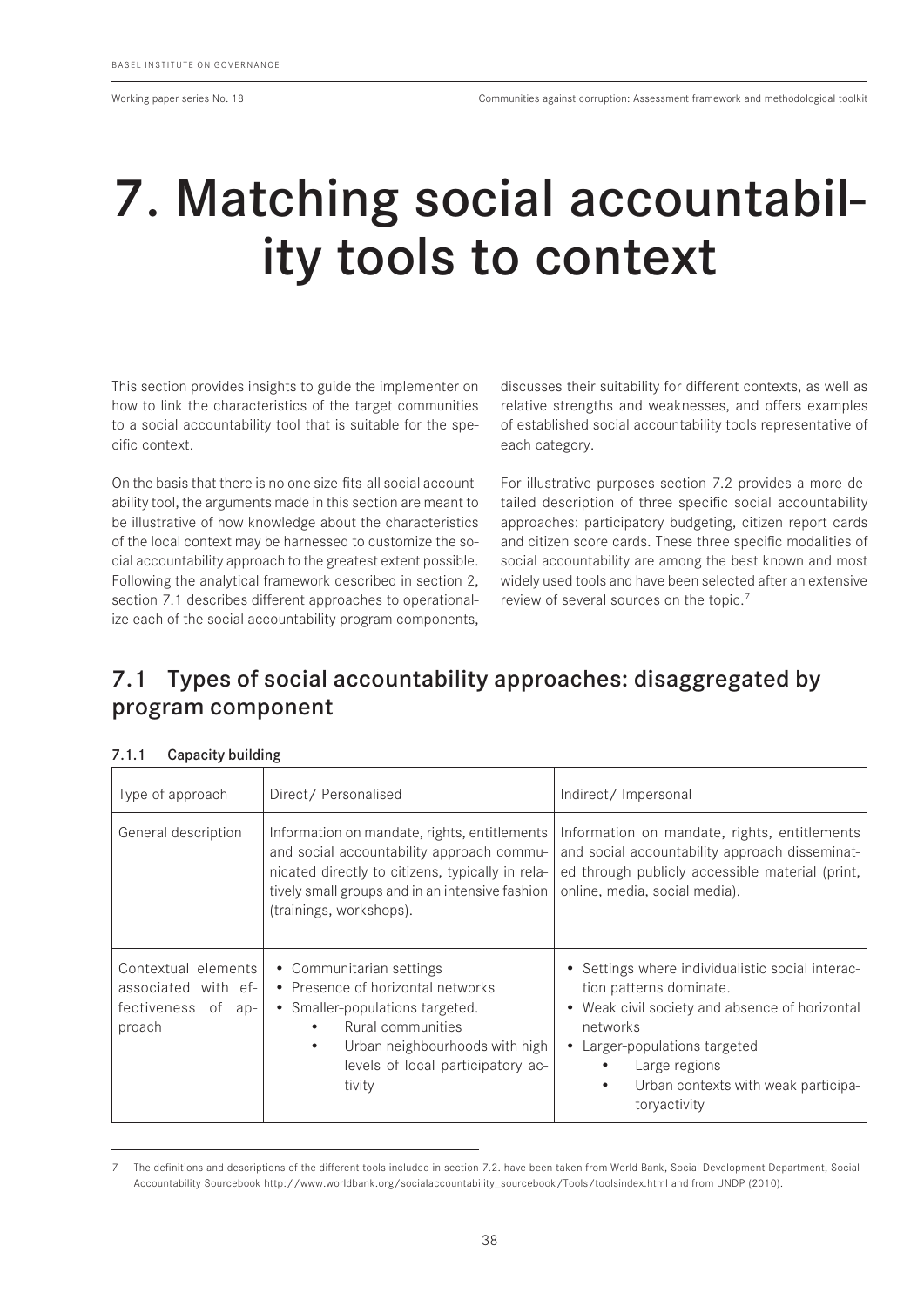Communities against corruption: Assessment framework and methodological toolkit

| Strengths  | Provides very detailed knowledge and thus<br>can empower recipients to engage in more<br>complex and potentially more far-reaching<br>anti-corruption activities.<br>Citizen empowerment maximised.                                                                                            | • Can reach a potentially large number of cit-<br>izens.<br>Convenient access, does not require signifi-<br>cant time or energy commitment on the part<br>of citizens. |
|------------|------------------------------------------------------------------------------------------------------------------------------------------------------------------------------------------------------------------------------------------------------------------------------------------------|------------------------------------------------------------------------------------------------------------------------------------------------------------------------|
| Challenges | • Can only reach a limited number of cit-<br>izens. BUT can generate positive spill-<br>over effects throughout the community<br>when applied in a context characterized<br>by dense horizontal networks.<br>Requires significant time and energy com-<br>mitment from participating citizens. | The amount of information communicated<br>is limited.<br>Empowerment constrained by the limitations<br>in the amount of information that may be<br>communicated.       |
| Examples   | Trainings associated with:<br>• Participatory budgeting<br>• Community scorecards<br>Citizen monitoring activities                                                                                                                                                                             | Citizens' Charters<br>٠<br>• Transparency portals<br>Education campaigns<br>٠                                                                                          |

# 7.1.2 Citizen participation modalities

| Type of approach                                                      | Collective inputs                                                                                                                                                                                            | Individual inputs                                                                                                                                                                |
|-----------------------------------------------------------------------|--------------------------------------------------------------------------------------------------------------------------------------------------------------------------------------------------------------|----------------------------------------------------------------------------------------------------------------------------------------------------------------------------------|
| General description                                                   | The social accountability program requires<br>collective and coordinated mobilization of cit-<br>izens (group actions).                                                                                      | Citizens participate in the social accountability<br>program providing their inputs on an individual<br>basis.                                                                   |
|                                                                       | Enables citizens themselves to be in charge<br>of aggregating and articulating voice.                                                                                                                        | A third party is required to aggregate and artic-<br>ulate citizens' inputs (generally NGOs or CSOs).                                                                            |
| Contextual elements<br>associated with effec-<br>tiveness of approach | Most pertinent for smaller communities (rural<br>or strong urban neighbourhoods).                                                                                                                            | Most pertinent for larger communities (large ur-<br>ban agglomerations).                                                                                                         |
|                                                                       | Significant collective action capabilities re-<br>quired:<br>• High local participatory activity<br>• Communitarian orientation helps BUT not<br>strictly necessary when dense horizontal<br>networks exist. | Appropriate for contexts where collective action<br>capabilities are weak:<br>• Low participation in voluntary associations<br>• Individualistic orientation to problem solving. |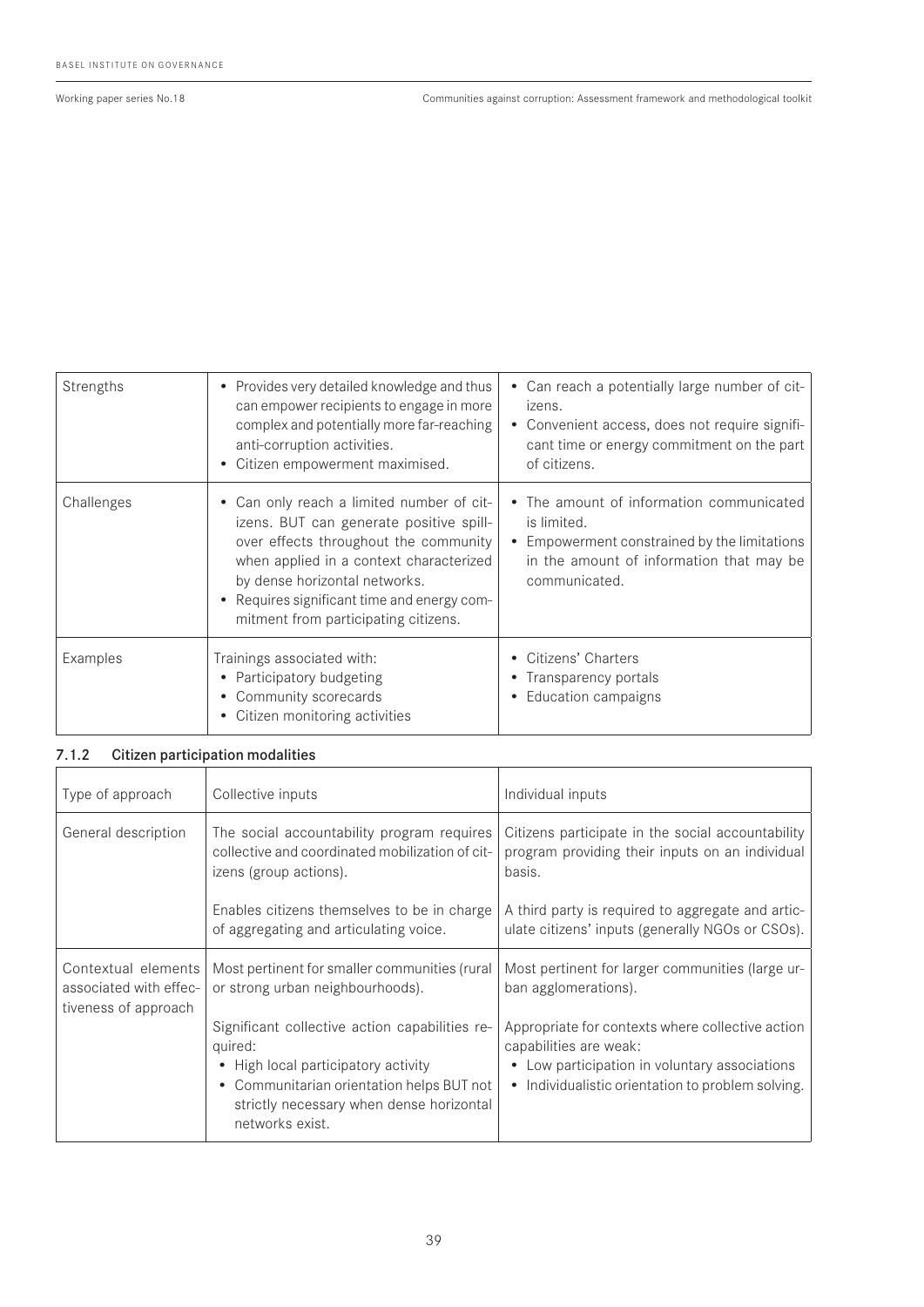Communities against corruption: Assessment framework and methodological toolkit

| Strengths  | • Increases detail and scope of the informa-<br>tion generated.<br>• Best for citizen empowerment as individ-<br>uals working together increases social<br>capital. | • Protects anonymity where there are fears of<br>reprisals<br>• Limited time investment required; conve-<br>nience.                                                             |
|------------|---------------------------------------------------------------------------------------------------------------------------------------------------------------------|---------------------------------------------------------------------------------------------------------------------------------------------------------------------------------|
| Challenges | • Requires significant time and energy in-<br>vestment.                                                                                                             | • Information is limited and quality thereof may<br>be questionable.                                                                                                            |
| Examples   | • Citizen monitoring activities<br>• Community Scorecards<br>• Participatory budgeting                                                                              | • Complaints and whistle-blower's mecha-<br>nisms:<br>SMS reporting<br>Online reporting<br>٠<br>Official complaint management sys-<br>$\bullet$<br>tems<br>Citizen report cards |

# 7.1.3 Transmission of Voice to State Actors

| Type of approach                                                      | Direct                                                                                                                                                                                                         | Indirect                                                                                                                                                                                                                                                                                  |
|-----------------------------------------------------------------------|----------------------------------------------------------------------------------------------------------------------------------------------------------------------------------------------------------------|-------------------------------------------------------------------------------------------------------------------------------------------------------------------------------------------------------------------------------------------------------------------------------------------|
| General description                                                   | The outputs from the participatory activities<br>are relayed directly to state actors; particular-<br>ly relevant are those who have decision-mak-<br>ing abilities to act upon the information re-<br>ceived. | The outputs from the participatory activities are<br>disseminated through public channels.                                                                                                                                                                                                |
| Contextual elements<br>associated with effec-<br>tiveness of approach | Citizens trust government officials and/or<br>service providers.<br>Political will and responsiveness on the part<br>of public sector officials.                                                               | Other actors (media, NGOs) that are trusted in<br>the community have a relevant role to play when<br>trust in state actors is weak.<br>Pertinent when links to state institutions are weak<br>and/or when there is limited responsiveness on<br>the part of the relevant state officials. |
| Strengths                                                             | Most effective means to establish a working<br>relationship between citizens and state actors<br>and to generate the conditions necessary for<br>the exercise of direct accountability.                        | Increased visibility and awareness among pub-<br>lic opinion about the issues uncovered by social<br>accountability mechanism can raise the stakes<br>of not addressing them on the part of key deci-<br>sion makers.                                                                     |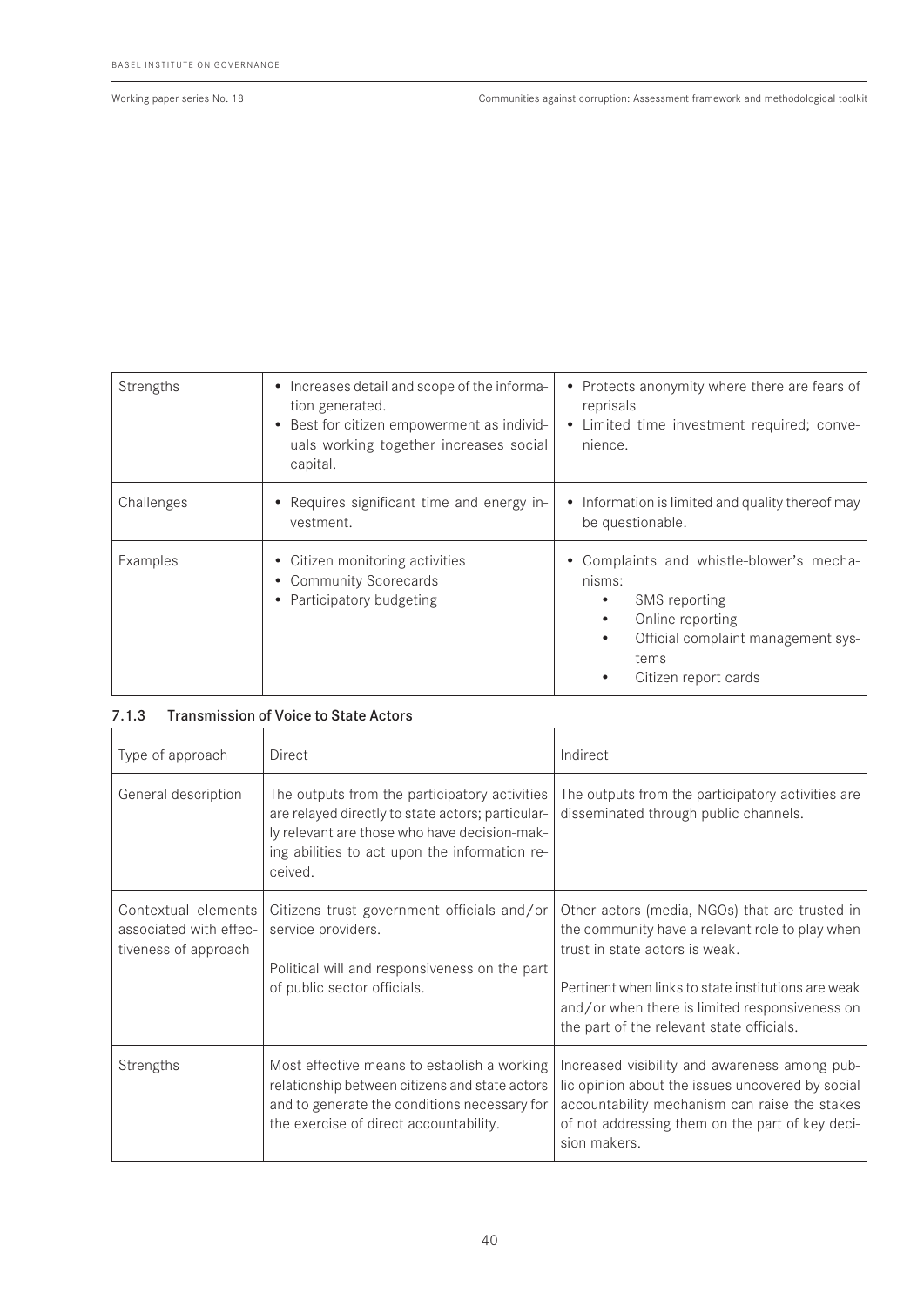Communities against corruption: Assessment framework and methodological toolkit

| Challenges | which state actors to engage as a function of<br>ability to act upon information and respon-<br>siveness. | May require strategic decision-making about   Uncertain impact on state actors' incentives.                  |
|------------|-----------------------------------------------------------------------------------------------------------|--------------------------------------------------------------------------------------------------------------|
| Examples   | • Community score card<br>• Participatory budgeting                                                       | • Citizen report card<br>Media coverage, press release, NGO/CSO<br>$\bullet$<br>webpage, community meetings. |

# 7.1.4 Enforcement mechanisms

| Type of approach                                                      | Formal                                                                                                                                                      | Informal                                                                                                                                                                       |
|-----------------------------------------------------------------------|-------------------------------------------------------------------------------------------------------------------------------------------------------------|--------------------------------------------------------------------------------------------------------------------------------------------------------------------------------|
| General description                                                   | Key incentives of service providers are directly<br>linked to citizen evaluations through institu-<br>tionalized and officially recognized mecha-<br>nisms. | Service providers' incentives are inked to citizens'<br>evaluations through informal means. (Social sta-<br>tus, prestige).                                                    |
| Contextual elements<br>associated with effec-<br>tiveness of approach | Significant political will often be required at<br>higher levels of public office in order to push<br>through legal and formal institutional reforms.       | Embeddedness of local government officials and<br>public service providers.<br>Cooperative dispositions on the part of service<br>providers and/or local government officials. |
| Strengths                                                             | Provides solid institutional backing to the de-<br>velopment and consolidation of strong cor-<br>ruption deterrence mechanisms.                             | Creates strong links between communities and<br>their service providers.                                                                                                       |
| Challenges                                                            | May involve politically difficult reforms to the<br>legal and regulatory framework.                                                                         | Difficult to scale up.<br>Effectiveness, at least in the short to medium<br>terms, will likely depend on the sustainability of<br>the social accountability scheme.            |
| Examples                                                              | • Pay for performance (P4P) schemes, per-<br>formance-based bonuses.<br>Explicit and consistently enforced sanc-<br>tions for engaging in corrupt actions.  | Citizen report cards<br>$\bullet$                                                                                                                                              |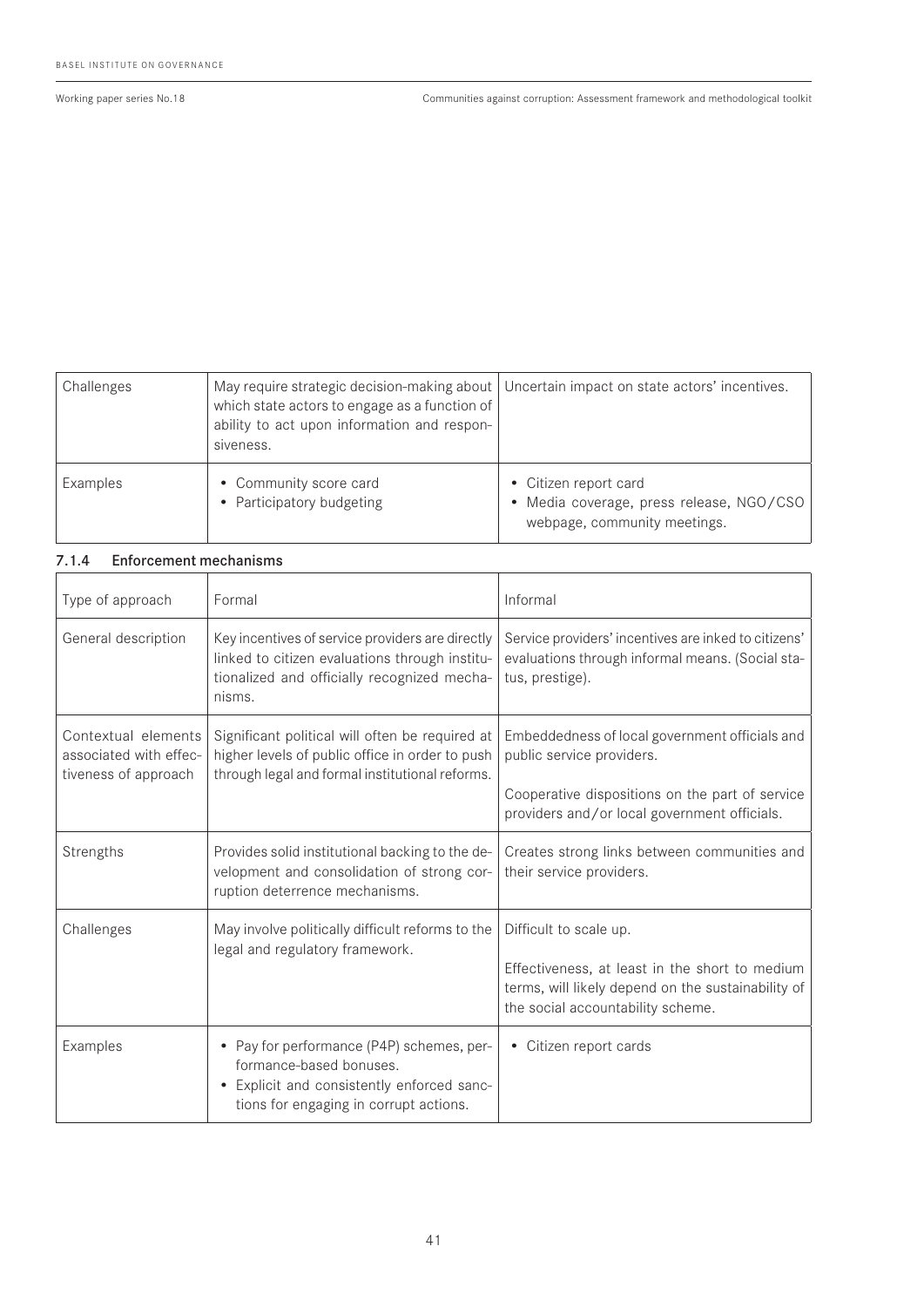Communities against corruption: Assessment framework and methodological toolkit

# 7.1.5 Answerability and feedback mechanisms

| Type of approach                                                      | Direct                                                                                                                                                                                                    | Indirect                                                                                                                                                                                            |
|-----------------------------------------------------------------------|-----------------------------------------------------------------------------------------------------------------------------------------------------------------------------------------------------------|-----------------------------------------------------------------------------------------------------------------------------------------------------------------------------------------------------|
| General description                                                   | Citizens are directly informed of the manner in<br>which the information produced by the social<br>accountability scheme will be acted upon.                                                              | Information and updates on the outputs and<br>expected results of the social accountability<br>scheme have been taken up by public officials are<br>disseminated through publicly accessible means. |
| Contextual elements<br>associated with effec-<br>tiveness of approach | Smaller communities.                                                                                                                                                                                      | Large populations, urban settings.                                                                                                                                                                  |
| Strengths                                                             | High potential for empowerment and sustain-<br>ability as social accountability participants<br>can directly observe and assess the impacts<br>of their actions and the benefits of collective<br>action. | Increases visibility and, when displaying the re-<br>sults of successful social accountability initia-<br>tives, can incentivize other communities or ap-<br>plication to other sectors.            |
| Challenges                                                            | Requires greater investment of time and re-<br>sources on both the demand and supply sides<br>in order to coordinate meetings and sustain<br>the scheme.                                                  | Access to information may be limited among<br>intended beneficiaries especially among low-in-<br>come groups (lack of internet access, illiteracy).<br>More loosely linked to sustainability        |
| Examples                                                              | • Public hearings<br>• Town hall meetings                                                                                                                                                                 | Web-based feedback mechanism<br>Media<br>$\bullet$                                                                                                                                                  |

# 7.2 Selected social accountability programmes<sup>®</sup>

# 7.2.1 Participatory budgeting

Participatory Budgeting (PB) is broadly defined as a mechanism or process through which citizens participate directly in the different phases of the budget formulation, decision making, and monitoring of budget execution. PB can be instrumental in increasing public expenditure transparency and in improving budget targeting. Since it is a useful vehicle to promote civic engagement and social learning, PB has been referred to as an effective "School of Citizenship".

In most cases, the PB process is organized around the annual or multi-year public budgeting process as follows:

The participatory process cycle usually starts with regional meetings, which are public hearings organized in small

<sup>8</sup> The program descriptions included in this section have been taken from the following source: World Bank, Social Development Department, Social Accountability Sourcebook http://www.worldbank.org/socialaccountability\_sourcebook/Tools/toolsindex.html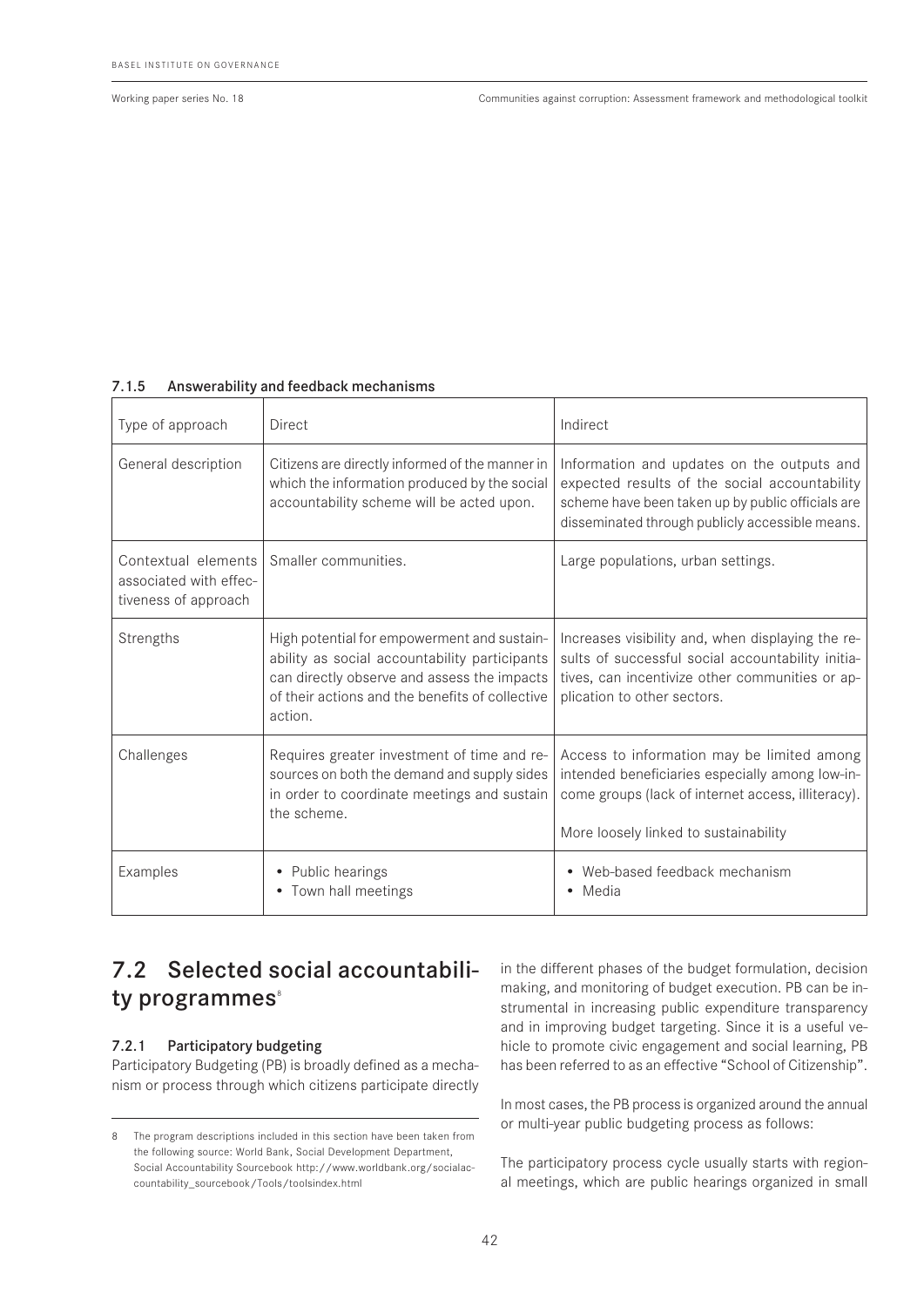Communities against corruption: Assessment framework and methodological toolkit

sub-divisions of the administrative territorial units, to bring the PB process closer to the citizens. Government representatives use these meetings to inform citizens about the PB rules and procedures, provide an update of current budget execution, and share government priorities and revenue forecasts. A second round of meetings is organized to enable citizens to identify their priorities and elect delegates to represent their concerns in the Participatory Budgeting Council. Community organizations meet independently to inform citizens about the PB activities, raise awareness, and mobilize participation around specific priorities.

The elected delegates and government representatives form the Participatory Budgeting Council (PBC). The PBC has the mandate to negotiate all priorities voted during the regional meetings, and prepare the final participatory budgeting proposal. The citizen delegates participate in capacity building activities to become more familiar with public expenditure management and to enhance conflict resolution skills. The delegates carry out field visits (PB caravans), to inspect all priorities. In parallel, the government carries out technical and financial feasibility studies for each proposal.

After a series of debates in the legislative council, a final PB proposal is presented officially to the Mayor. The Mayor submits the PB proposal to the Municipal Council who usually holds the legal mandate to approve the government budget. The legislative process is accompanied by strong social mobilization and active engagement by PB delegates to ensure that the final budget text approved by the legislature fully reflects the PBC deliberations.

Once the budget is approved, a PB monitoring committee is established to ensure oversight of the procurement and budget execution processes.

Communication, Information and Capacity Building:

Effective communication strategies, access to information, and capacity building have a direct impact on the quality of participation, and on the overall success of the PB process. Informed citizens are the key to a successful PB process. Systematic and creative public campaigns can be conducted through the local press, vehicles with speakers, mass mailings, posters, leaflets, outdoor meetings, television, public and cultural institutions, theatre and role playing activities. Such campaigns raise civic awareness and provide citizens with a better understanding of the budget process and fiscal situation.

At the same time, government officials need to be prepared to coordinate, support and facilitate the PB process effectively. While this might involve considerable efforts particularly in large municipalities, smaller local governments face greater challenges in providing their citizens with reliable, timely, and user-friendly information.

#### What are the resources required?

PB has been implemented with high degrees of sophistication, including professional communication campaigns and skilled facilitators for public meetings. It has also been applied with limited resources in rural settings where there are scarce human, technical and financial resources. Many municipalities can make use of their own staff and communication channels to conduct a PB exercise. Nevertheless, it is fundamental that the process is sustained by reliable information dissemination about the budget forecasts and execution, and continuous public campaigns about PB activities and results.

Where has participatory budgeting been implemented?

 PB was pioneered at the municipal level in Brazil in the late 1980s, when the country was experiencing unprecedented social mobilization for re-democratization and decentralization. At the same time, there was a crisis of government credibility. Some newly elected mayors facing serious fiscal constraints and high citizen discontentment with public services realized that engaging citizens in difficult decision making about resources could improve their poor public image. By 2000, approximately 140 municipalities in Brazil had adopted PB. Of these municipalities, 28 per cent had fewer than 20,000 inhabitants, 32 per cent had between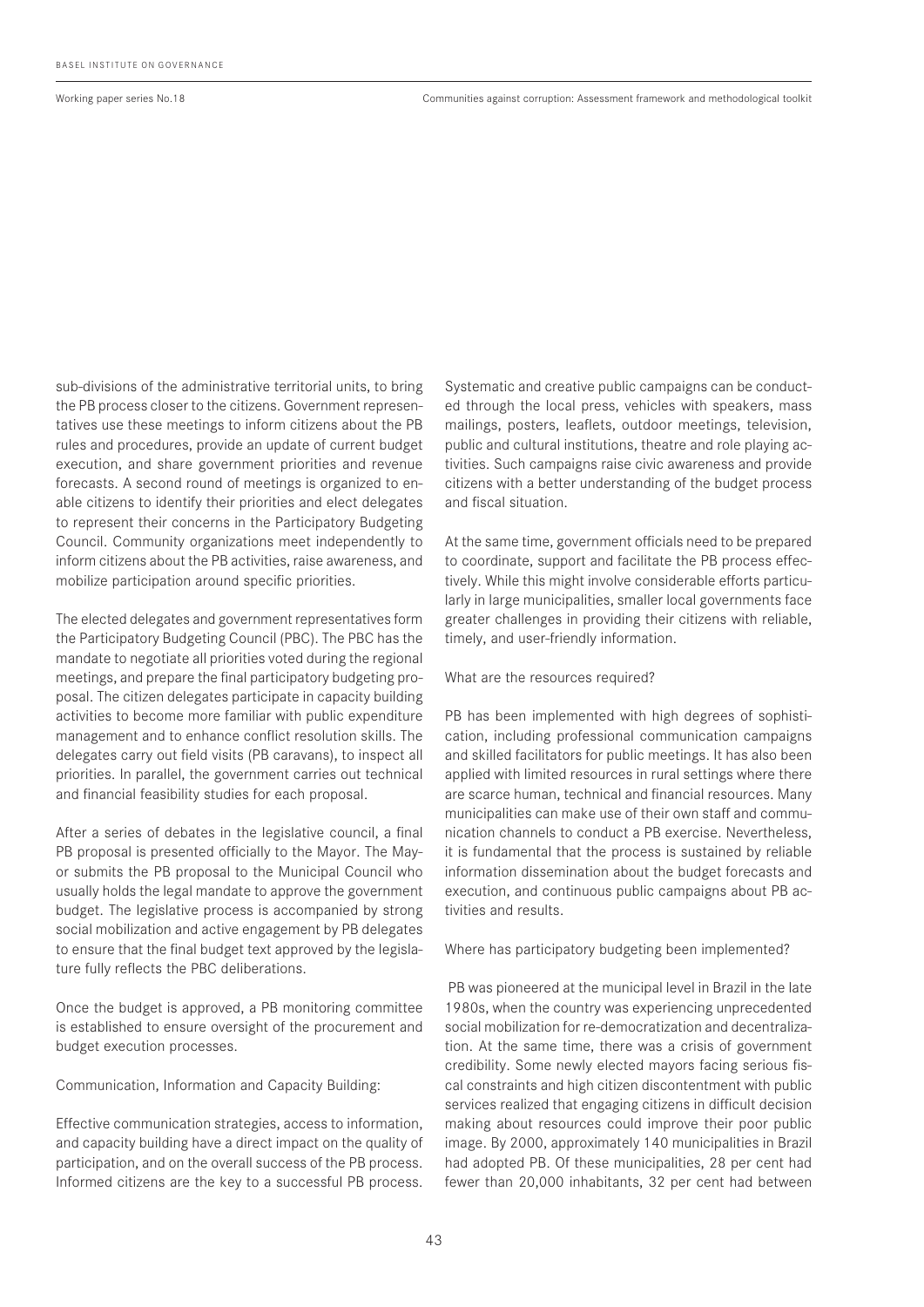Communities against corruption: Assessment framework and methodological toolkit

20,000 and 100,000, 31 per cent had between 100,000 and 500,000, and 9 per cent had over a half-million inhabitants.1

While PB has been implemented in Brazil for several years, different forms of participatory budgeting can be found today in many countries, including Brazil, Argentina, Uruguay, Chile, Peru, Dominican Republic, Nicaragua, El Salvador, Mexico, Spain, Italy, Germany, France, Belgium, Portugal, Switzerland, Albania, Bosnia and Herzegovina, Portugal, Switzerland, Cameroon, India, Sri Lanka, Indonesia, South Africa, and the Philippines. Most PB experiences are at the urban and rural municipal levels. Some provincial governments have recently introduced PB in Latin America.

#### Strengths

Because participation in the PB process exposes citizens to all aspects of the budgeting cycle in their local government, this approach maximises the ability of citizens to identify irregular actions on the part of local government authorities. The presence of empowered citizens thus, in this manner, drastically reduces the opportunity space for corrupt actions.

Popular inputs in the definition of priorities for budget allocations have been associated with effective poverty alleviation outcomes and more inclusionary public policies.

Because PB involves intense interaction between citizen and local government officials it is an effective trust building activity and supports the development of an active interface between the state and civil society.

#### Challenges

Although PB has been widely disseminated, the mechanism is not a silver bullet that solves all management and governance problems. There are a number of challenges that governments have encountered when implementing PB. These challenges need to be carefully managed:

Raising false expectations: When the government is not transparent about fiscal information or cannot provide a budget forecast, citizens are unaware of the fiscal constraints and can demand services and goods that the government is not able to deliver. In many cases, governments have not been able to execute the PB process due to poor financial management, creating tensions that have undermined the sustainability of PB as a whole.

Quality of participation: It is often challenging to include the most marginalized groups, the middle-income classes, academia, and the private sector. The middle classes and the private sector usually have good access to public services and thus do not see the value added in PB activities. Marginalized groups often encounter a high cost to participating in PB (mainly in time and transportation). The knowledge disparities between the poor and the wealthy also affect the quality of participation and equity of final budget priorities.

Avoiding civil society co-optation: The autonomy of civil society organizations can be undermined if PB practices are misused to increase clientelism.

Overextending government capacity: The government needs to invest resources and time to organize the PB activities and provide budget information. However, many governments lack the capacity to undertake these activities.

Tension with elected representatives: Tension is often voiced by elected members of the legislature who fear losing their power as citizens' representatives. As the budget arrives in the Municipal Council with a substantial degree of popular legitimacy, some legislators fear that their role in the budgeting process becomes a mere formality.

Sustainability: Citizens have a tendency to abandon PB processes after their demands have been met. Election periods usually undermine the quality of participation as discussions turn into political debates. Opposition parties are also less keen to mobilize their constituencies and support the PB process. Political changes in the administrations can potentially disrupt the PB process, particularly when PB is used as a political tool.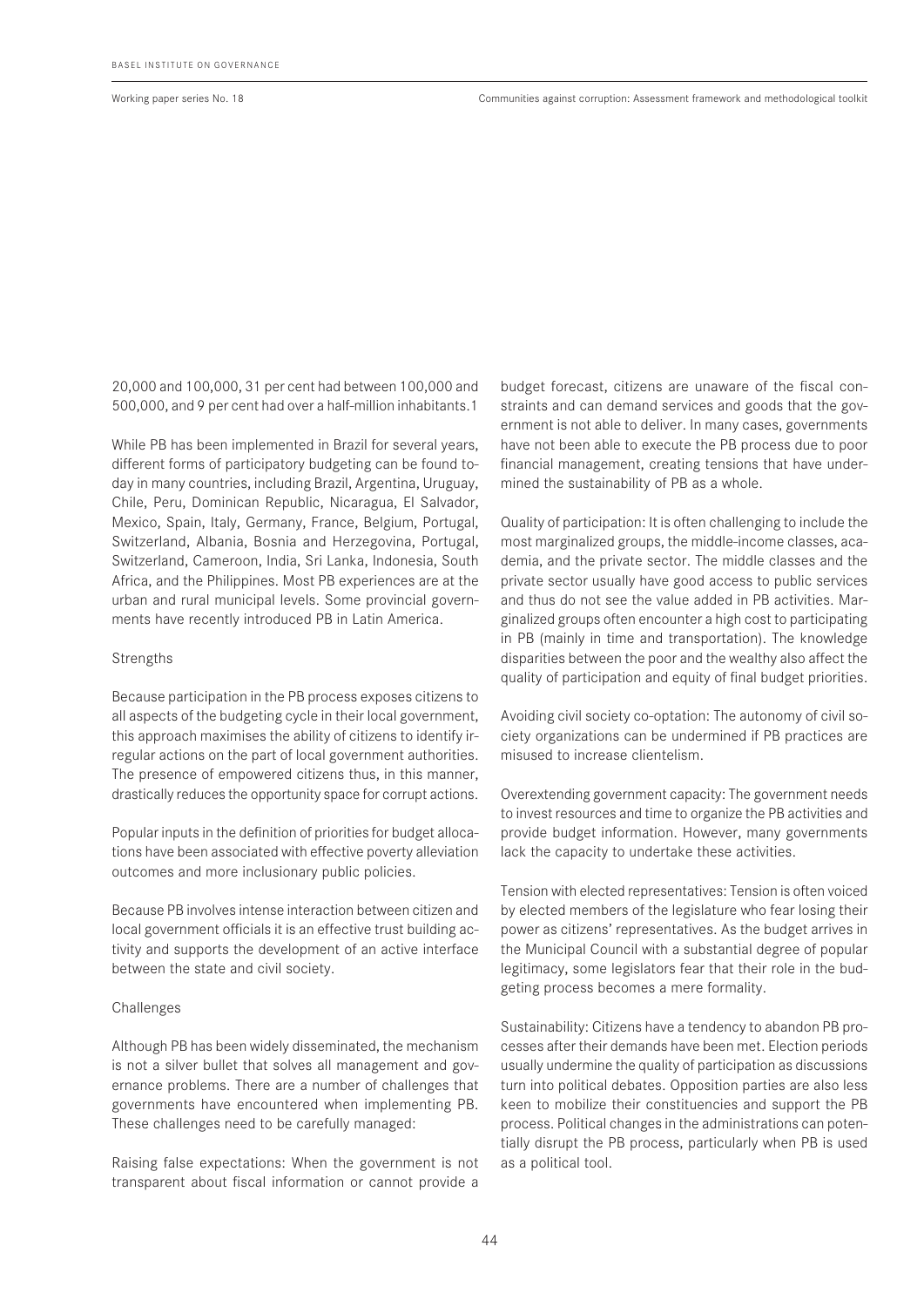# 7.2.2 Citizen report cards

Citizen report cards (CRCs) are used in situations where demand side data, such as user perceptions on quality and satisfaction with public services is absent. By systematically gathering and disseminating public feedback, CRCs serve as a "surrogate for competition" for state-owned monopolies that lack the incentive to be as responsive as private enterprises to their client's needs. They are a useful medium through which citizens can credibly and collectively 'signal' to agencies about their performance and advocate for change.

Specific CRC methodologies may vary depending on the local context. A clear pre-requisite is the availability of local technical capacity to develop the questionnaires, conduct the surveys and analyse results. There are some basic steps that apply to all CRC methodologies:

- Deciding on agencies/ services to be evaluated;
- Identification of scope and key actors that will be involved;
- Design of questionnaires in a manner that is simple enough for ordinary citizens to understand;
- Careful demographic assessment to select the appropriate sample and size for survey;
- Raising awareness of the survey respondents to the process;
- Providing training to the individuals involved in conducting the survey;
- Analysing the data: compilation and analysis of the responses to survey questionnaires;
- Dissemination of findings with due consideration of the power relationships and political economy of the situation; and,
- Institutionalizing the process of providing citizen feedback to service providers on a periodic basis.

#### Resources required

The main costs associated with CRCs include the preparation of the questionnaire, the actual execution of the survey; data compilation and analysis, information dissemination, and mobilizing citizen groups to actively engage with agencies to work on improvement of service quality.

#### **Strengths**

- CRCs can be used to assess either one public service or several services simultaneously.
- The feedback can be collected from a large population through careful sampling.
- CRCs are quite technical and thus there may not be a need for a major citizen mobilization effort to get the process started.
- Perceived improvements in service quality can be compared over time or across various public agencies involved in service provision.

#### **Challenges**

- CRCs require a well thought out dissemination strategy so that public agencies take note of citizen feedback and take the required action to correct weaknesses.
- In locations where there is not much technical capacity, CRCs may be difficult to design and implement.
- If there is an error in sampling, the quality of service may not be reflected in the survey results.

#### 7.2.3 Community score cards

The community score card (CSC) process is a community-based monitoring tool that is a hybrid of the techniques of social audit and citizen report cards. Like the citizen report card, the CSC process is an instrument to exact social and public accountability and responsiveness from service providers. By linking service providers to the community, citizens are empowered to provide immediate feedback to service providers.

The CSC process uses the "community" as its unit of analysis, and is focused on monitoring at the local/facility levels. It facilitates community monitoring and performance evaluation of services, projects and even government administrative units (like district assemblies). Since it is a grassroots process, it is also more likely to be of use in a rural setting.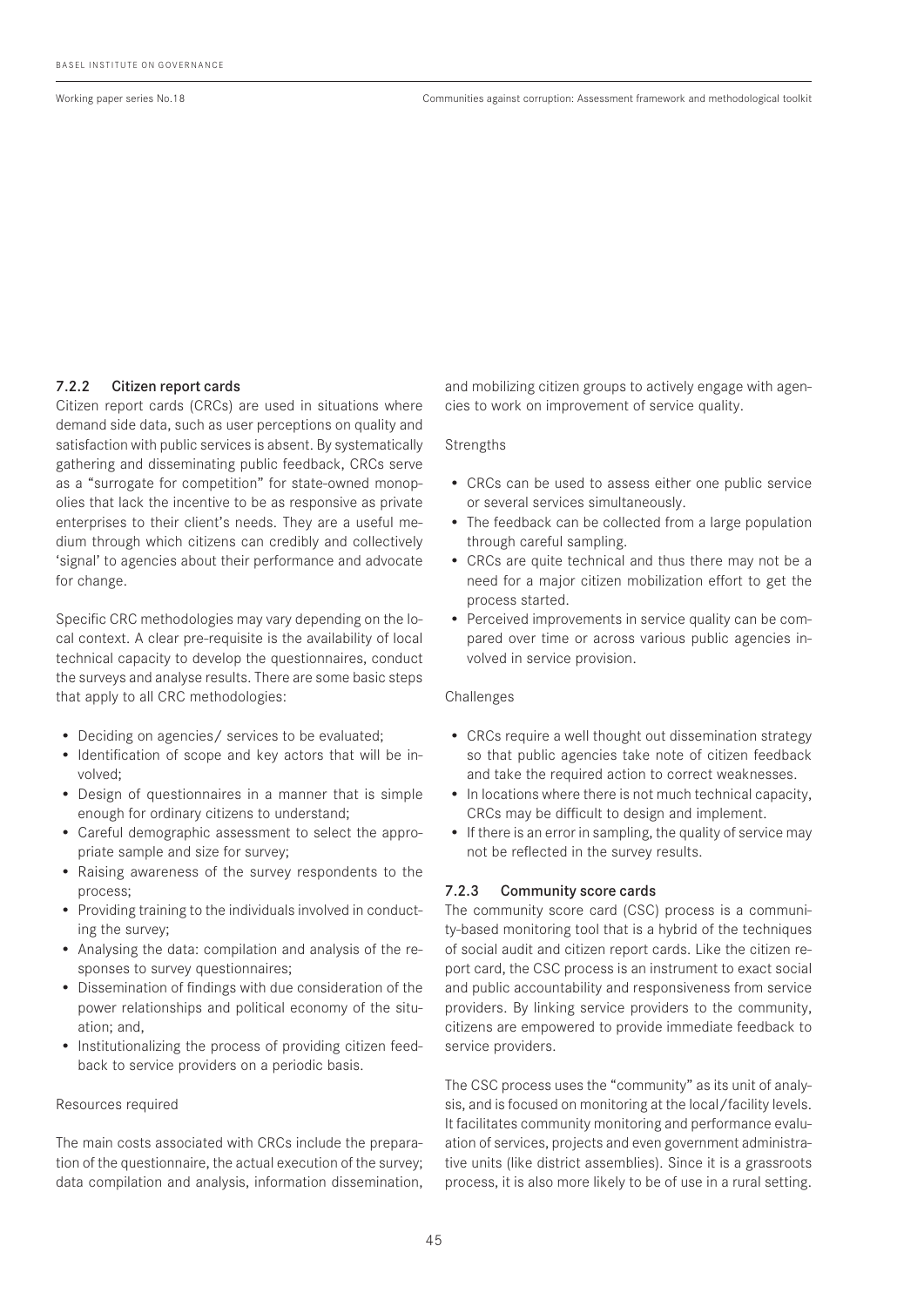Communities against corruption: Assessment framework and methodological toolkit

The CSC solicits user perceptions on quality, efficiency and transparency. This includes:

- Tracking inputs or expenditures (e.g. availability of drugs);
- Monitoring the quality of services/projects;
- Generating benchmark performance criteria that can be used in resource allocation and budget decisions;
- Comparing performance across facilities/districts;
- Generating direct feedback mechanisms between providers and users;
- Building local capacity, and strengthening citizen voice and community empowerment.

## What are the resources required?

The main costs include the preparatory ground work, and conducting focus group discussions. Careful thought needs to be given to the cost of information dissemination and mobilizing citizen groups to actively engage with agencies to work on improvement of service quality. The cost will also depend on the country in which this is being applied and whether the activity is conducted in urban or rural areas.

#### **Strengths**

- This approach can be conducted for one public service or several services simultaneously.
- This is a community level process bringing together service providers and users to discuss possible ways of improving service quality.
- Perceived improvements in service quality can be compared over time or across various public agencies involved in service provision.

#### Challenges

- CSCs rely on good quality facilitators, which may not always be available.
- Reaching out to stakeholders before beginning the scorecard process is critical, but may not always be feasible.
- In locations where there is not much local technical capacity, CSCs could be difficult to design and implement.
- CSCs cannot be easily applied to large geographical areas.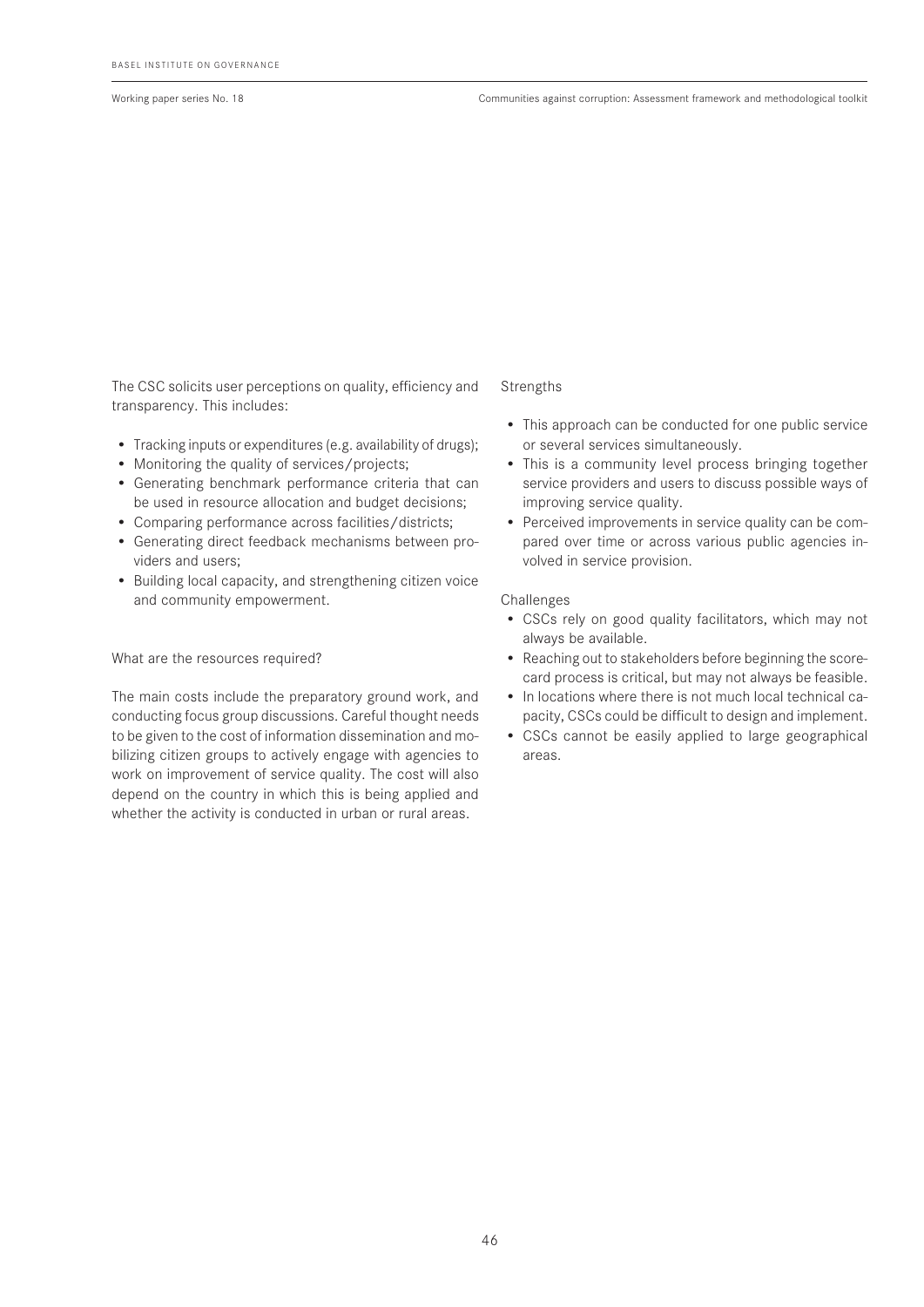# 8. Lessons learned

The experiences from Serbia, Philippines and Ghana illustrate a diversity of initial conditions for the establishment of participatory initiatives targeting corruption in the delivery of essential public services and shed light into the manner in which challenges to social accountability are strongly determined by the context.

The purpose of the assessment methodology presented here is to gain an understanding of the conditions affecting the choices made by citizens when they interact with public service providers and, especially, when they are faced with corrupt actions. By structuring the social accountability intervention taking into account the perspective of potential users, it is expected that citizen uptake and sustainability will be optimised. The goal is to make participating as easy as possible, ideally providing an alternative to conventional complaints mechanisms that can be perceived as both safe and effective for the users.

Thus, adopting a social accountability approach that involves a direct dialogue between government officials, service providers and citizens is feasible in contexts where a significant degree of trust among the stakeholders involved is already present as in the cases of the Philippines and Ghana. In contrast, where trust is low and fear of reprisals is prevalent, as in Serbia, an anonymous reporting mechanism, ideally handled by a neutral third party (such as a CSO), will be more appropriate.

Differences between rural and urban areas also play a role in developing context sensitive approaches. In rural areas, as in the Philippines and Ghana, traditional social structures (such as community assemblies) often play an important role in fostering social capital, and therefore the decision making process involved in community gatherings may be incorporated into the intervention. In urban areas, such as Belgrade, this becomes more difficult due to the coexistence of heterogeneous social structures typical of modern cities and the sheer population numbers involved. To further validate this finding, future research could apply the methodology to other urban contexts in different geographical regions.

The cases also demonstrate how establishing social accountability strategies can play a key role in addressing the dilemmas that arise in contexts characterized by resource constraints. Such situations often create a fertile environment for corrupt acts to take place. Thus, raising awareness and enabling a dialogue between citizens and service providers to promote understanding about those resource constraints and their implications for quality of services is a first step to take away the veil of secrecy that enables corruption to become a mechanism to distribute scarce resources.

Social accountability cannot be understood as a silver bullet in the fight against corruption. The discussion of the case studies also illustrates the limits of participatory approaches, especially when it comes to the very key aspect of enforceability. Without sanctions, accountability has no meaning. Voice can only go so far if it fails to generate any costs for the wrongdoers. Triggering sanctions to service providers who engage in corrupt actions can only become a significant constraint when there is a) an institutional framework that regulates when and how sanctions are in order and b) political will to actually enforce it.

For the aforementioned reason, an emphasis should be made on designing social accountability approaches that consider the engagement with state institutions and government officials in a regular and predictable manner as an important element. In other words, defining institutional mechanisms through which voice, enforcement and answerability may become functional and link up to enable information flows across the full social accountability cycle should be an essential aspect of developing a holistic citizen participatory intervention.

In this sense, the assessed projects in Serbia and Ghana shared a significant weakness because of the absence of well defined procedures to relay information to government decision makers, which needs to be seen in the context of a systemic absence of functional institutional structures linking citizens' inputs to the state. The Philippine case is a rare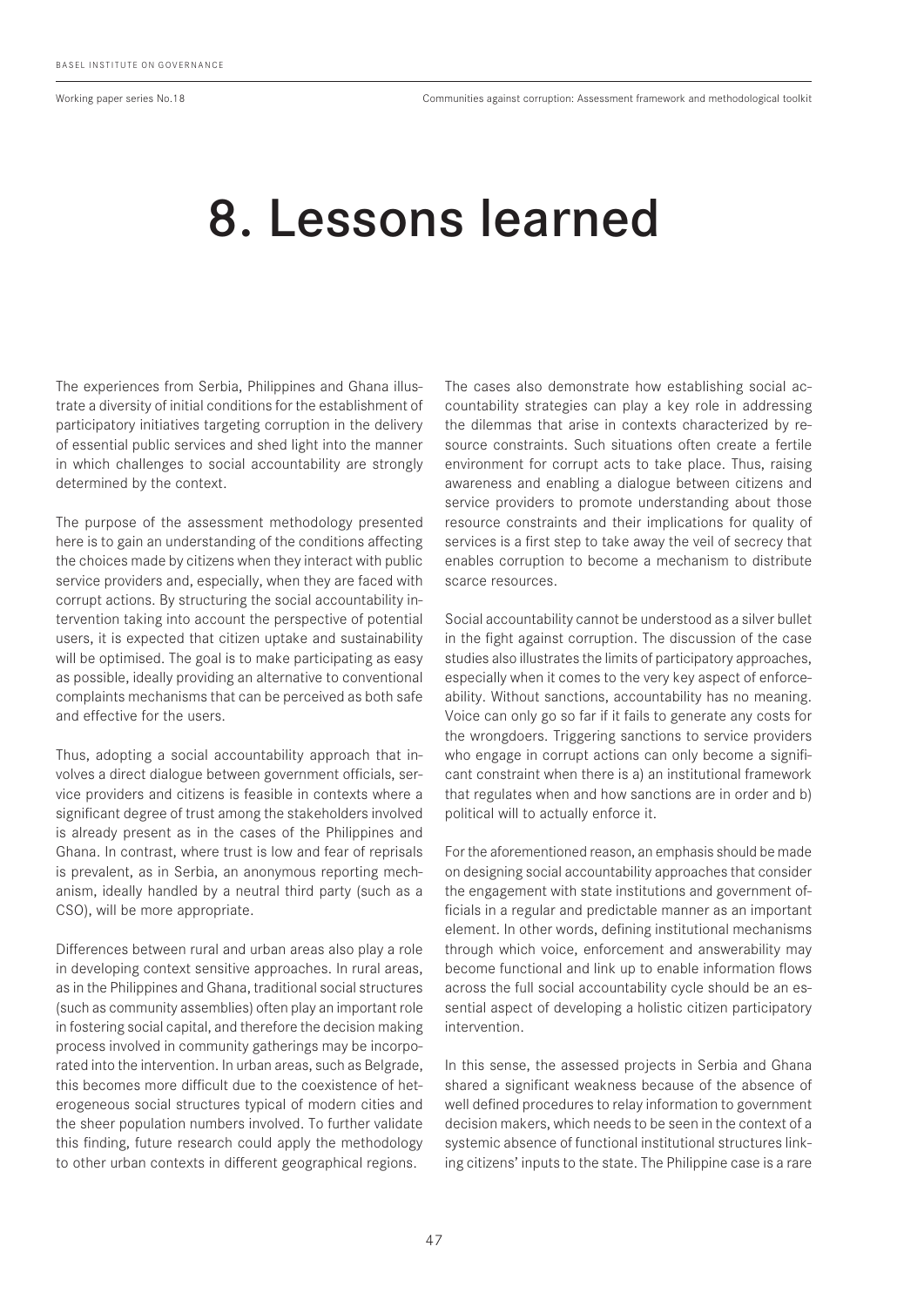Communities against corruption: Assessment framework and methodological toolkit

 exception in this regard because, due to the extraordinarily close relationship between the LGU and the communities of San Miguel, feedback and answerability in the BUHLON project are streamlined through the direct involvement of the mayor and key members of the LGU during the various stages of the monitoring exercise. In San Miguel, voice and answerability are linked up almost simultaneously and enforceability is assured through the high levels of transparency and embeddedness with which the LGU operates.

In sum, the conceptual framework and assessment tools that are proposed in this report seek to provide practitioners with a structured methodology to obtain information about the context in order to support the strengthening of social accountability initiatives geared at containing corrupt practices in essential public services. The information that the

methodology yields may also be used to establish baseline data upon which progress and impact may be measured at a later point in time.

The indicators we propose focus on the resources available to communities to embark on collective action and on citizen empowerment. By emphasizing these elements it is hoped that more nuanced attention may be given to the deep process of transforming the relationship between states and their constituents from one of clientelistic co-optation to one of an egalitarian exercise of rights and freedoms, which is ultimately the foundation of robust democratic governance.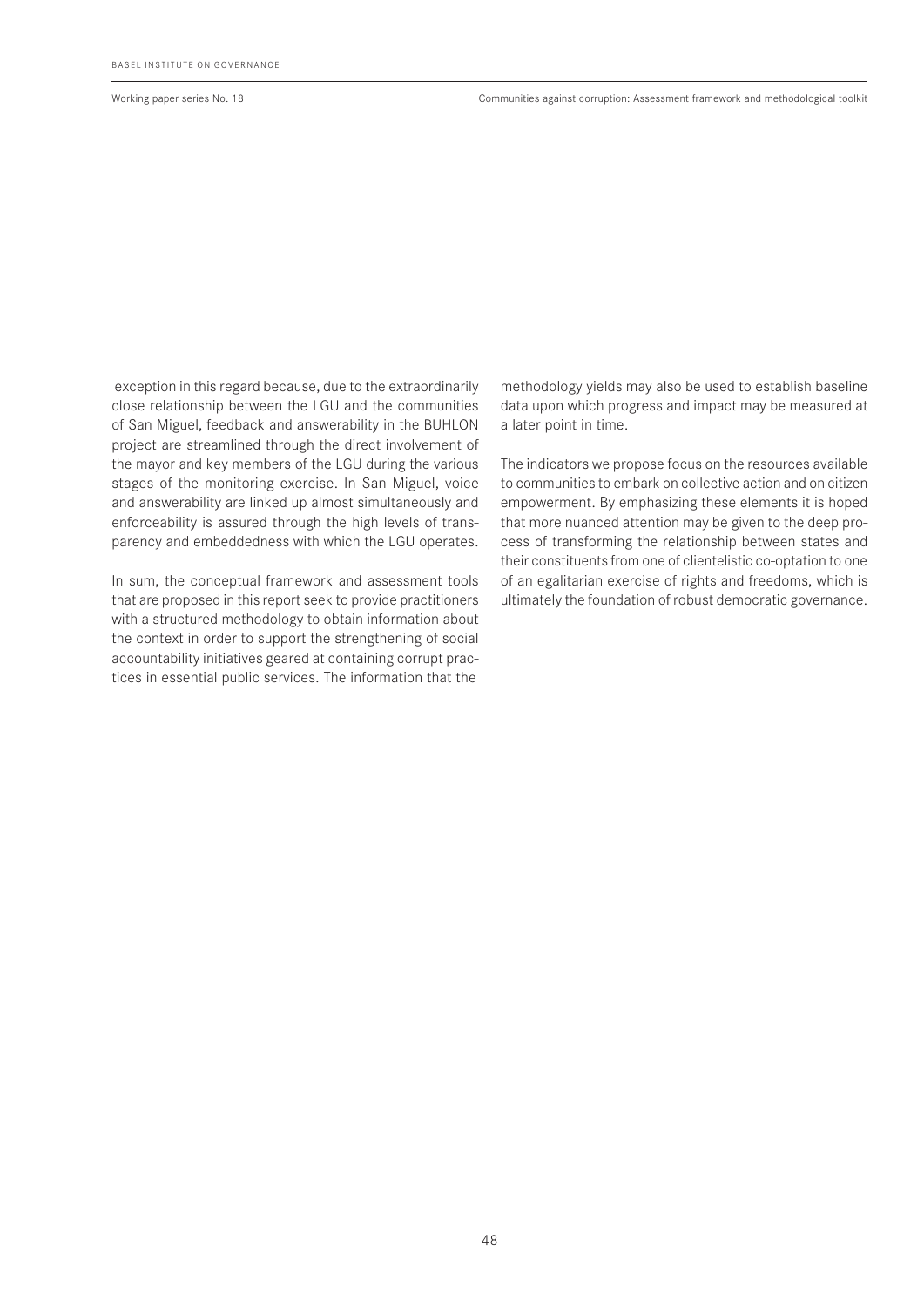# 9. Annexes: Assessment tools and methodological notes

This methodology is the result of several years of academic research on the topic of social accountability undertaken by the Public Governance Division at the Basel Institute on Governance. In its final version, the methodology is the output from two distinct research stages. The first stage consisted of in-depth ethnographic research conducted in the framework of the Basel Institute's participation in the EU-funded ANTICORRP research consortium. This initial research stage, which involved research in Mexico and Tanzania, contributed evidence about the dimensions that are important to determine the collective action capabilities of different communities and helped to narrow down on the variables to be included in the assessment. The second stage involved the application of the streamlined methodology to a new set of cases. This was undertaken in collaboration with UNDP's Global Programme on Anti-Corruption (PACDE) and involved assessing three social accountability initiatives supported by PACDE in the Philippines, Serbia and Ghana. After the second stage of research activities, the methodology was further refined for ease of use and improved validity.

The methodology consists of a sequential mixed-methods design. In a first step, the survey is applied in order to obtain a first approximation of the characteristics of the community in question. In a second step and building on the survey findings, focus group discussions and semi-structured interviews are conducted to capture more detailed information dealing with the most relevant dimensions of the analysis and to validate the survey findings. At the same time, the focus groups and interviews present an opportunity for the researcher to inquire with greater depth on issues revealed by the survey requiring clarification and to further explore inconclusive findings.

With regards to the sampling, adopting a purposive sampling strategy is recommended. Although this implies that the sample will not be representative of the population as a whole, the choice is justified because of the nature of the inquiry. Social accountability interventions have often been criticized for working to empower groups within their respective communities that may have a privileged position to begin with. Thus, as the basis for developing an adequate social accountability intervention and in order to avoid reinforcing or even worsening power disparities at the community level, it is important to make clear decisions in advance to deliberately target those specific groups whose inclusion and engagement with the participatory mechanism is deemed most relevant. Examples include members of minority groups, the elderly, women of reproductive age, etc. By making such a priori decisions on the groups that the initiative aims to engage, it is then possible to better tailor the research tools, including decisions on sampling, in order to make sure that the positions and perceptions of the priority groups are well accounted for in the research. Narrowing down the focus of the research in this manner decreases measurement error vis-à-vis the indicators associated to the priority groups and therefore serves as a way to maximise the effectiveness of the intervention.

Thus, before initiating the process of tailoring the tools for the assessment, implementers are encouraged to think about those groups within the target communities that are most likely to profit from participating in a social accountability scheme. This initial decision should inform subsequent ones on sampling, the composition of the focus groups, as well as tailoring the interview questionnaires.

The outputs from the assessment are not intended to be quantitative indexes, partly because the nature of the assessment implies that the complexity of the dimensions studied does not lend itself to being depicted through a numerical value without losing its meaning. For this reason, comparability across cases can be undertaken by means of application of this assessment but is to be of a qualitative rather than a quantitative nature.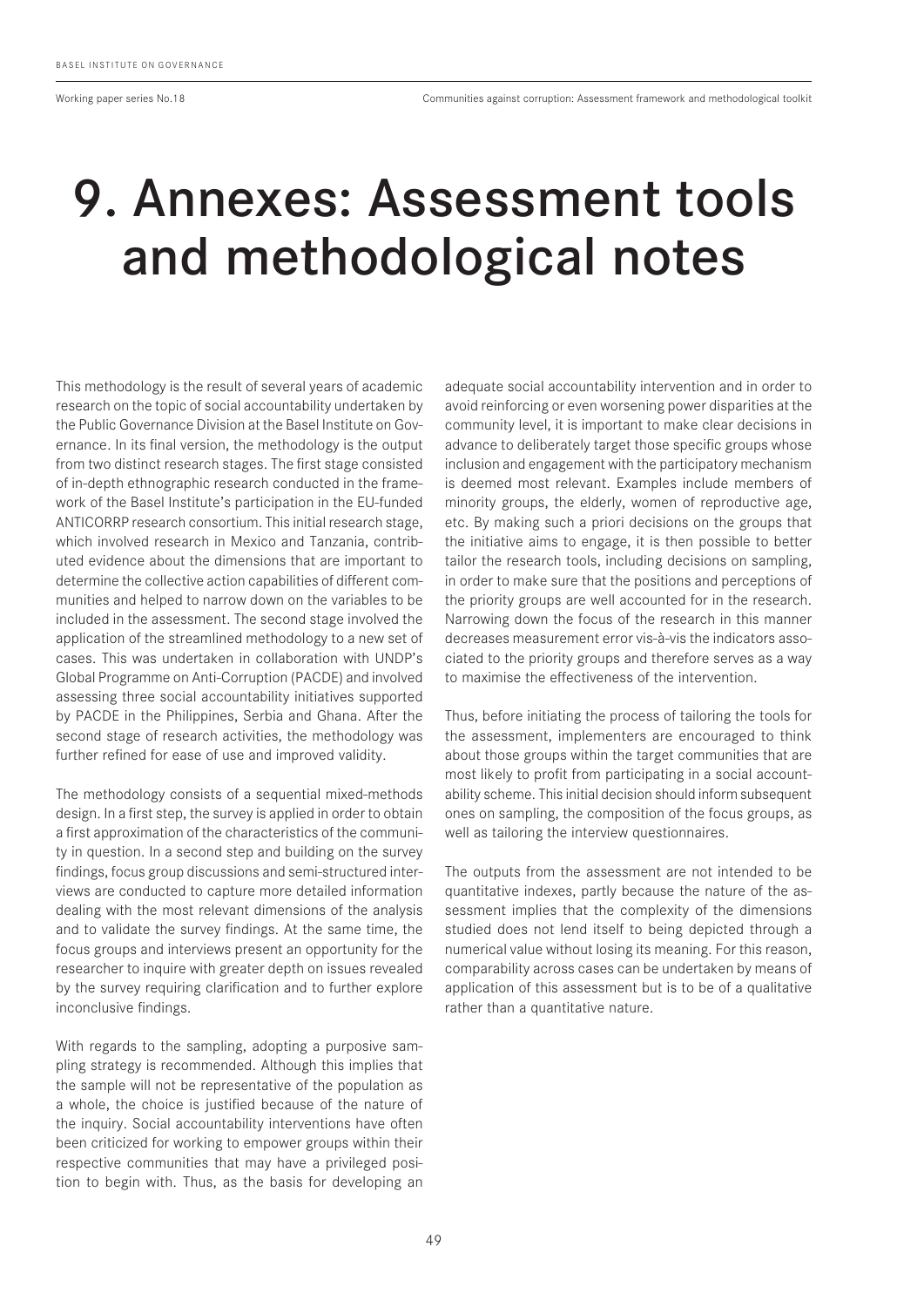Communities against corruption: Assessment framework and methodological toolkit

# 9.1 Annex 1 Survey: Institutional performance and social values

We are undertaking a study to understand citizen's perceptions and experiences in accessing public services. We invite you to participate in this study by answering this survey. Your participation is entirely voluntary and we assure you of the strict confidentiality and anonymity with which the results of the survey will be handled. None of the answers you provide to the survey will be directly attributable to you.

1. Sex  $F \sqcap$   $M \sqcap$ 

- 2. Age \_\_\_\_\_
- 3. Education level \_ a) Primary □ b) Secondary □ c) High School □ d) College degree □ e) None □

4. Occupation

5. Rate the following institutions according to how important they are for the wellbeing of your community. Please indicate among the listed institutions which one you feel is the most important for your family's wellbeing.

| Institutions <sup>*</sup>                               | Not important | Fairly important | Very important | Most important |
|---------------------------------------------------------|---------------|------------------|----------------|----------------|
| Municipal Government                                    |               |                  |                |                |
| Ruling political parties in the coalition<br>government |               |                  |                |                |
| Opposition parties                                      |               |                  |                |                |
| Ministry of Health                                      |               |                  |                |                |
| Ombudsman office                                        |               |                  |                |                |
| Unions                                                  |               |                  |                |                |
| Health care providers                                   |               |                  |                |                |
| Health Insurance Fund                                   |               |                  |                |                |

This list should be tailored according to the sector in which the social accountability initiative is being implemented. This template depicts the survey as applied to a study in the health sector. The same criteria to adapt to national and sectorial contexts should be applied throughout the survey.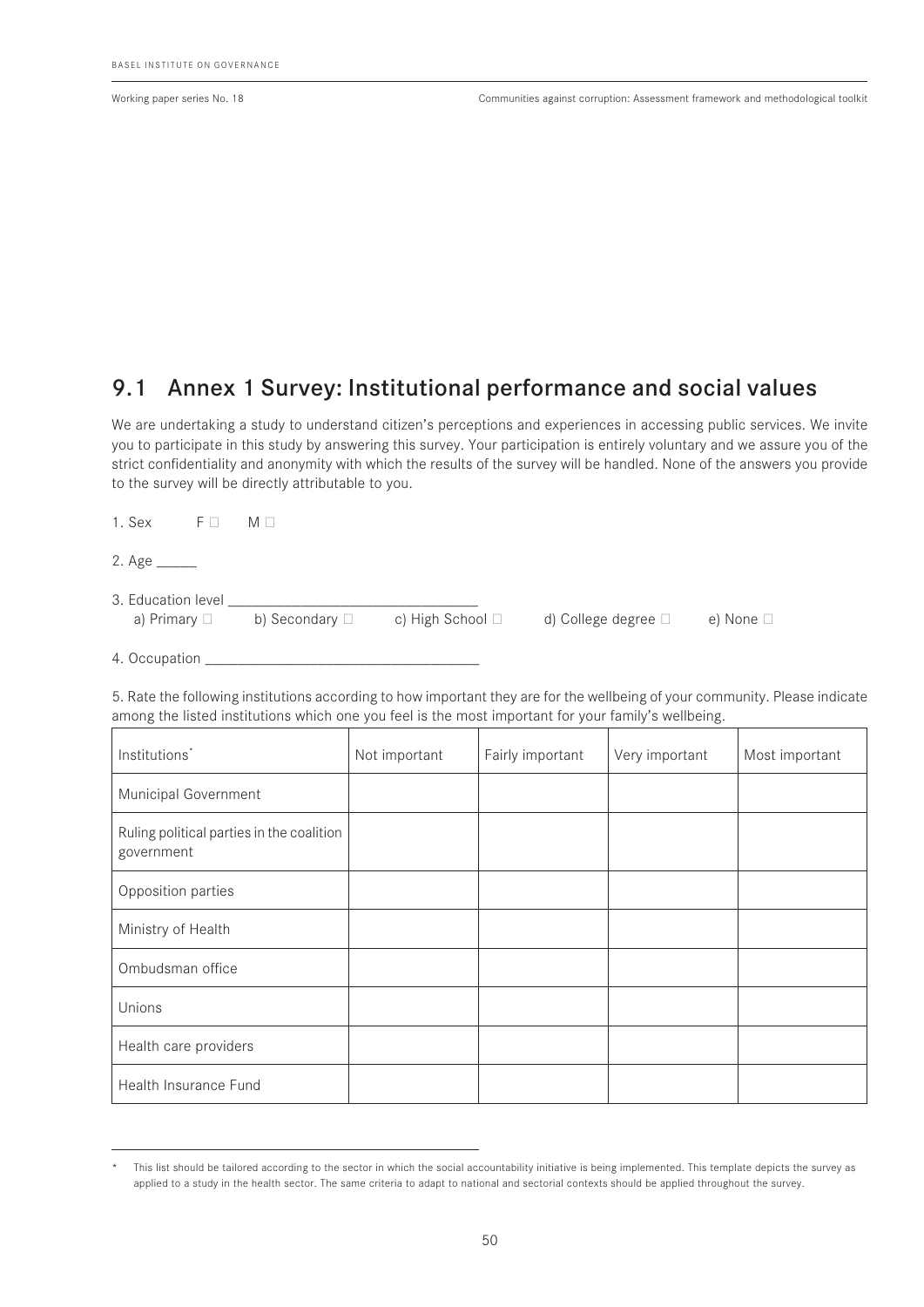Communities against corruption: Assessment framework and methodological toolkit

| Health Inspectorate               |  |  |
|-----------------------------------|--|--|
| Religious authorities             |  |  |
| Police                            |  |  |
| CSOs                              |  |  |
| Courts/judges                     |  |  |
| Patient organizations             |  |  |
| Rights' advocacy organizations    |  |  |
| Media                             |  |  |
| International donor organizations |  |  |
| Others (please specify)           |  |  |

# 6. How much do you trust the following institutions?

| Institution                                          | Low trust | Indifferent | High trust |
|------------------------------------------------------|-----------|-------------|------------|
| Municipal Government                                 |           |             |            |
| Ruling political parties in the coalition government |           |             |            |
| Opposition parties                                   |           |             |            |
| Ministry of Health                                   |           |             |            |
| Ombudsman office                                     |           |             |            |
| Unions                                               |           |             |            |
| Health care providers                                |           |             |            |
| Health Insurance Fund                                |           |             |            |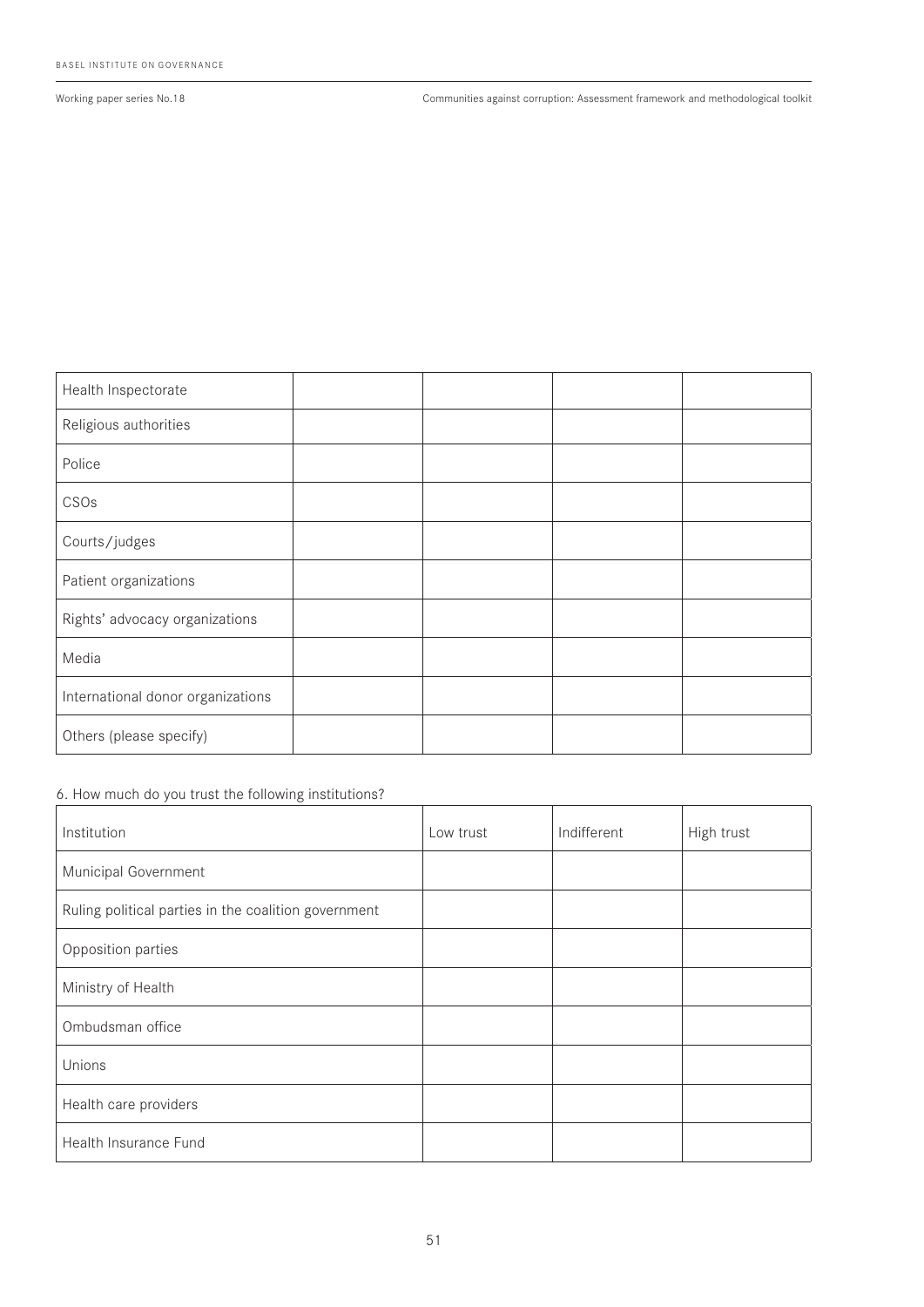Communities against corruption: Assessment framework and methodological toolkit

| Health Inspectorate               |  |  |
|-----------------------------------|--|--|
| Religious authorities             |  |  |
| Police                            |  |  |
| CSOs                              |  |  |
| Courts/judges                     |  |  |
| Patient organizations             |  |  |
| Rights' advocacy organizations    |  |  |
| Media                             |  |  |
| International donor organizations |  |  |
| Others (please specify)           |  |  |

7. With which of the aforementioned institutions do you feel that you are not able to settle a matter/obtain a service on your own?

| Institution                                          | Unable to obtain the desired service on my own |
|------------------------------------------------------|------------------------------------------------|
| Municipal Government                                 |                                                |
| Ruling political parties in the coalition government |                                                |
| Opposition parties                                   |                                                |
| Ministry of Health                                   |                                                |
| Ombudsman office                                     |                                                |
| Unions                                               |                                                |
| Health care providers                                |                                                |
| Health Insurance Fund                                |                                                |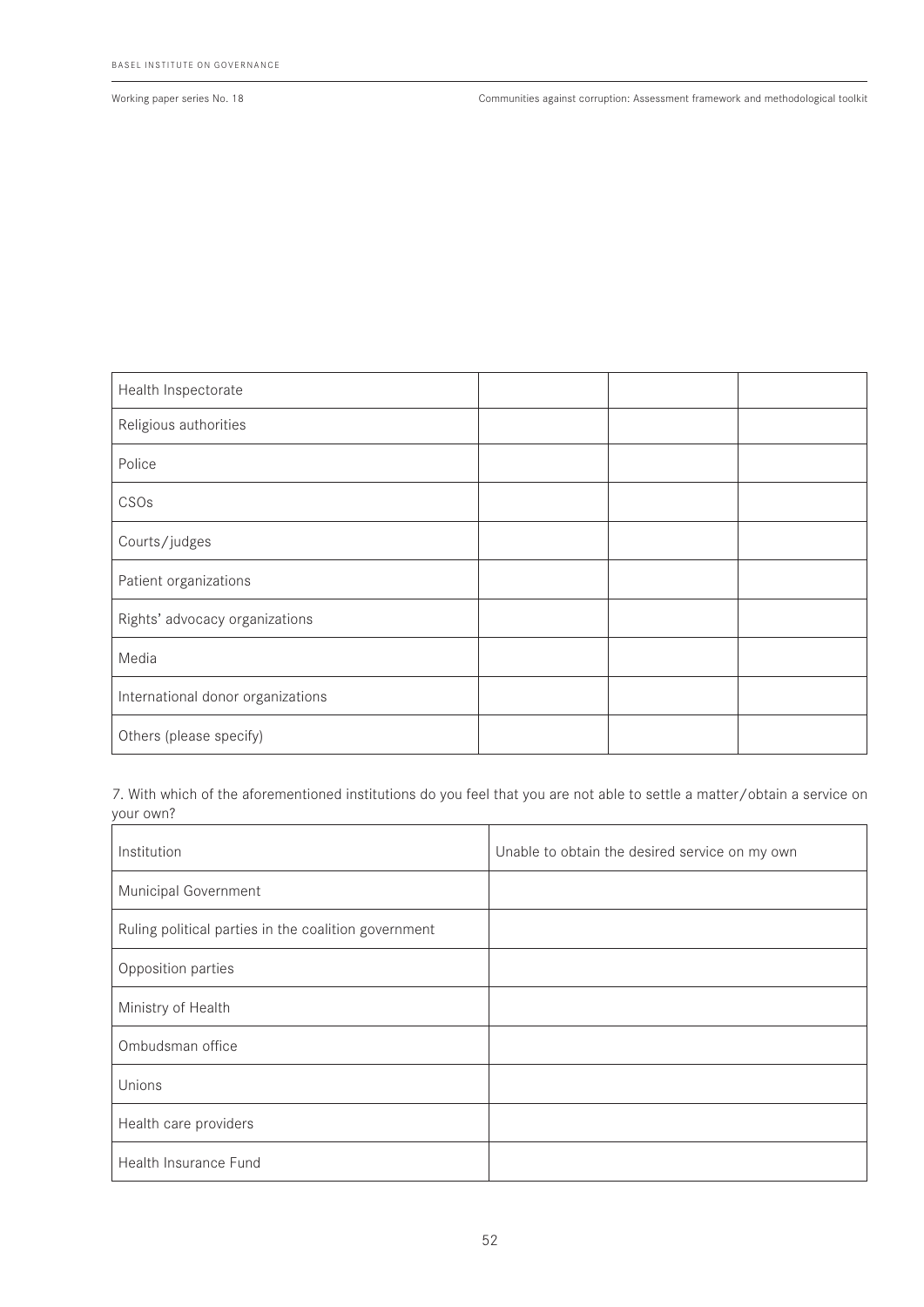Communities against corruption: Assessment framework and methodological toolkit

| Health Inspectorate               |  |
|-----------------------------------|--|
| Religious authorities             |  |
| Police                            |  |
| CSOs                              |  |
| Courts/judges                     |  |
| Patient organizations             |  |
| Rights' advocacy organizations    |  |
| Media                             |  |
| International donor organizations |  |
| Others (please specify)           |  |

8. With your knowledge about how things work in your community which do you think is the best course of action for a person who can't successfully deal with public institutions to resolve his/her problem? (Choose only one answer):

| a) Ask for intervention from a friend                                                                                                                                                                                                                                                                                                     |  |
|-------------------------------------------------------------------------------------------------------------------------------------------------------------------------------------------------------------------------------------------------------------------------------------------------------------------------------------------|--|
| b) Ask for intervention from a relative                                                                                                                                                                                                                                                                                                   |  |
| c) Ask for intervention from an important person                                                                                                                                                                                                                                                                                          |  |
| d) Pay a fee                                                                                                                                                                                                                                                                                                                              |  |
| e) Give a small gift                                                                                                                                                                                                                                                                                                                      |  |
| f) Denounce the disservice:<br>to the management of the institution or office in question through the com-<br>(1)<br>plaint mechanisms<br>to the local government authorities<br>(11)<br>(iii) to the anticorruption agency<br>(iv) by means of the social accountability tool (if applicable)<br>other mechanism (please specify)<br>(v) |  |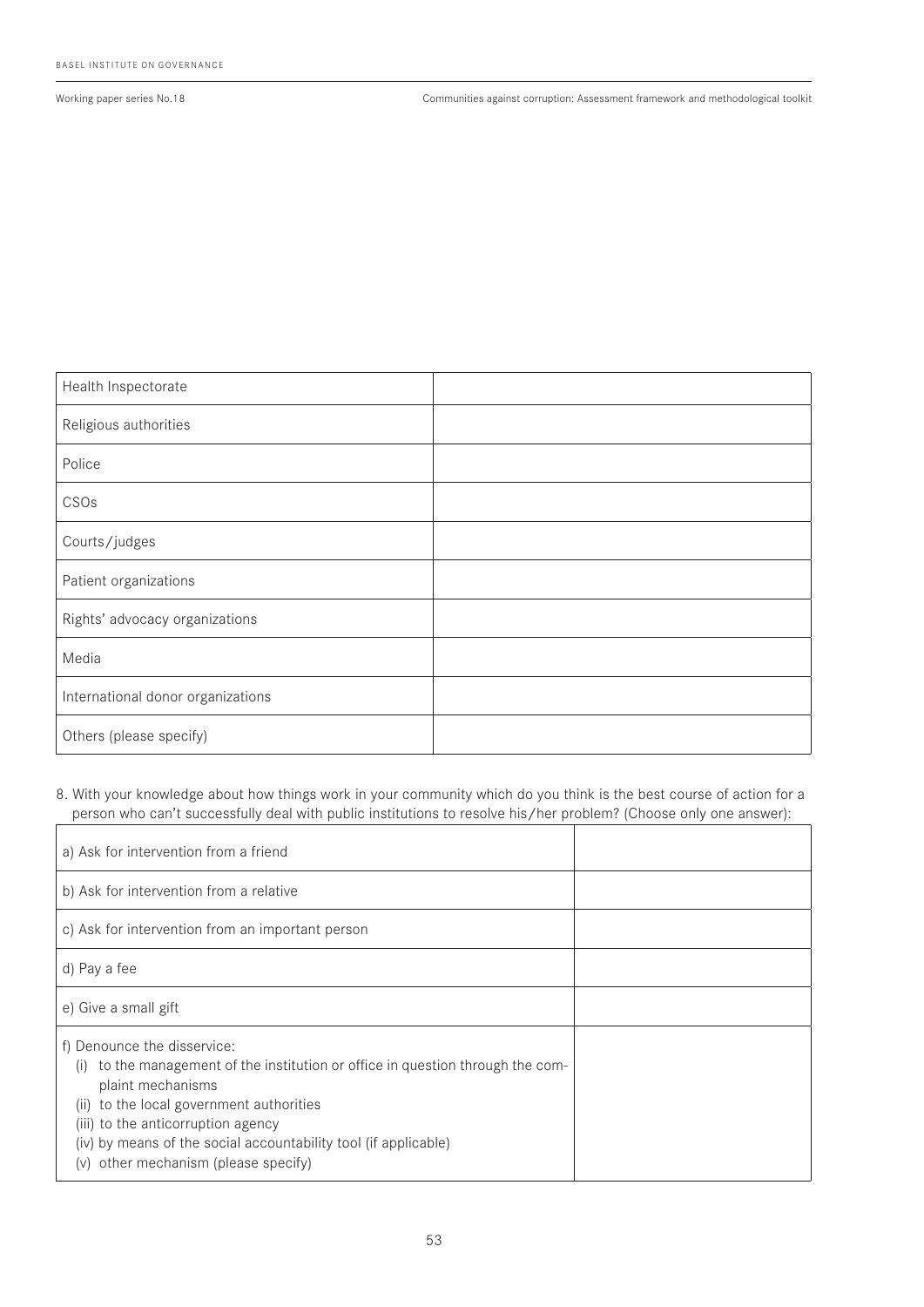Communities against corruption: Assessment framework and methodological toolkit

| g) Try several times until he/she gets a good result |  |
|------------------------------------------------------|--|
| h) Avoid in general dealing with that institution    |  |

9. To what extent do you consider corruption to be prevalent in your community?

- a) It happens all the time
- b) It happens sometimes
- c) It seldom happens
- d) It never happens
- 10. How would you characterize the impact of corruption on the welfare of the members of your community?
	- a) It has significant impact on the community
	- b) It has some impact on the community
	- c) It has little impact on the community
	- d) It has no impact on the community
- 11. Do you feel you have the means to express dissatisfaction when the treatment received by your local government/ public service provider is not appropriate? If yes, what are they?
- 12. Do you agree the following statement is true?: "gift giving creates a bond where people know they will receive better service next time they visit the health centre?"
- 13. Do you agree the following statement is true?: "the quality of the services obtained is associated to the citizen's per sonal relationship with the service provider or some other influential person?"
- 14. When there is a problem with provision of public services (if applicable specify sector/area being targeted), to whom would you say community members typically turn to?
	- a) State authorities (through the responsible sector Ministry or office)
	- b) Local government authorities
	- c) Religious leaders
	- d) CSO's
	- e) Family and friends
	- f) Community assembly/ Town hall meeting
	- g) People prefer to rely on their own individual means
	- h) Other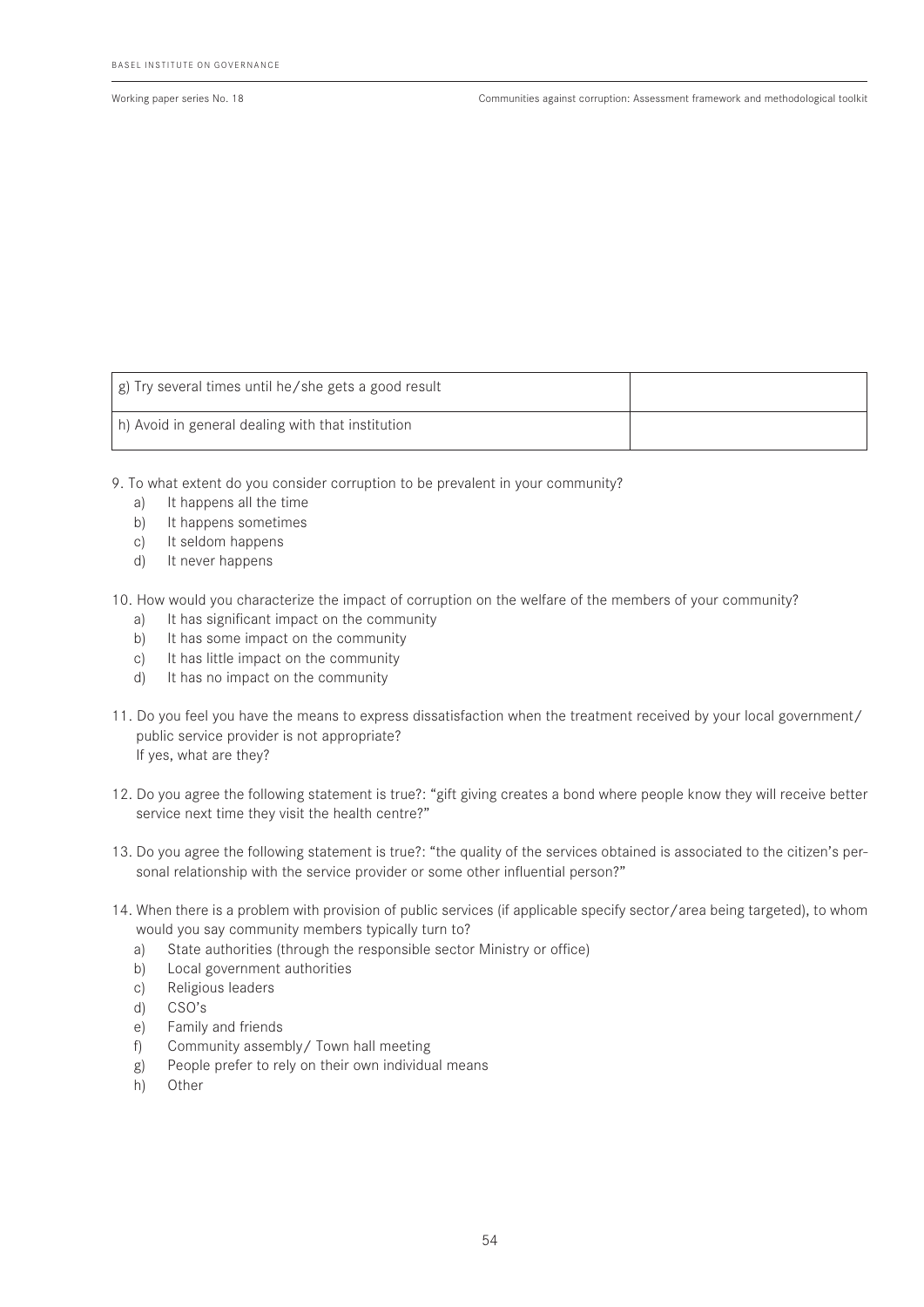Communities against corruption: Assessment framework and methodological toolkit

15. From 1 (not similar) to 6 (very similar) can you tell me how similar to you do you think this person is to you: 1=not at all like me 2= Not like me 3= A little like me 4= somewhat like me 5=Like me 6= Very much like me

a) He/she lives his life as a fully autonomous individual, trying to rely on other people's help as little as possible.

- b) He/she believes that as long as each person looks after his or her own well being and that of their family good social outcomes will be achieved.
- c) He/she thinks that traditions should be respected and follows the customs handed down by one's religion or family.
- d) He/she believes that individuals should adapt their actions to new circumstances regardless of how things were done in the past.
- e) He/she thinks that strangers should not be accepted in the community if most of the people don't want so.
- f) He/she thinks that it is important to think up new ideas and be creative, to do things one's own way.
- g) He/she thinks it is his/her duty to help the people in the community; to care for their well-being.
- h) He/she thinks it is important to always avoid doing anything people would say is wrong.

16. Which of the following affirmations do you find most accurate:

- a) As citizens we are entitled to basic rights and access to services and nobody can take that away.
- b) We should support the government in order to receive adequate public services
- 17. Which of the following affirmations do you find most accurate:
	- a) Our authorities do their best to provide what we need, anything lacking is due to circumstances out of anyone's control
	- b) The government cannot be trusted to provide for our communities, therefore we should stay away from public officers

18. Indicate in which kind(s) of groups you participate regularly and identify them:

- a) Groups organized and/or sponsored by international or bilateral development agencies.
- b) Political groups (electoral organizing, political mobilization)
- c) Groups organized by NGOs
- d) Organizations based on economic motives (for example, trade unions)
- e) Faith-based organizations
- f) Charitable organizations
- g) Leisure organizations (sports, hobbies)
- h) Self help groups
- i) Women's groups
- j) Other
- k) I do not participate in any such group
- l) Because I do not have any time for it
- m) Because I am not interested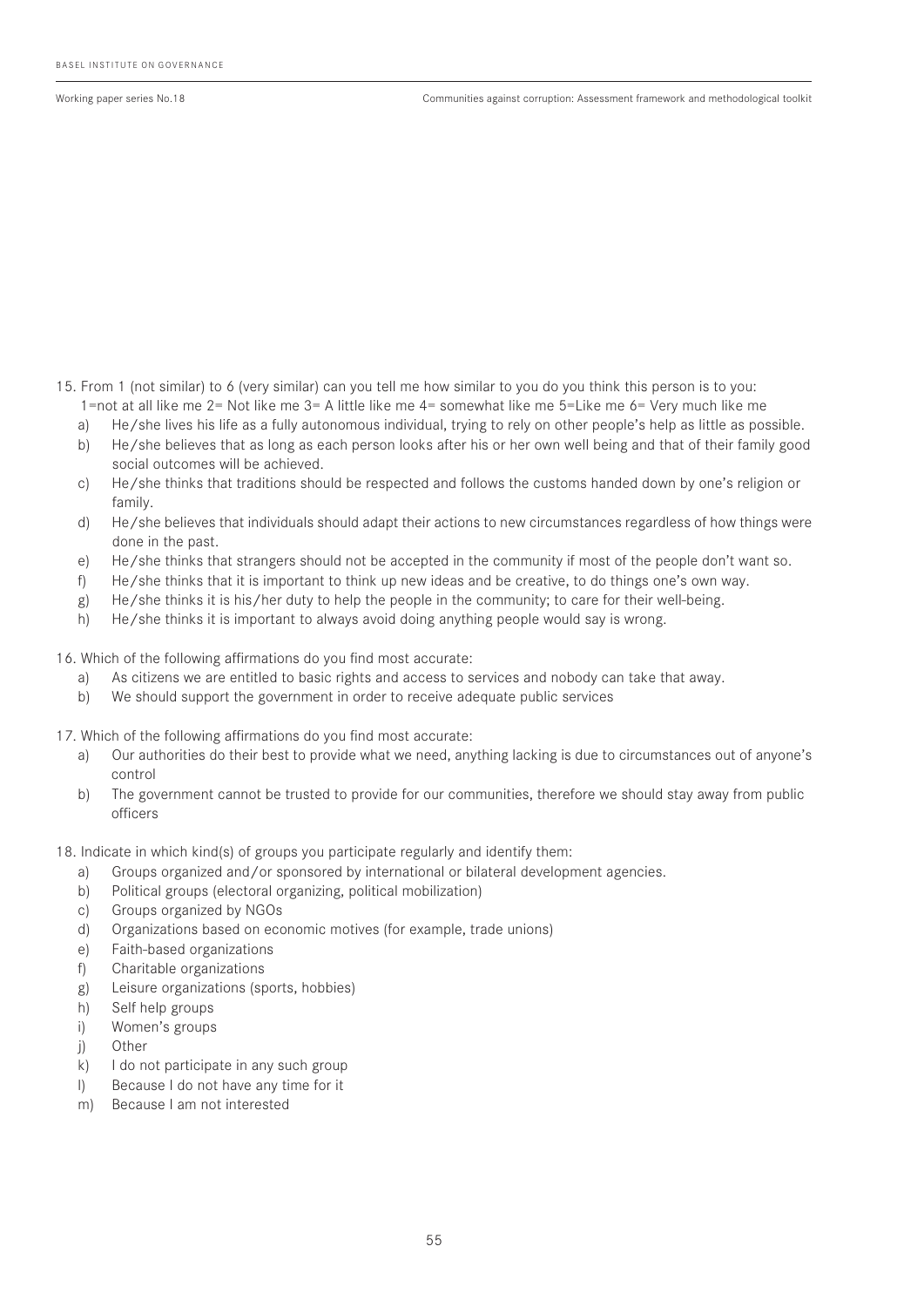Communities against corruption: Assessment framework and methodological toolkit

19. People have different views about themselves and how they relate to the world. Please indicate how strongly agree or disagree with each of the following statements about how you see yourself.<sup>9</sup>

|                                                  | <b>Strongly Agree</b> | Agree | Disagree | <b>Strongly Disagree</b> |
|--------------------------------------------------|-----------------------|-------|----------|--------------------------|
| a) I see myself as part<br>of my local community |                       | ↷     | 3        |                          |
| b) I see myself as part<br>of the () nation      |                       | ↷     | 3        |                          |
| c) I see myself as an<br>autonomous individual   |                       | ◠     | 3        |                          |

20. Choose from the following list the statement that is the most appropriate to you (choose only one)

- a) I believe my living conditions can be changed mainly through my actions
- b) I believe only those in power can improve our living conditions
- c) I believe only our community as a strong group can improve living conditions
- d) I believe no matter what my actions are our conditions will not improve easily
- 21. Do you own a mobile phone?
- 22. Do you own a smart phone?

23. Which of the following social media tools do you use and with what frequency?

|           | use it every day | I have an account and   I have an account and   I have an account but   I don't have an ac-<br>use it at least once a $ $ rarely use it<br>week | count |
|-----------|------------------|-------------------------------------------------------------------------------------------------------------------------------------------------|-------|
| Facebook  |                  |                                                                                                                                                 |       |
| Twitter   |                  |                                                                                                                                                 |       |
| Instagram |                  |                                                                                                                                                 |       |
| Google +  |                  |                                                                                                                                                 |       |

<sup>9</sup> This question has been taken from the World Values Survey 2010-2012 Wave, revised master, June 2012 available at: http://www.worldvaluessurvey.org/WVSDocumentationWV6.jsp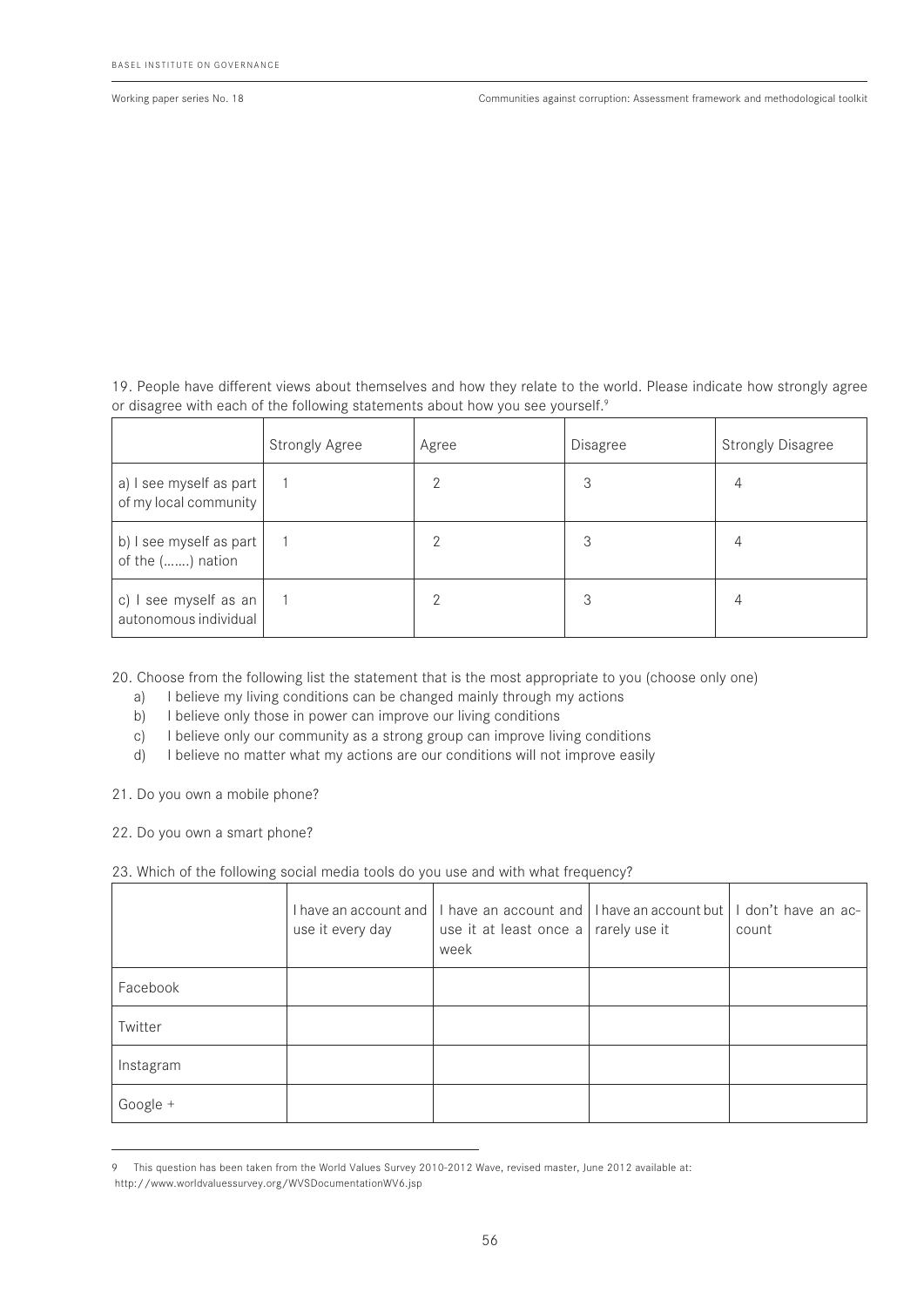Communities against corruption: Assessment framework and methodological toolkit

| Whai<br>$  -$<br>ann<br>$\cdots$ |  |  |
|----------------------------------|--|--|
|                                  |  |  |

24. Please specify in which of the following areas you would be willing to participate in a project to combat corruption in your community:

| Area                               | I would be willing to participate |
|------------------------------------|-----------------------------------|
| Security (Police)                  |                                   |
| Health                             |                                   |
| Education                          |                                   |
| Water                              |                                   |
| Land registry                      |                                   |
| Electoral fraud                    |                                   |
| Youth/Women fund                   |                                   |
| Other, not listed (please specify) |                                   |

# 9.2 Annex 2 Focus groups discussion guidelines

For all focus group discussions a project information sheet should be prepared and shared with participants before beginning the exercise. If necessary the information sheet may be read to the prospective participants and the researcher must make sure that all questions arising are answered to the satisfaction of the prospective participants. A sample of an informed consent form is provided as Annex 6.4.

#### Topic 1: Do people in your community regularly participate in any forms of collective action?

Describe the main institutions and/or organizations in which you participate and how does participation take place?

Guiding questions:

- Do you regularly take part in activities where you come together with other citizens? (Formally and informally). If so, please describe such activities.
- Who participates in these instances? Do all citizens who have an interest in this area have the ability to participate equally or do different groups have different level of access? (Inclusiveness)
- During those meetings, do you discuss any issues of common concern?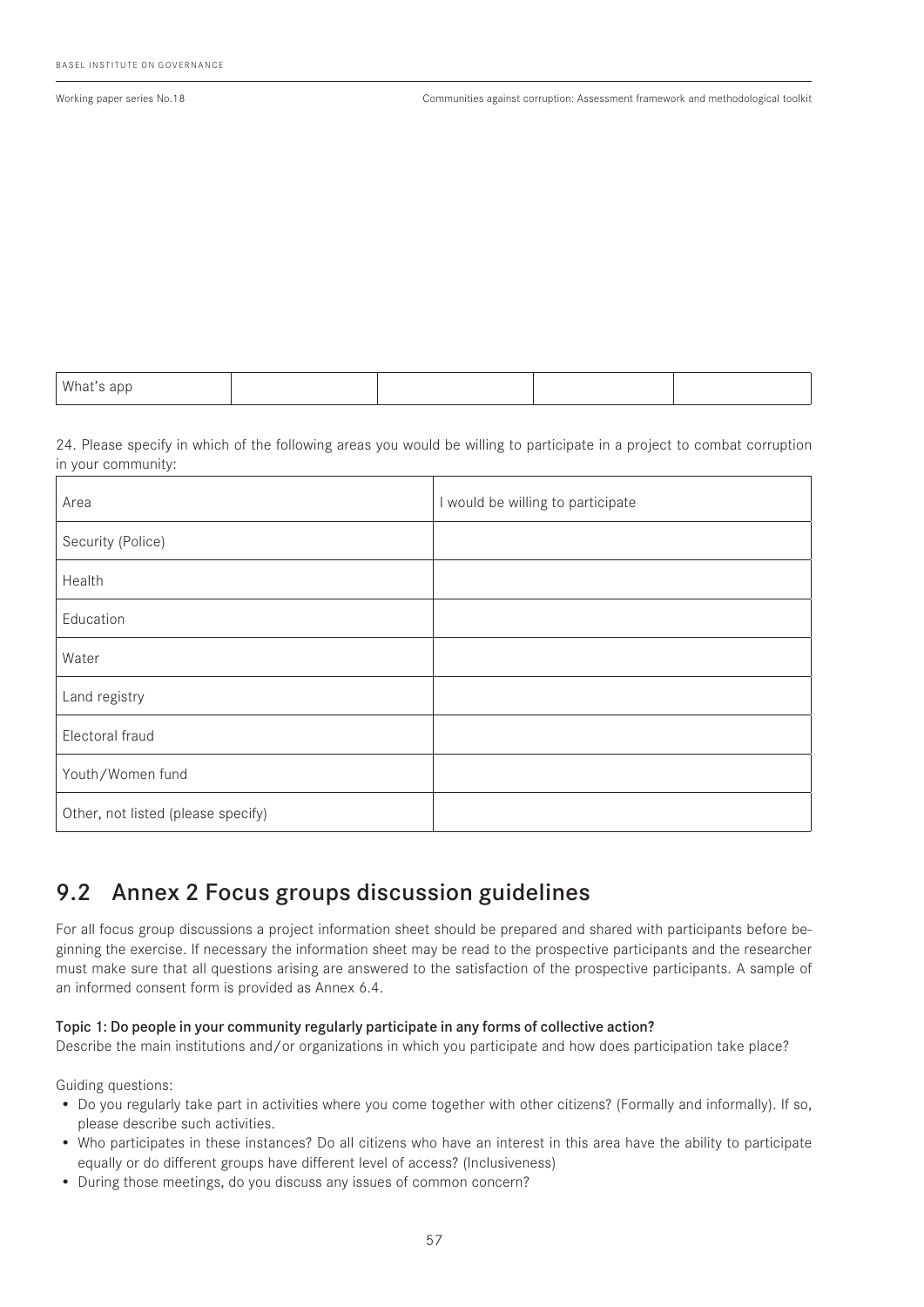Communities against corruption: Assessment framework and methodological toolkit

• If so, how are decisions made during those meetings where you participate? (Consensus, voting, debate)

- Decisions are taken elsewhere and communicated to the group
- Leaders decide and inform group of decisions
- Leaders ask for opinions within group before making a decision
- All members of the group express their opinions and participate in debate before collectively finding a decision.
- Decisions are voted upon by all/some participant

### No cases:

- Why not?
	- Inertia
	- Apathy
	- Fear
	- Isolation
	- Self-doubt

# Topic 2: Allegiance to the group/individualism

Is the pattern of social interactions is the community characterized by an emphasis on communitarianism or individualism?

# Guiding questions:

- Describe what belonging to your community means to you.
- Do you personally feel a sense of community in your hometown or do you function mostly as an independent individual?
- If you do feel a sense of community, in what ways is this expressed?
- Does being recognized as community member give you a special standing or confer special benefits as compared to, say, a newcomer from a different region?
- In general terms, how easy is it to express dissent (around any topic) in the community? Are opposing views easily debated or is open disagreement avoided and other means of resolving conflict pursued?
- When there are problems with the provision of public services is expressing criticism on an individual basis usually a good way to obtain answers or rather is some form of collective action more effective?
- Are there examples of cases when the community as a group articulated a demand vis-à-vis the government?

# Topic 3: Relationship of the community with public institutions and local government

How do members of the community see their relationship with government and providers of public services?

- Ask participants to describe experiences accessing public services (health, education, legal)
	- Describe attitudes of service providers towards the public.
	- Are some groups better treated than others? If yes, under what circumstances? What would explain so?
	- Is the interaction with service providers cordial? Is it easy to communicate with them?
	- Are providers of public services considered community members? Do they understand and relate to the needs and concerns of community members?
	- Do people in the community ever worry that public services or benefits (for example health services) might be taken away from them? If so in which cases? (For example, criticizing the local government, affiliation with opposition political party, antagonizing local leaders)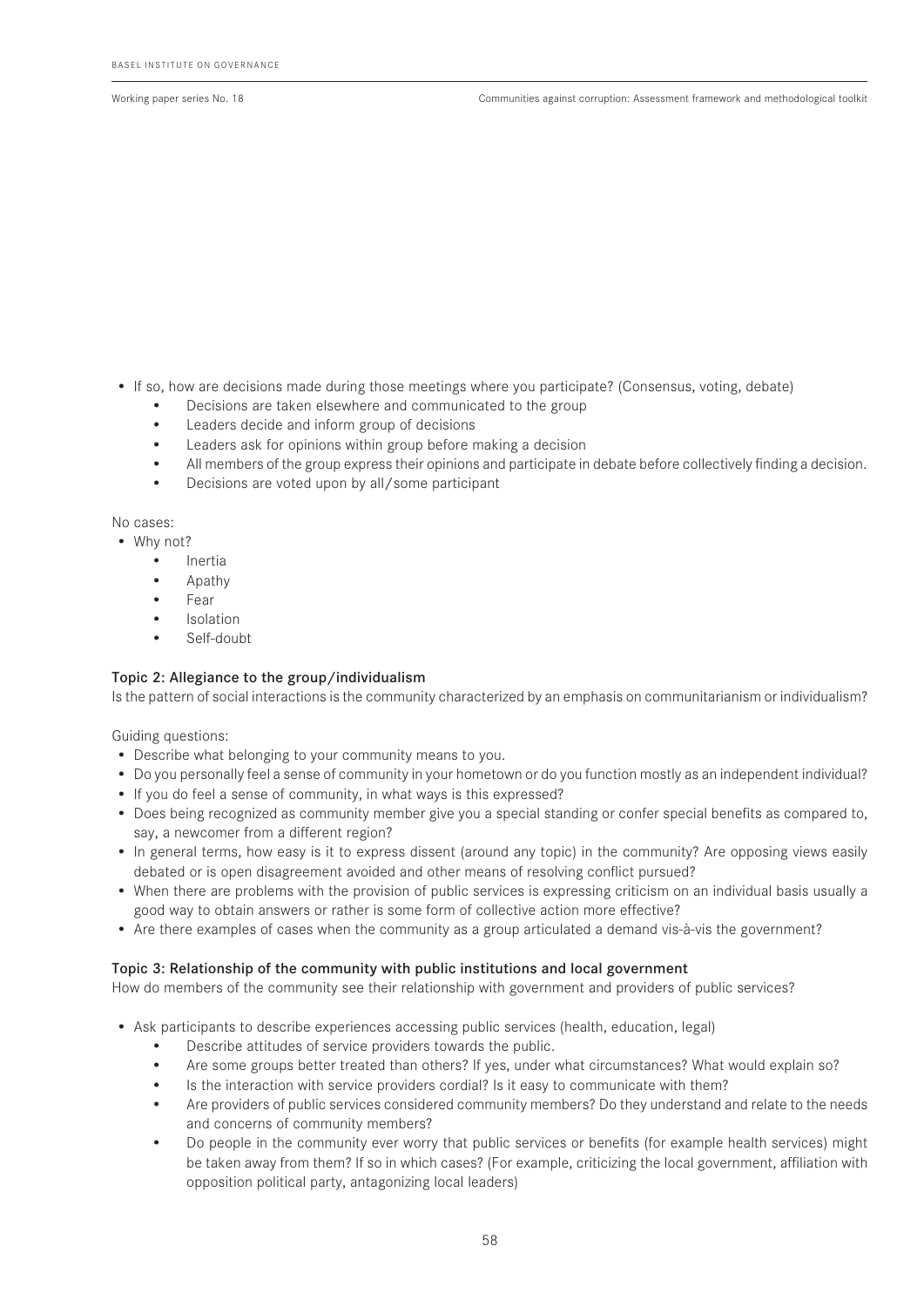Communities against corruption: Assessment framework and methodological toolkit

- Do you know what your rights are and what services you are entitled to and the costs associated to them when you seek to obtain public services?
- In cases of bad service, how do people usually deal with their unresolved problem?
- Are people aware of mechanisms available through the government in order to file complaints and provide feedback about provision of public services? Are they used? If yes with what results, if not, why not.
- When citizens need to obtain services from the government what is typically the best way to achieve the desired result, by strictly following the formal protocols or by making use of other informal means, such as for example, asking for a recommendation from somebody influential?
- In some places it is customary to offer presents to service providers as a way to show gratitude for the services rendered and in appreciation for their effort. Is this something that is valued in this community?

# Topic 4: How is corruption understood?

Ask participants to define corruption.

- What makes the difference between a corrupt action and other types of actions? Have them give examples.
- Is corruption an intrinsically wrong behaviour, or is it mainly wrong because it impacts accessibility of essential services? Is it wrong but somehow justified? Are there examples of cases where corruption is permissible?

# 9.3 Annex 3: Sample semi-structured interview questionnaire: state authorities

# Methodological notes

This template is meant only to provide guidance to the researcher on the types of questions that may fruitfully complement the information collected through the other research activities. For illustrative purposes, it has been designed as an interview questionnaire for decision makers in the health sector.

The interview questionnaire may be shared with the prospective interviewee in advance. It should begin with a paragraph describing the project and the reason why the interviewee's expertise is expected to contribute valuable insights to inform the study. If the questionnaire is not shared beforehand, then a project information sheet should be handed out and discussed before beginning of the interview. In both cases a separate informed consent form should be provided.

#### Suggested questions

- 1. Please describe, from your position in the health sector, what are the biggest challenges and strengths in the (country or region) health system?
- 2. Are there specific groups among the population that in your experience face significant barriers in accessing health services and why?
- 3. What is your perception of the level of patient satisfaction with the quality of services provided in the health system?
- 4. Please describe the complaints and feedback mechanisms that are currently available to patients. And how do you perceive the effectiveness of (main complaints mechanism)? Do you think there is the need for additional (capacity building/strengthening) of the complaints management system?
- 5. What is the experience with patients' use of the complaints and feedback mechanisms?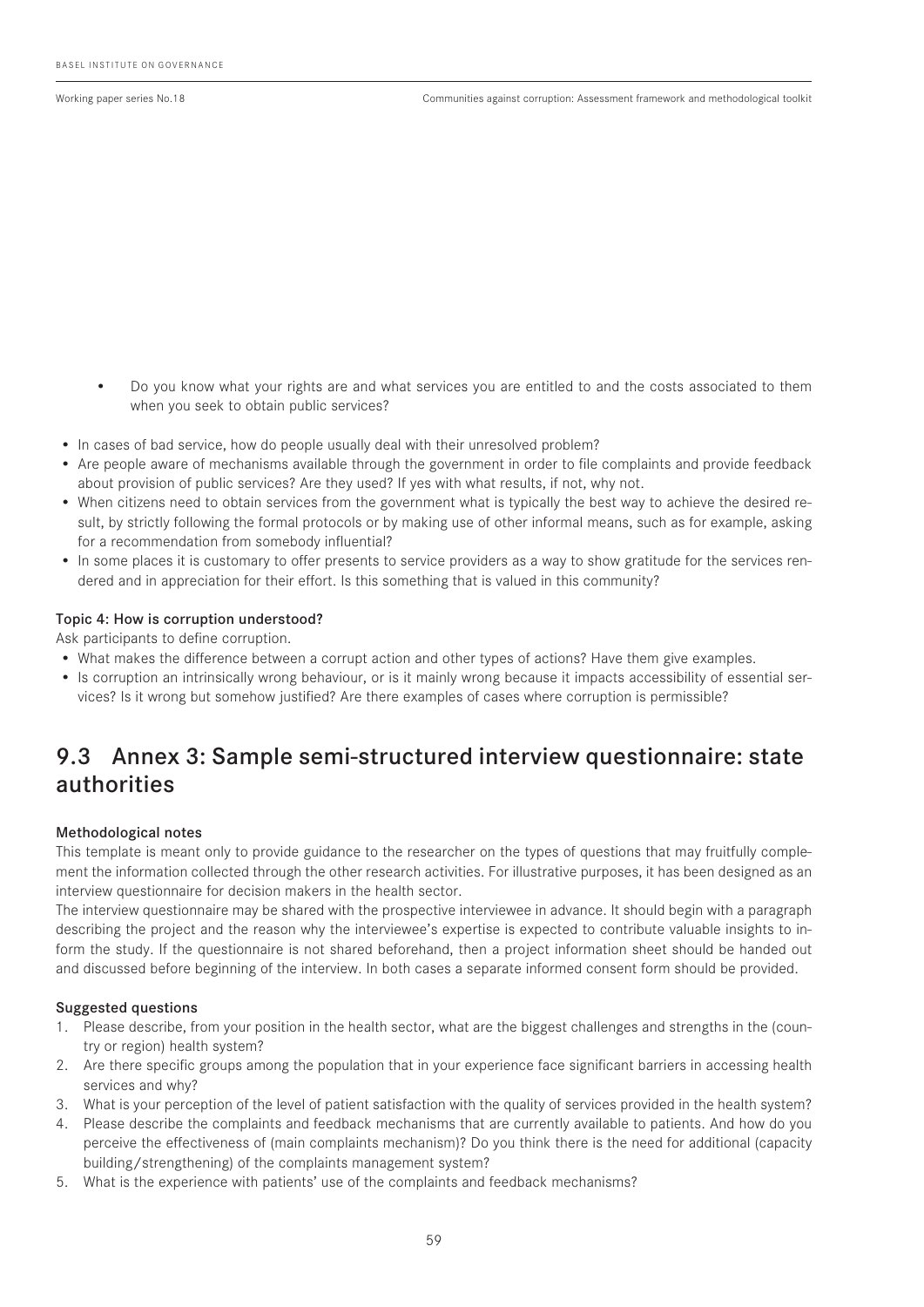Communities against corruption: Assessment framework and methodological toolkit

- 6. How frequently are they used?
- 7. Do citizens use other means to express and communicate complaints?
- 8. What would you suggest as a means to improve communication between health sector officials, service providers and citizens, especially for handling complaints?
- 9. In your opinion, what would be effective ways to provide incentives for doctors and medical personnel to improve their performance?
- 10. Please describe how you view the role of unions in the health sector in enhancing (or impeding) performance of service providers.
- 11. Please describe the current accountability mechanisms in place in the health system and your perception of their effectiveness.
- 12. Do you think there are adequate mechanisms currently in place for decision makers in the health sector to evaluate performance?
- 13. In the current situation, are the promotion criteria for health workers in any way linked to performance?
- 14. Similarly, are remuneration criteria for health workers in any way linked to performance?
- 15. In recent perception surveys on corruption, the health sector is perceived, among others, as one of the sectors with highest corruption risks. What is your opinion about that? If you think there are corruption risks what would those be and how may they best be addressed?
- 16. In your opinion, how could citizens' inputs be best collected and processed in support of anti-corruption efforts in the health sector?
- 17. The following social accountability approach is currently being piloted (name of the program). It involves (description of the elements and processes). How would you evaluate this scheme's likely effectiveness and what suggestions would you have for improving it?

# 9.4 Annex 4: Template for informed consent form for focus group discussion participants

# Introduction

My name is ………………………….…... and I am a researcher from (description of researcher's background and institutional affiliation). In collaboration with (names of partner institutions) we are undertaking a research project to support communities' actions that can improve access to basic public services. Today we are contacting community members of (name of the community) to participate in a focus group discussion. We want to learn about the way people in your community organize to find solutions to their problems and about the typical experiences community members have when accessing public services.

#### Purpose of the assessment

The focus group discussion is meant to help us better understand how things function in the community to support participatory activities for improving public services in a manner that takes directly into account the circumstances of the people who will be undertaking them.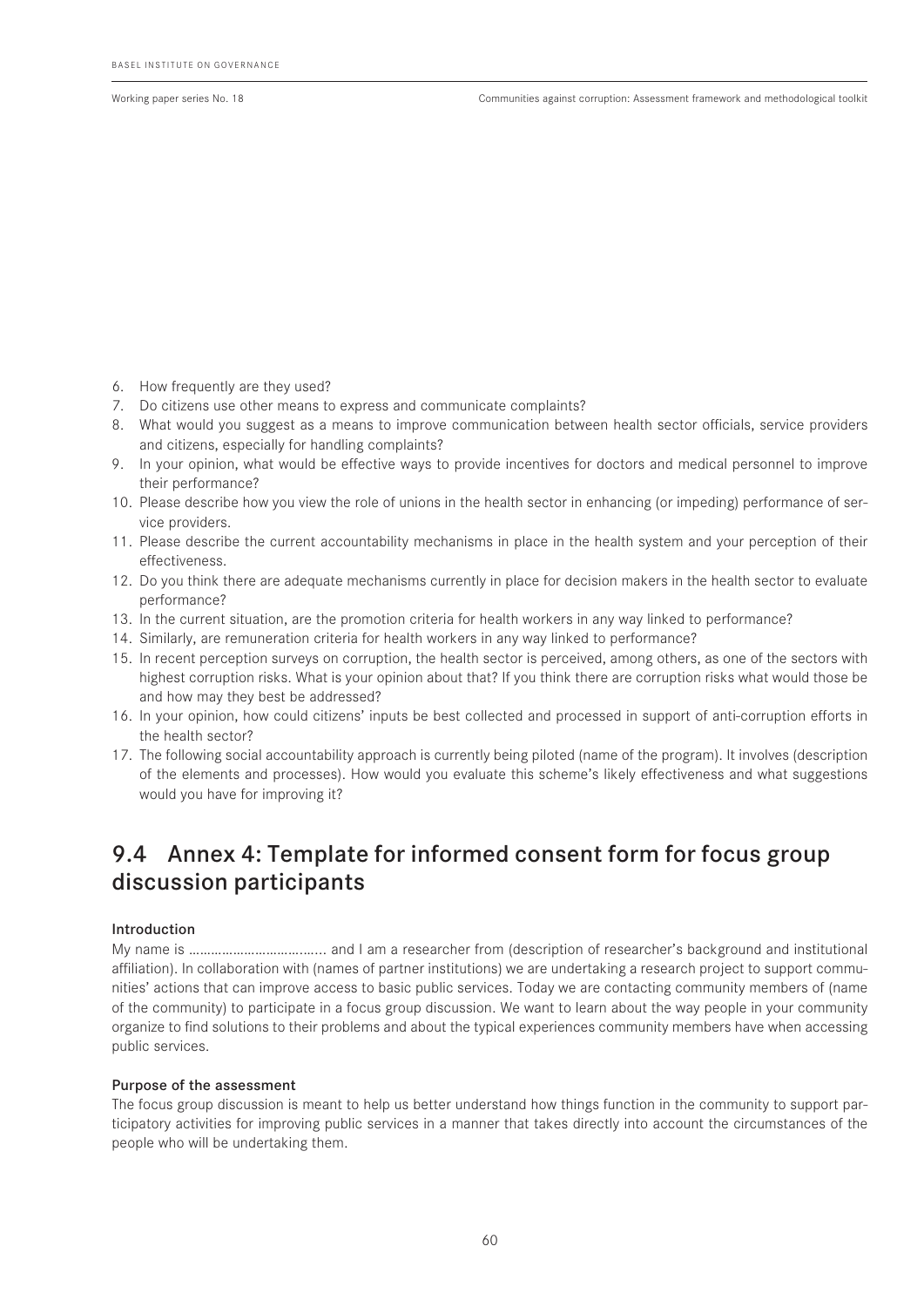Communities against corruption: Assessment framework and methodological toolkit

### Type of Participation

This assessment invites your participation in a (estimated duration) group discussion.

#### Participant Selection

You are being invited to take part in this research because as an inhabitant of (name of the community) and (add other selection criteria if appropriate) you are qualified to give important insights in this topic.

#### Voluntary Participation

Your participation in this research is entirely voluntary. It is your choice whether to participate or not. The choice that you make will have no bearing on your job or on any work-related evaluations or reports. You may change your mind later and stop participating even if you agreed earlier.

### Sharing the Results

We want to assure you of the strict confidentiality of this discussion. Nothing that you tell us today will be attributable to you by name or position. The knowledge that we get from this discussion will be used to inform our study by bringing in the perspectives, thoughts, experiences and suggestions of citizens of ……… to help develop participatory mechanisms that are appropriate for your community.

#### Do you have questions for me please?

#### Certificate of Consent

I have read the foregoing information, or it has been read to me. I have had the opportunity to ask questions about it and any questions I have been asked have been answered to my satisfaction. I consent voluntarily to be a participant in this study.

Name of Participant

Signature of Participant

Date (Day/month/year)

#### Statement by the researcher/person taking consent

I have accurately read out the information sheet to the potential participant, and to the best of my ability made sure that the participant understands what his/her participation in this project will involve. I confirm that the participant was given an opportunity to ask questions about the study, and all the questions asked by the participant have been answered correctly and to the best of my ability. I confirm that the individual has not been coerced into giving consent, and the consent has been given freely and voluntarily. A copy of this ICF has been provided to the participant.

Name of person taking the consent

Signature of person taking the consent

Date (Day/month/year)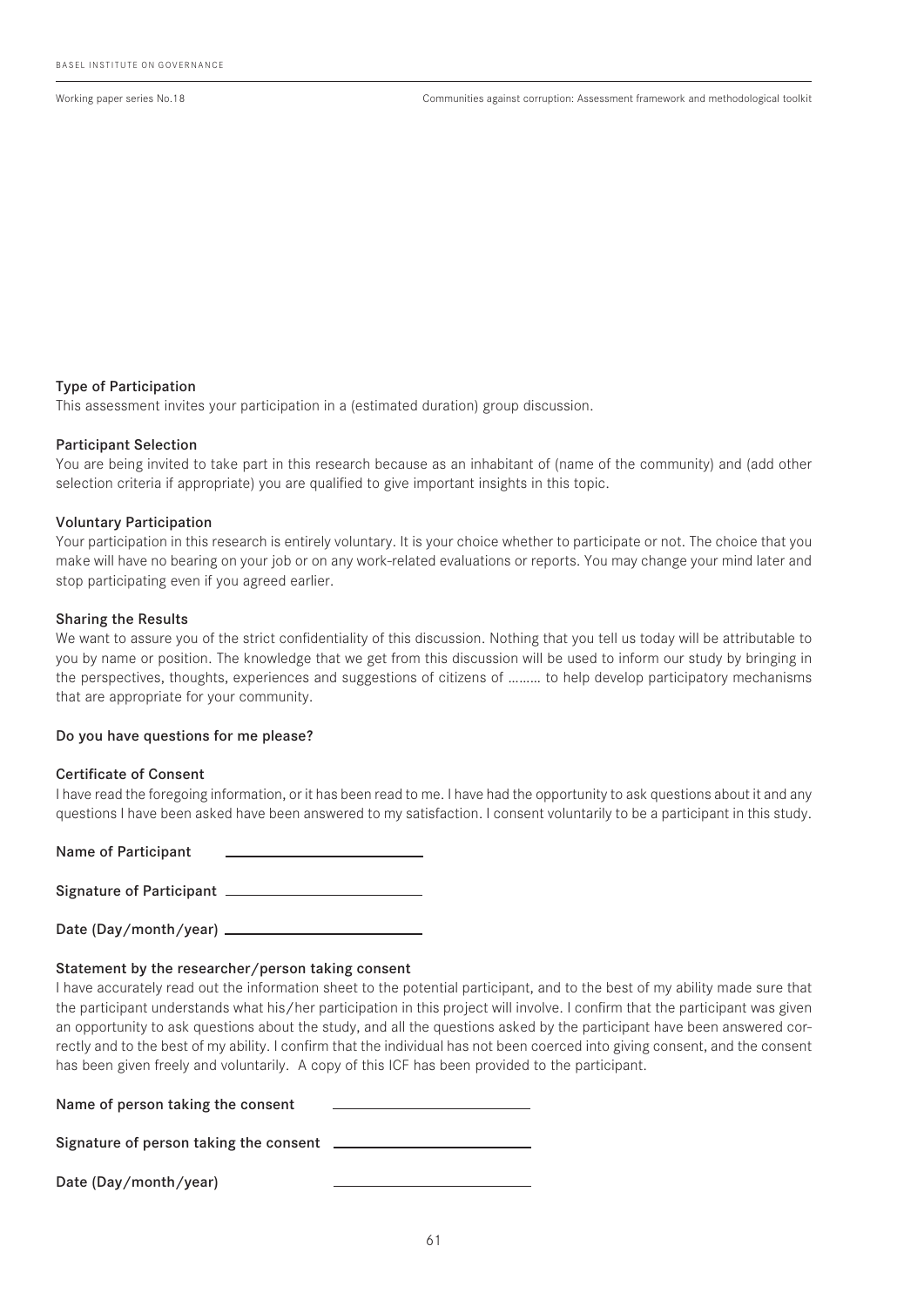Communities against corruption: Assessment framework and methodological toolkit

# 9.5 Annex 5: Data consolidation matrix

| Components of the social accountability (SA) intervention <sup>10</sup>                                                          | Yes | N <sub>o</sub> | Observations |
|----------------------------------------------------------------------------------------------------------------------------------|-----|----------------|--------------|
| Does the SA initiative include actions to make available information on citizens'<br>rights and entitlements?                    |     |                |              |
| Are citizen users involved to some extent in the aggregation/articulation of infor-<br>mation generated by the SA initiative?    |     |                |              |
| If not, is the actor/agency tasked with the aggregation/articulation of information<br>trusted by community members?             |     |                |              |
| Are there established mechanisms to transmit the information generated through<br>the SA initiative to relevant decision makers? |     |                |              |
| Are financial and/or career promotion incentives of service providers in any way<br>linked to the SA assessment?                 |     |                |              |
| Are there any feedback mechanisms to inform citizens of the manner in which<br>their inputs have been processed?                 |     |                |              |

## Summary sample characteristics

*Gender*  ◻ Male ◻ Female *Age*  $\Box$  15-25  $\Box$  26-35  $\Box$  36-45  $\Box$  46-55  $\Box$  56-65  $\Box$  66+

*Education level* ◻ Primary ◻ High School ◻ College ◻ Graduate ◻ None

<sup>10</sup> Taking note of responses to survey question 5 validate that the social accountability intervention targets an area that is considered of the highest importance to community members themselves.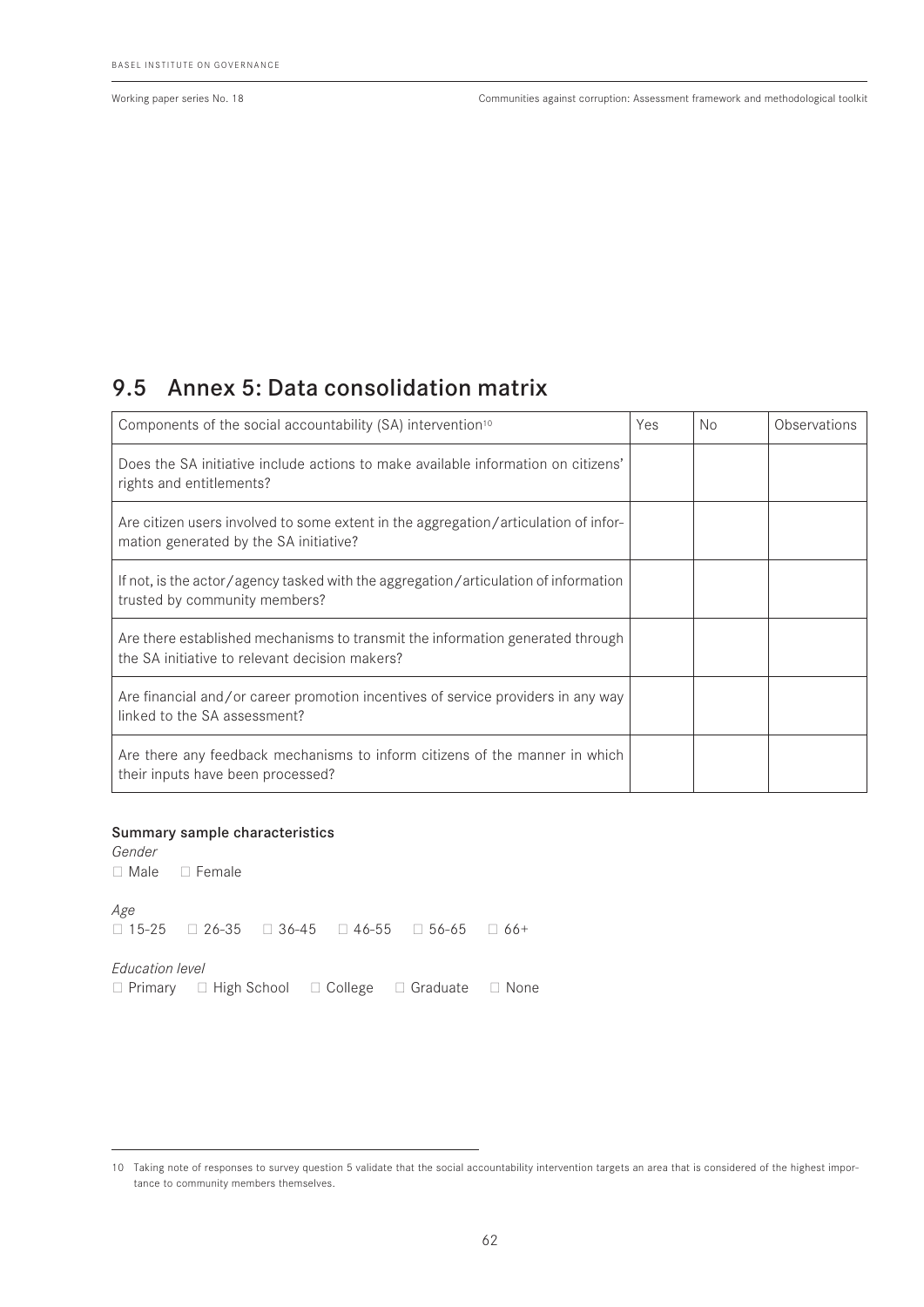Communities against corruption: Assessment framework and methodological toolkit

| Indicators of citizen attitudes vis-à-vis public officials/<br>service providers                                                                                                            | Cooperative: Em-<br>powerment, Trust,<br>Motivation | Disrupted: Vulner-<br>ability, Mistrust,<br>Apathy | Observations |
|---------------------------------------------------------------------------------------------------------------------------------------------------------------------------------------------|-----------------------------------------------------|----------------------------------------------------|--------------|
| What is the disposition of most citizens towards the viability of<br>achieving improvements to services through citizens' actions? <sup>11</sup>                                            |                                                     |                                                    |              |
| Do citizens expect to receive appropriate treatment on the<br>basis of their rights and entitlements or rather as a function<br>of their ability to pay/provide a "gift"? <sup>12</sup>     |                                                     |                                                    |              |
| Do citizens expect to receive appropriate treatment on the<br>basis of their rights and entitlements or rather as a function<br>of their personal connections? <sup>13</sup>                |                                                     |                                                    |              |
| Do citizens expect to receive appropriate treatment on the<br>basis of their rights and entitlements or rather as a function<br>of their proactive support of the government? <sup>14</sup> |                                                     |                                                    |              |
| Are citizens generally aware of their rights and entitlements?*                                                                                                                             |                                                     |                                                    |              |
| How do most respondents characterize their feelings vis-à-vis<br>service providers?*                                                                                                        |                                                     |                                                    |              |
| Do citizens trust state officials' disposition to act to promote<br>the welfare of their communities? <sup>15</sup>                                                                         |                                                     |                                                    |              |
| Do citizens fear services may be taken away from them if they<br>denounce bad service?*                                                                                                     |                                                     |                                                    |              |
| Do citizens fear other types of reprisals from denouncing bad<br>service?*                                                                                                                  |                                                     |                                                    |              |
| Are some groups better treated than others by providers of<br>public services?*                                                                                                             |                                                     |                                                    |              |

<sup>11</sup> Enter responses to survey question 21 (sum of responses a) and c) coded under cooperative and sum of responses b) and d) coded under disrupted.

15 Enter responses to survey question 18 c) and d)

<sup>12</sup> Enter responses to survey question 13

<sup>13</sup> Enter responses to survey question 14

<sup>14</sup> Enter responses to survey question 17

<sup>\*</sup> Tick the appropriate response (associated with the features of cooperative or disrupted relations) on the basis the majority of responses obtained through the Focus Group Discussions.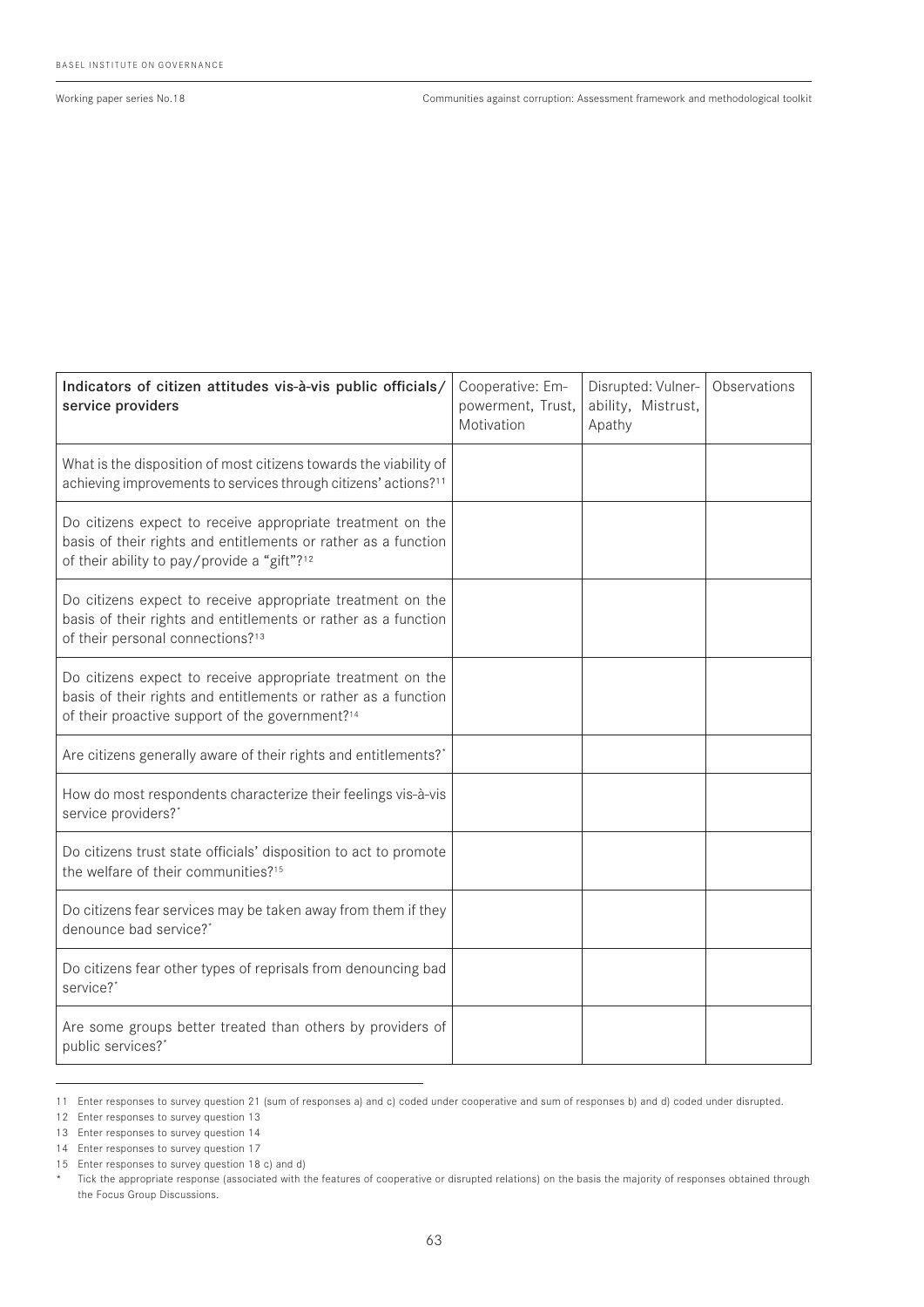Communities against corruption: Assessment framework and methodological toolkit

## Community collective action capabilities

Example of summary figure institutional trust<sup>16</sup>

*Figure 9.1: Trust in institutions*



<sup>16</sup> This figure is generated on the basis of responses to survey question 6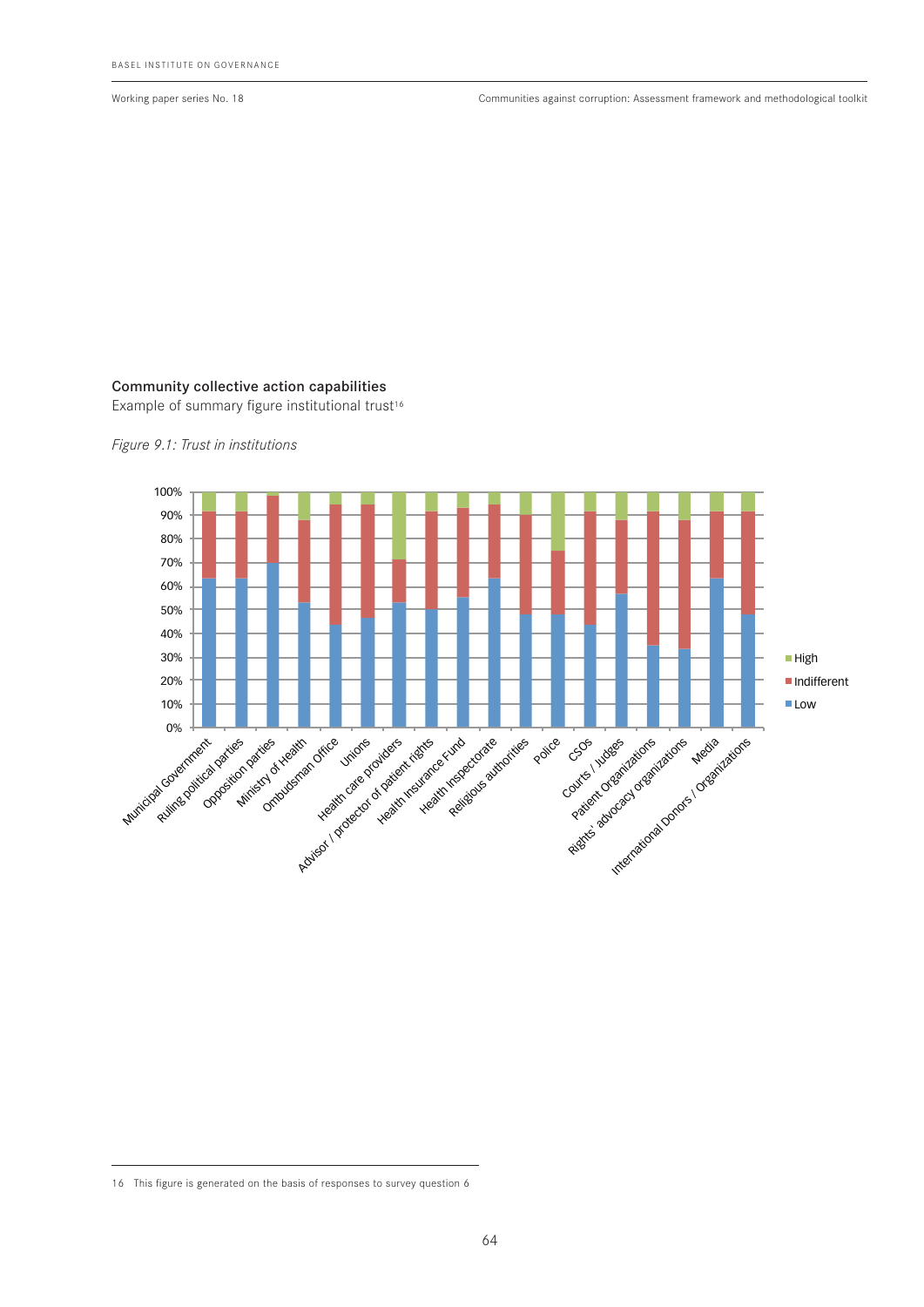Communities against corruption: Assessment framework and methodological toolkit

Participation in different types of Example of Summary Graph on Participatory Activity<sup>17</sup>

organizations *Figure 9.2: Participation in different types of organizations*



- International, bilateral actor organized/ sponsored
- Political groups
- Organized by NGOs
- **Based on economic motives**
- Faith based
- Charitable organizations
- **Leisure**
- Self help
- Women's
- **Others**
- No participation

<sup>17</sup> This graph is generated on the basis of responses to question 19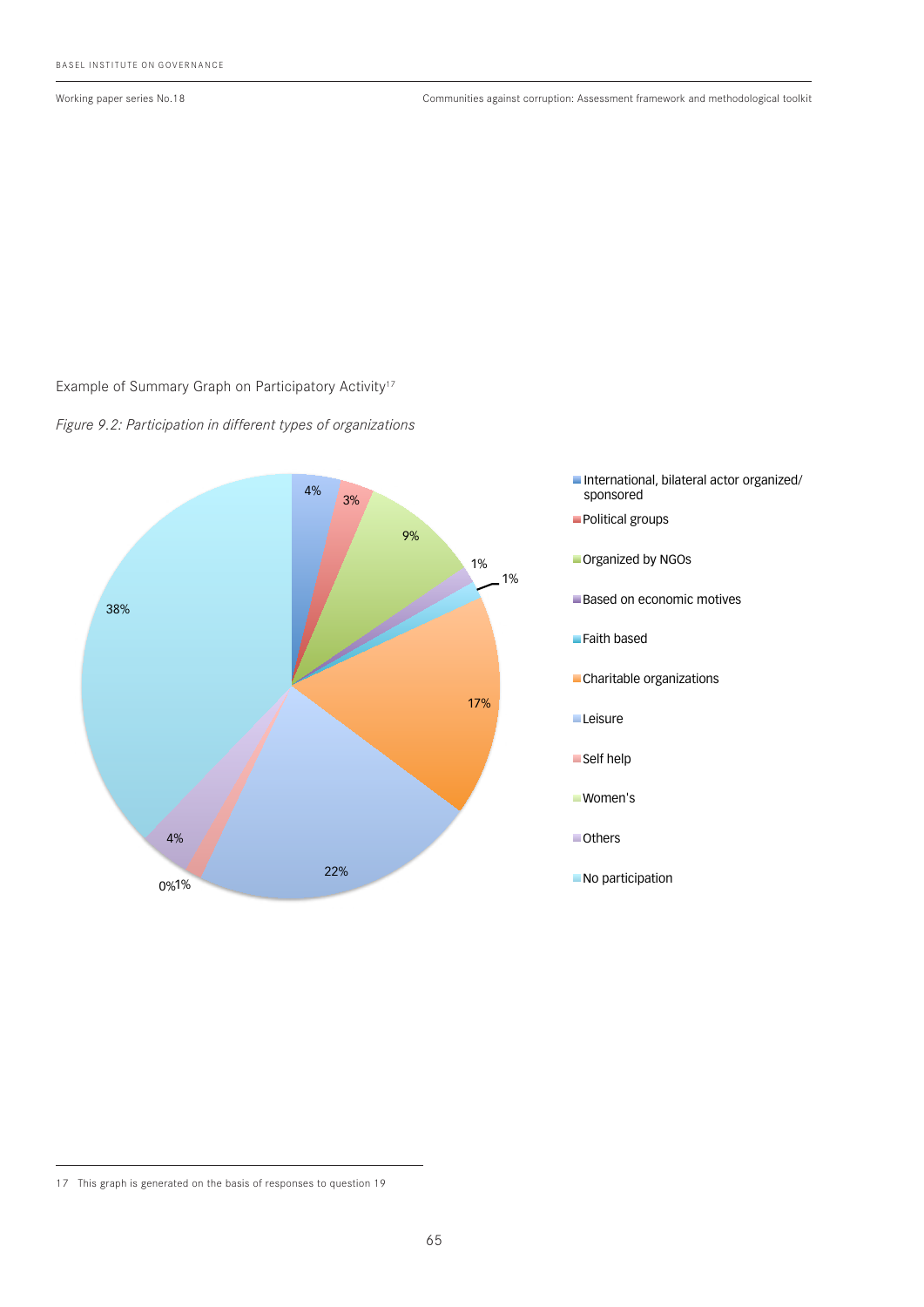Communities against corruption: Assessment framework and methodological toolkit

|                                                                                                                                                   | Yes                       | No              | Observations           |                         |
|---------------------------------------------------------------------------------------------------------------------------------------------------|---------------------------|-----------------|------------------------|-------------------------|
| Evidence<br>existence<br>horizontal<br>of<br>on<br>networks <sup>18</sup>                                                                         |                           |                 |                        |                         |
|                                                                                                                                                   | Traditional/communitarian |                 | Modern/Individualistic |                         |
| Predominant set of values prevailing in the com-<br>munity <sup>19</sup><br>Range of 1-6 where 1= weakly adhered to and<br>6= strongly adhered to |                           |                 |                        |                         |
|                                                                                                                                                   | Communitarian             |                 | Individualistic        |                         |
| Predominant pattern of social interactions <sup>20</sup>                                                                                          |                           |                 |                        |                         |
|                                                                                                                                                   | World citizen             | Local community | Nation                 | Autonomous<br>individua |
| Self-assessment of primary group ascription <sup>21</sup><br>Range of 1-4 where 1=strongly self-identifies<br>4=does not self-identify            |                           |                 |                        |                         |
|                                                                                                                                                   | Yes                       | <b>No</b>       | Observations           |                         |
| Are there observed instances of actual coop-<br>erative interactions between public official and<br>citizens? <sup>22</sup>                       |                           |                 |                        |                         |
| Are there formal or informal mechanisms in<br>place to enable communication between citi-<br>zens and public officials? <sup>23</sup>             |                           |                 |                        |                         |

<sup>18</sup> Tick yes or no based on responses obtained in Focus Group Discussions

<sup>19</sup> Code survey question 16 as follows: questions c. e. g. and h. represent traditional/communitarian values and questions a. b. d. and f. represent modern/ individualistic values. Sum numerical values of responses and calculate averages.

<sup>20</sup> Tick the appropriate response on the basis of the responses obtained through the Focus Group Discussions.

<sup>21</sup> Based on responses to survey question 20, sum numerical values of responses and calculate average value.

<sup>22</sup> Tick the appropriate response on the basis of the responses obtained through the Focus Group Discussions and interviews.

<sup>23</sup> Tick the appropriate response on the basis of the responses obtained through the Focus Group Discussions and interviews.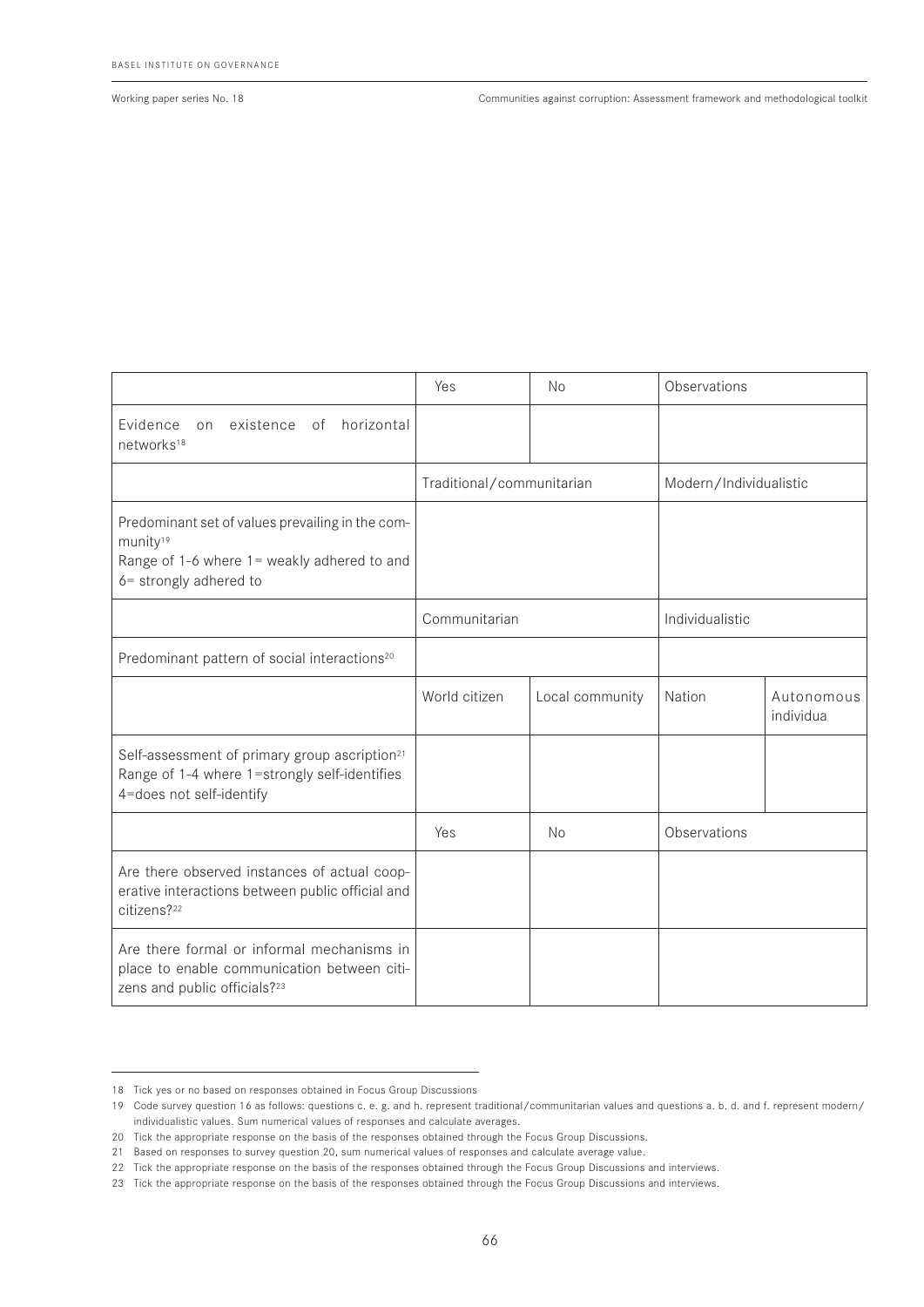Communities against corruption: Assessment framework and methodological toolkit

## *Figure 9.2: Importance of social norms*



## Indicators of service providers attitudes and incentives<sup>24</sup>

|                                                                                                    | Yes | No. |
|----------------------------------------------------------------------------------------------------|-----|-----|
| Are financial incentives for service<br>providers in any way linked to perfor-<br>mance?           |     |     |
| Are career promotion incentives for<br>service providers in any way linked to<br>performance?      |     |     |
| Are there adequate performance moni-<br>toring mechanisms in place for the ser-<br>vice providers? |     |     |

<sup>24</sup> Fill out according to responses obtained during interviews and information from desk review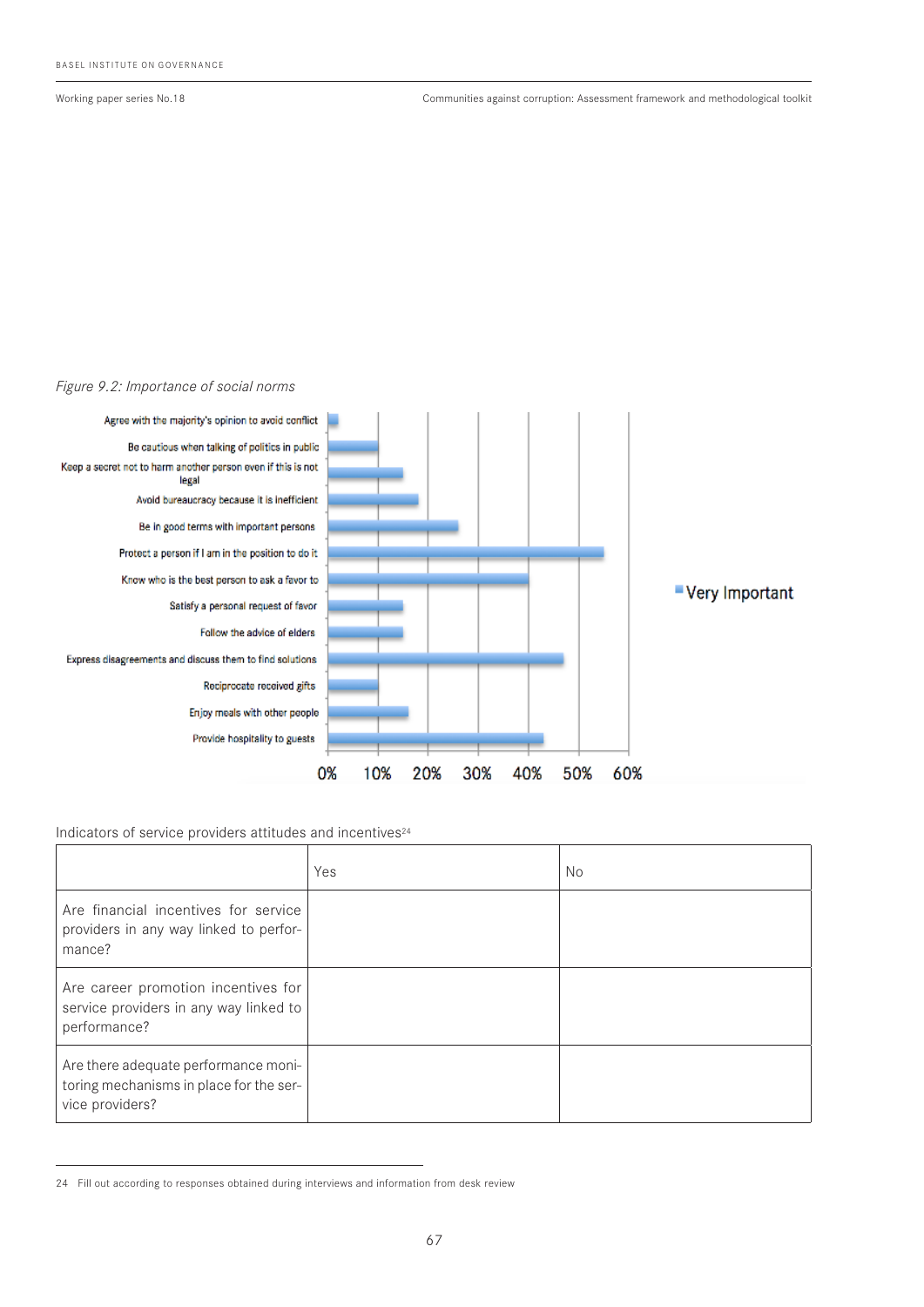Communities against corruption: Assessment framework and methodological toolkit

| Are there clearly stipulated sanctions<br>for corrupt acts of the part of service<br>providers? |  |
|-------------------------------------------------------------------------------------------------|--|
| Are sanctions for corrupt acts consis-<br>tently enforced?                                      |  |
| Are local government officials elected<br>democratically?                                       |  |

#### Strategies employed by citizens to obtain public services

|                                                                                                          | Yes | . No | Observations |
|----------------------------------------------------------------------------------------------------------|-----|------|--------------|
| Are citizens aware of complaints mechanisms associated to provision<br>of public services? <sup>25</sup> |     |      |              |

# *Summary Figure<sup>26</sup>: Strategies for problem solving*



25 Enter responses from survey question 12 (as percentages for affirmative and negative)

26 This figure is generated on the basis of responses to survey question 8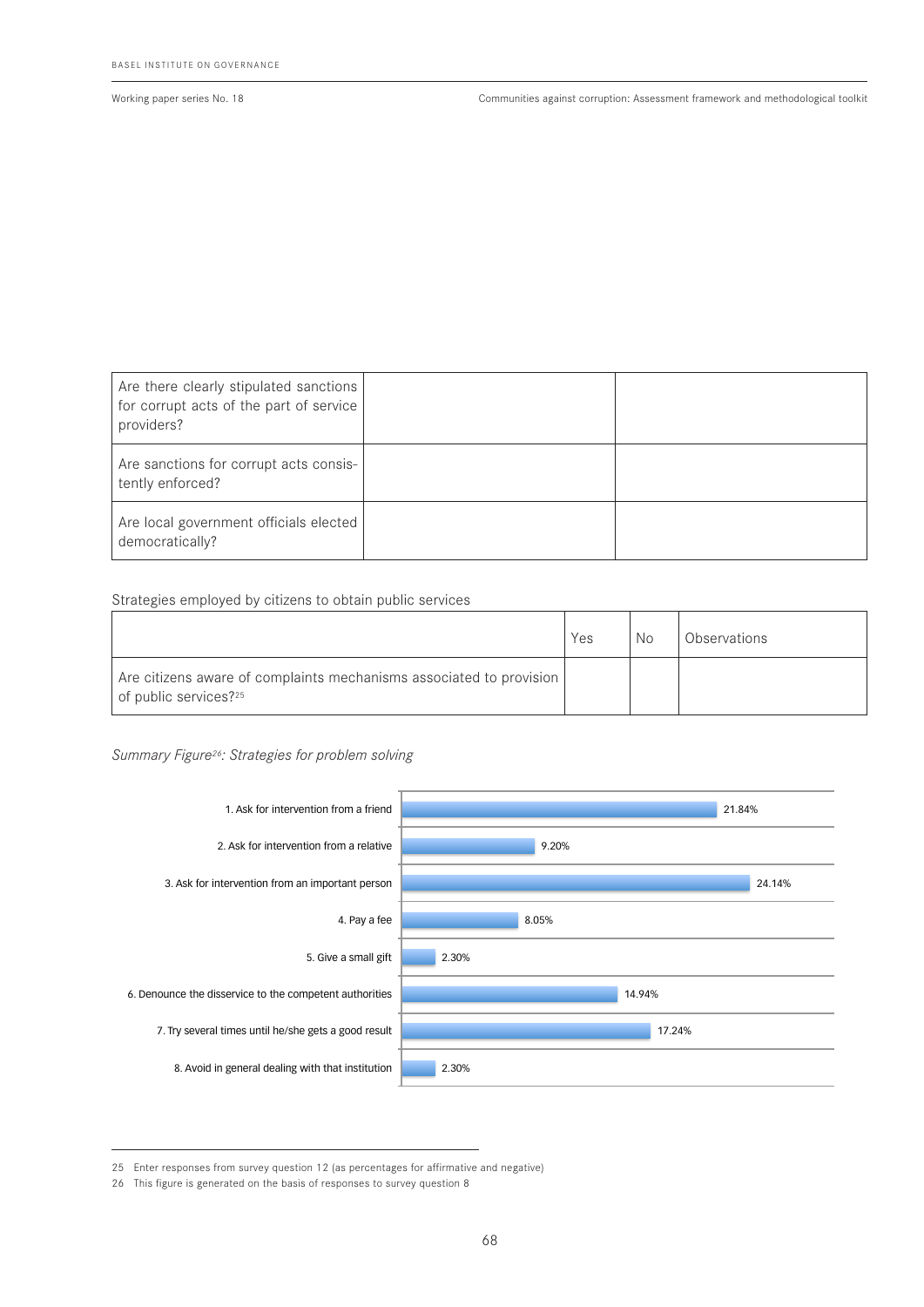Communities against corruption: Assessment framework and methodological toolkit



### *Summary Figure<sup>27</sup>: Preferred problem solvers*

*Figure 9.6: Ability to obtain service on your own*



<sup>27</sup> This figure is generated on the basis of the responses to survey question 7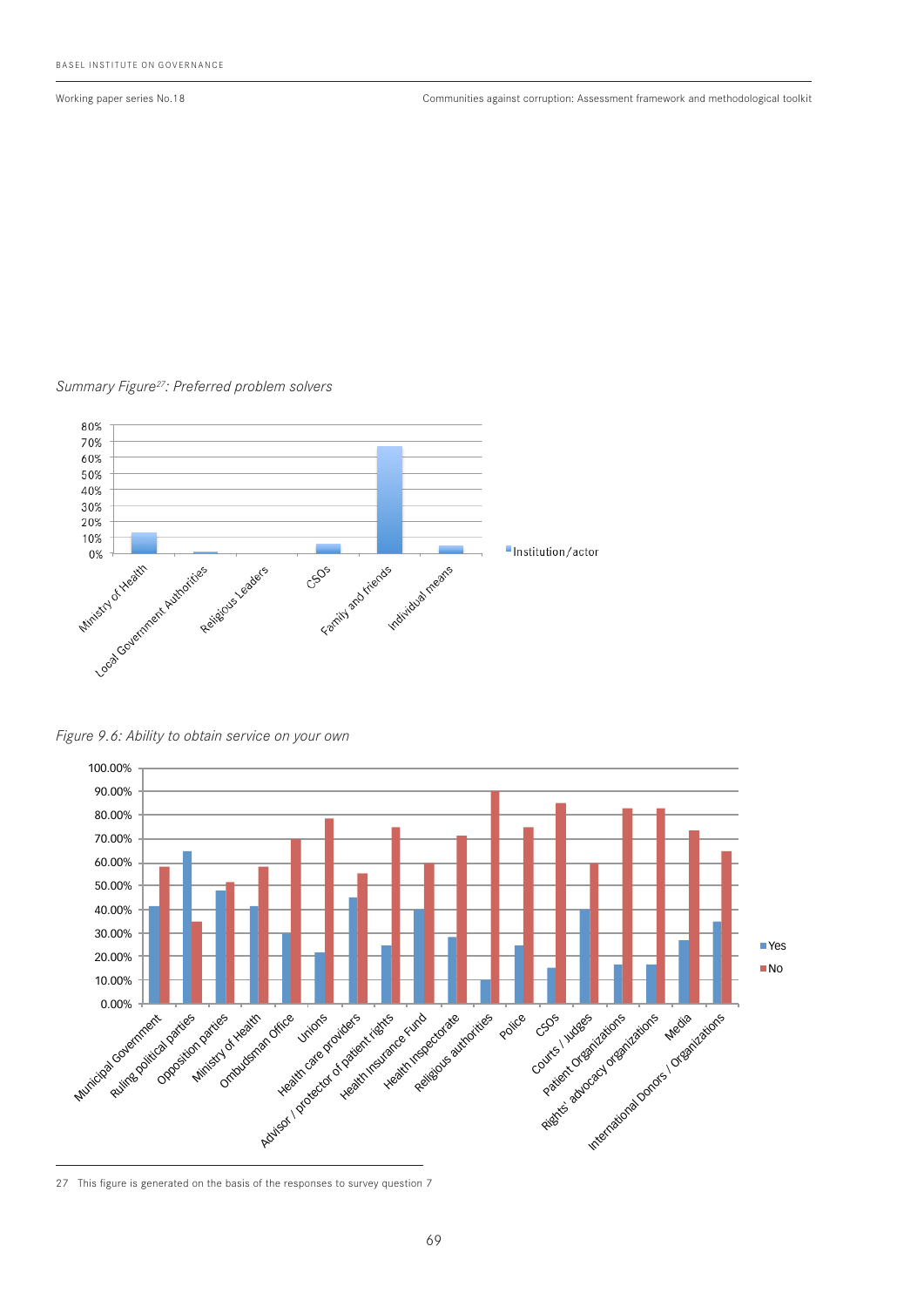Communities against corruption: Assessment framework and methodological toolkit

|                                                            | Happens all the time | Happens sometimes | Seldom happens | Never happens |
|------------------------------------------------------------|----------------------|-------------------|----------------|---------------|
| Perceptions of prevalence of  <br>corruption <sup>28</sup> | 80%                  | 5%                | 3%             | 2%            |
|                                                            | Significant impact   | Some impact       | Little impact  | No Impact     |
| Perceptions of impact of cor-<br>ruption <sup>29</sup>     | 62                   | 30%               | 4%             | 3%            |

<sup>28</sup> Enter responses from survey question 9

<sup>29</sup> Enter responses from survey question 10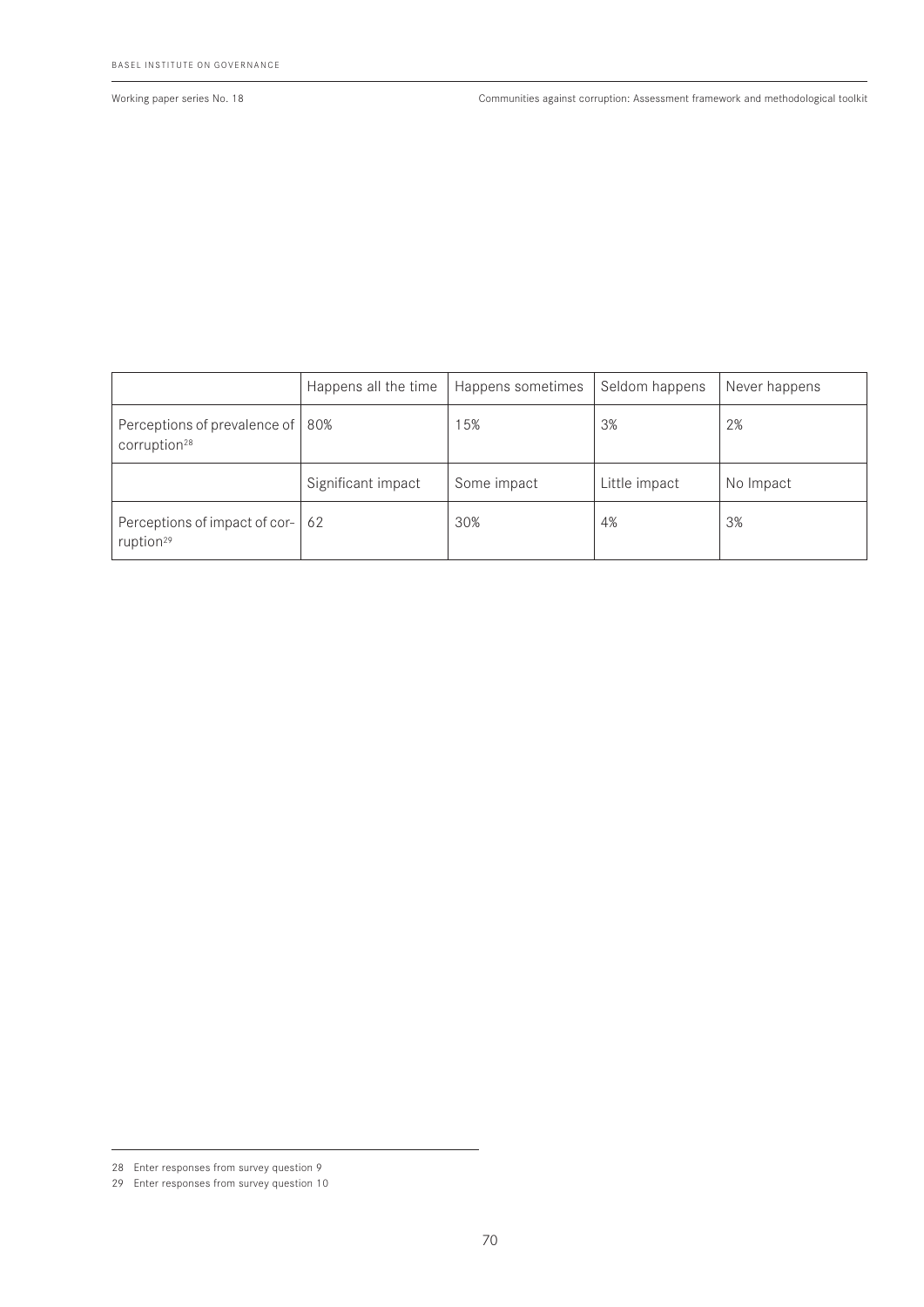# 10. References

Andrews, M., and A. Shah. 2002. *"Voice Mechanisms and Local Government Fiscal Outcomes: How Does Civic Pressure and Participation Influence Public Accountability".* Processed. Washington, DC: The World Bank.

Azfar, Omar, and Tugrul Gurgur. 2008. *"Does Corruption Affect Health Outcomes in the Philippines?".* Economics of Governance 9 (3): 197–244. doi:10.1007/s10101-006- 0031-y.

Batalla, E. 2000. *"The Social Cancer: Corruption as a Way Fo Life".* Philippine Daily Inquirer, August 27.

Booth, D. 2011. *"Aid, Institutions and Governance: What Have We Learned?".* Development Policy Review 29: s5–26.

Booth, David. 2011. *"Working with the Grain and Swimming Against the Tide"*. Africa Power and Politics Programme Working Paper 18.

Booth, D., and R. Crook. 2011. *"Working with the Grain? Rethinking African Governance".* IDS Bulletin 42 (2).

Bossert, T. 1998. *"Analyzing the Decentralization of Health Systems in Developing Countries: Decision Space, Innovation and Performance".* Social Science and Medicine 47 (10): 1513–27.

Civic Initiatives. 2011. *"Assessment of the Situation in the Civil Society Organizations Sector in Serbia".* https://docs. google.com/a/baselgovernance.org/file/d/0B3Gsycn rBBm-RlZzVm9mbE5zVXM/edit.

Evans, Peter. 1996. *"Government Action, Social Capital and Development: Reviewing the Evidence on Synergy".* World Development 24 (6): 119–1132.

Evans, Peter, W.F. Lam, E. Heller, J. Fox, and M. Burawoz. 1996. *"Government Action, Social Capital and Development: Creating Synergy Across the Public-Prvate Divie".* World Development Special Section 24 (6): 1033–1132.

Foley, Michael W., and Bob Edwards. 1996. *"The Paradox of Civil Society".* Journal of Democracy 7 (3): 38–52.

Fox, Jonathan. 1996. *"How Does Civil Society Thicken? The Political Construction of Social Capital in Rural Mexico".* World Development 24 (6): 1089–1103.

Freedom House. 2014. *"Freedom in the World 2014".*  Freedom House. http://freedomhouse.org/report/free dom-world/2014/ghana-0.

Fukuyama, Francis. 2001. *"Social Capital, Civil Society and Development".* Third World Quarterly 22 (1): 7–20. doi:10.1080/713701144.

Gaventa, John, and Gregory Barrett. 2010. *"So What Difference Does It Make? Mapping the Outcomes of Citizen Engagement".* IDS Working Paper 347.

Gershberg, A.I. 1998. *"Decentralisation, Recentralisation and Performance Accountability: Building an Operationally Useful Framework for Analysis".* Development Policy Review 16 (4): 405–31.

G-Watch Program. 2012. *"Monitoring Agriculture. A Guide Based on the Experience of BULHON Sa Panguma".* Government Watch (G-Watch) Program of the Ateneo Achool of Government.

Hadenius, Axel, and Fredrick Uggla. 1996. *"Making Civil Society Work, Promoting Democratic Development: What Can States and Donors Do?".* World Development 24 (10): 1621–39.

Johnston, Michael. 2014. "*Corruption Contention and Reform. The Power of Deep Democratization".* NY: Cambridge University Press.

Joshi, A. 2007. *"Producing Social Accountability? The Impact of Service Delivery Reforms"*. IDS Bulletin 38 (6): 10–17.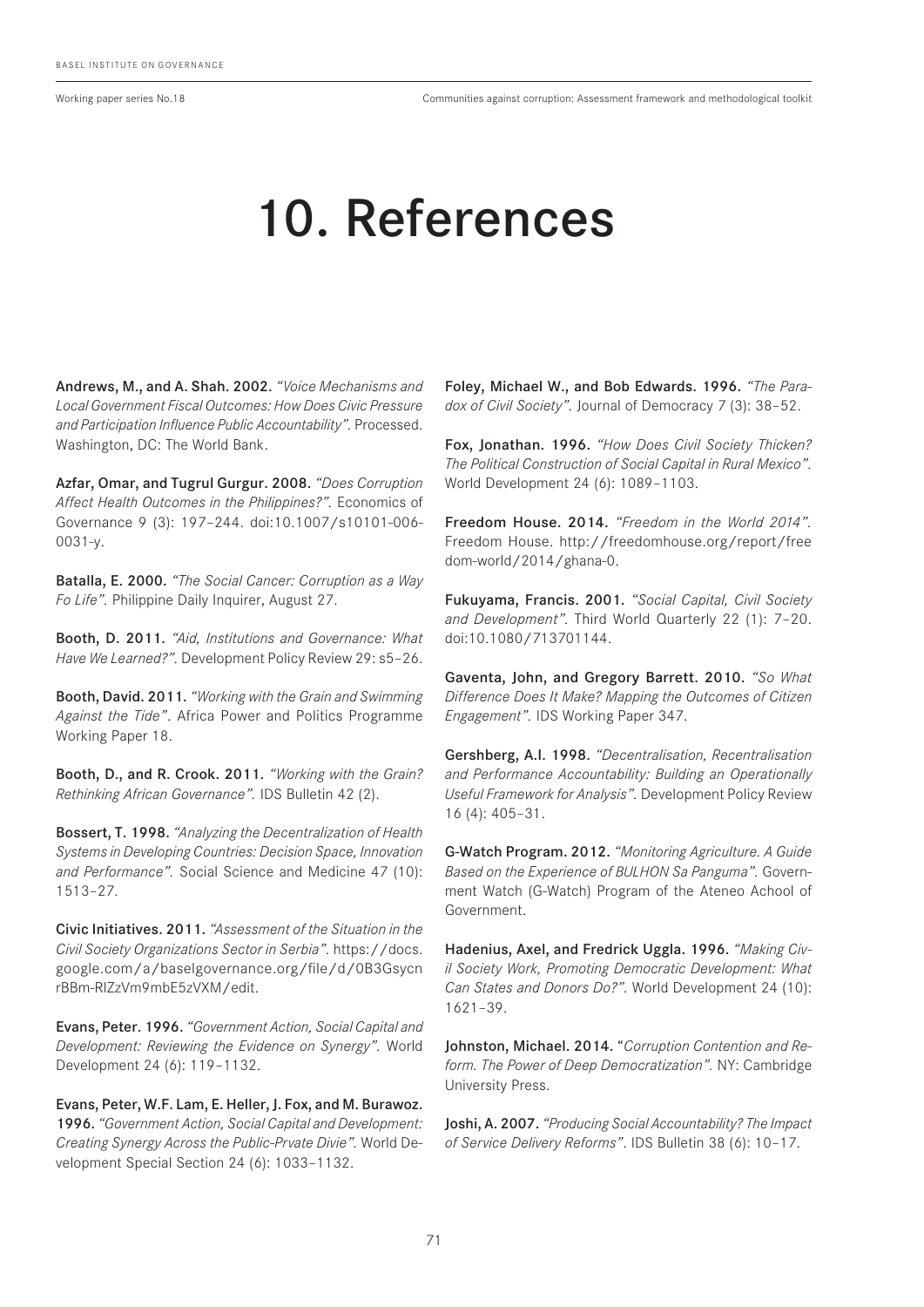Communities against corruption: Assessment framework and methodological toolkit

Joshi, Anuradha. 2010. *"Review of Impact and Effectiveness of Transparency and Accountability Intiatives".* Institute of Development Studies.

McGee, Rosemary, and John Gaventa. 2010. *"Review of Impact and Effectiveness of Transparency and Accountability Initiatives".* Institute of Development Studies. http://www. ids.ac.uk/index.cfm?objectid=7E5D1074-969C-58FC-7B5 86DE3994C885C.

Mungiu-Pippidi, Alina. 2014. *"Quantiative Report on Causes of Perfromance and Stagnation in the Global Fight against Corruption".* ANTICORRP research consortium.

O'Meally, Simon C. 2013. *"Mapping Context for Social Accountability".* The World Bank. http://siteresourc es.worldbank.org/EXTSOCIALDEVELOPMENT/Resourc es/244362-1193949504055/Context\_and\_SAcc\_RE SOURCE\_PAPER.pdf.

Ostrander, Susan A. 2013. *"Agency and Intiative by Community Associations in Relations of Shared Governance: Between Civil Society and Local State".* Community Development Jorunal 48 (4): 511–24.

Ostrom, E. 1996. *"Crossing the Great Divide: Coproduction, Synergy, and Development".* World Development 24 (6): 1073–87.

Putnam, R. D. 1993. *"The Prosperous Community: Social Capital and Public Life".* The American Prospect 13 (4): 35–42.

Putnam, Robert D. 1995. *"Bowling Alone: America's Declining Social Capital".* Journal of Democracy 6 (1): 65–78. doi:10.1353/jod.1995.0002.

Putnam, Robert D, Robert Leonardi, and Raffaella Nanetti. 1993. *"Making Democracy Work: Civic Traditions in Modern Italy".* Princeton, N.J.: Princeton University Press.

Schouten, Claire. 2011. *"Social Accountability in Situations of Conflict and Fragility".* U4Brief No.19.

Transparency International. 2011. *"Gateway Corruption Assessment Toolbox: Social Accountability Topic Guide".*

UNDP. 2010. *"Fostering Social Accountability: From Principle to Practice. Guidance Note".*

United Nations. 2007. *"Auditing for Social Change: A Strategy for Citizen Engagement in the Public Sector Accountability".* United Nations, Department of Economic and Social Affairs, Division for Public Administration and Development Management.

World Bank. 2010. *"Silent and Lethal, How Quiet Corruption Undermines Africa's Development Efforts. An Essay Drawn from Africa Development Indicators 2010".*

———. 2014. *"Citizen's Charter"*. Social Development Department. http://www.worldbank.org/socialaccountabili ty\_sourcebook/Tools/Other/cc.html.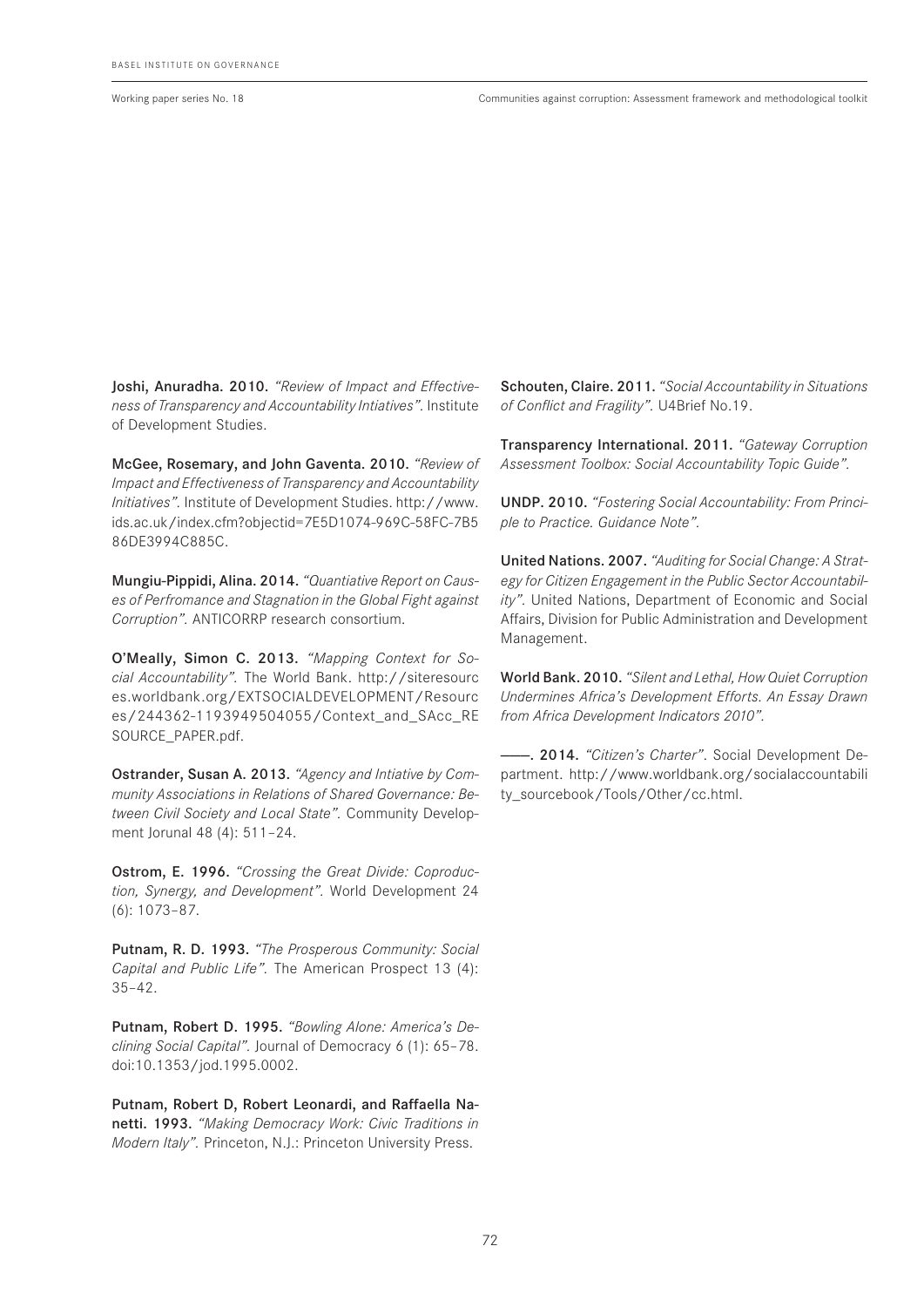# 11. List of Acronyms

| <b>BULHON</b> | Project Bayaniham Undertaking a Healthy and Organized Neighbourhood    |
|---------------|------------------------------------------------------------------------|
| CBOs          | <b>Community Based Organizations</b>                                   |
| CSC           | Community Score Card                                                   |
| <b>CSO</b>    | Civil Society Organization                                             |
| FA            | Farmers' Association                                                   |
| FGD           | Focus Group Discussion                                                 |
| GII-SA        | Ghana Integrity Initiative Social Accountability Project               |
| <b>GHS</b>    | Ghana Health Service                                                   |
| LGU           | Local Government Unit                                                  |
| <b>MAO</b>    | Municipal Agriculture Office                                           |
| <b>NHIS</b>   | National Health Insurance Scheme                                       |
| PACDE         | UNDP Global Programme on Anti Corruption                               |
| SA            | Social Accountability                                                  |
| <b>ZTCHSS</b> | Project "Zero Tolerance for Corruption in the Health Sector in Serbia" |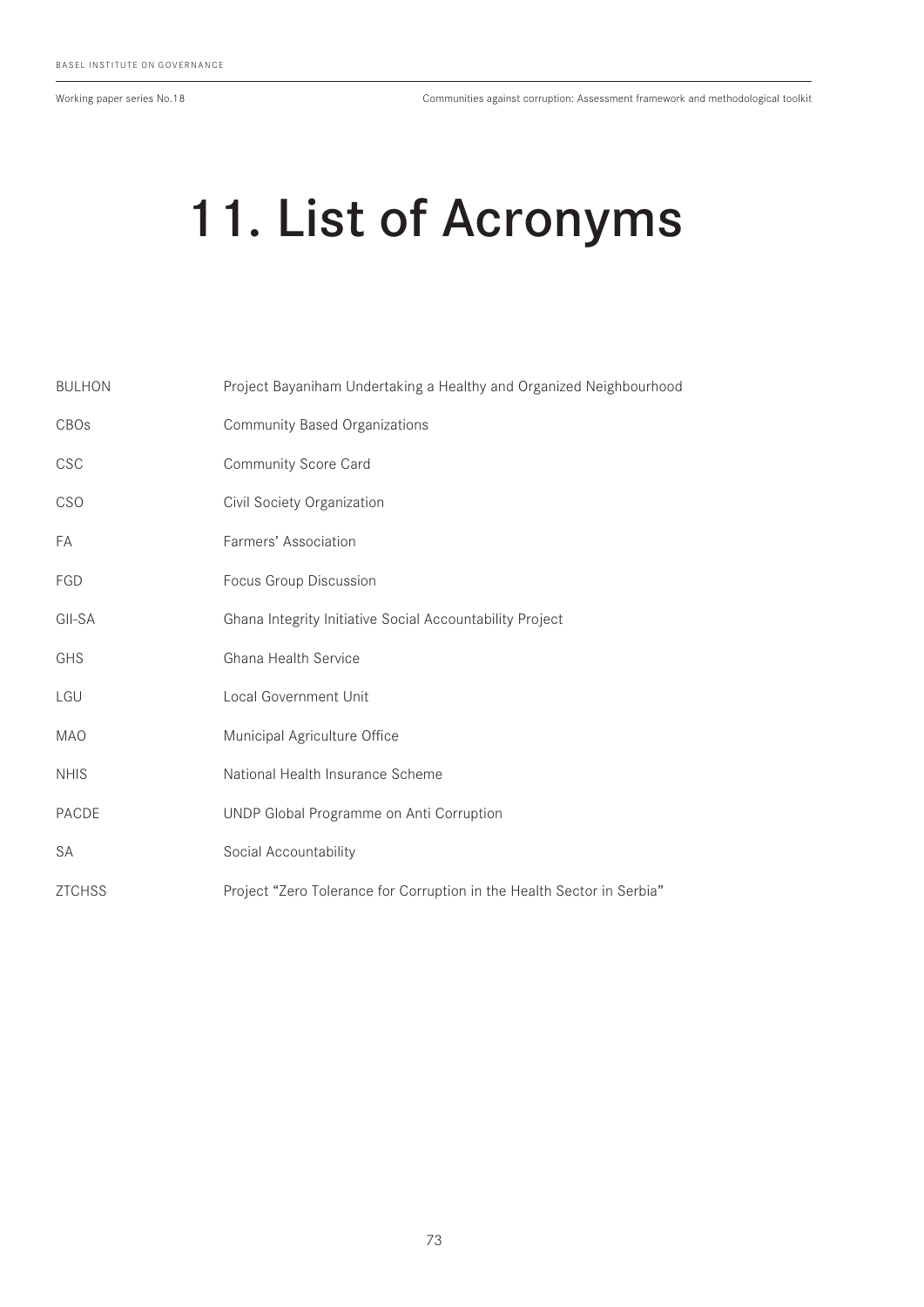Communities against corruption: Assessment framework and methodological toolkit

## **Notes**

| ------------- |  |
|---------------|--|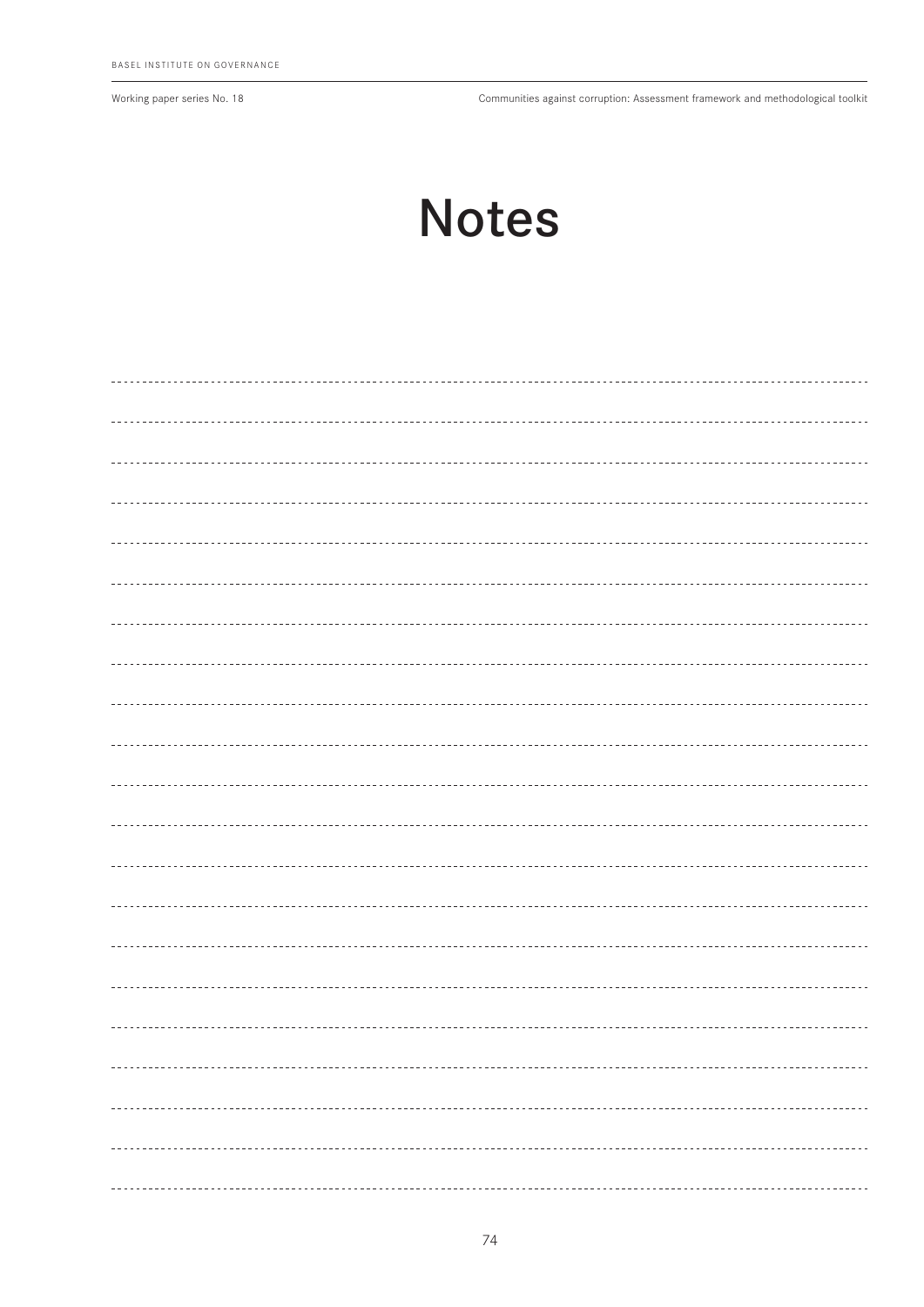Communities against corruption: Assessment framework and methodological toolkit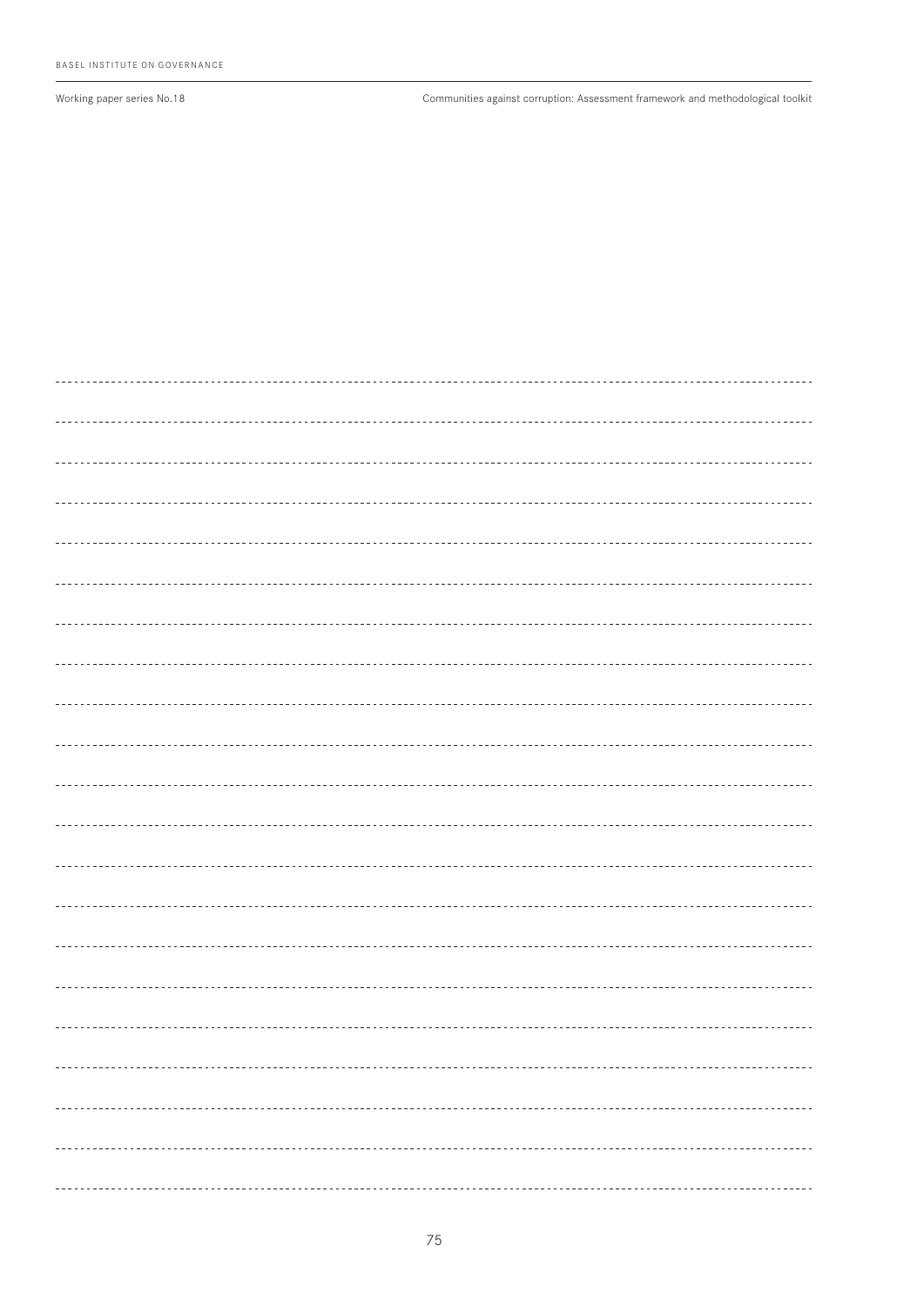Communities against corruption: Assessment framework and methodological toolkit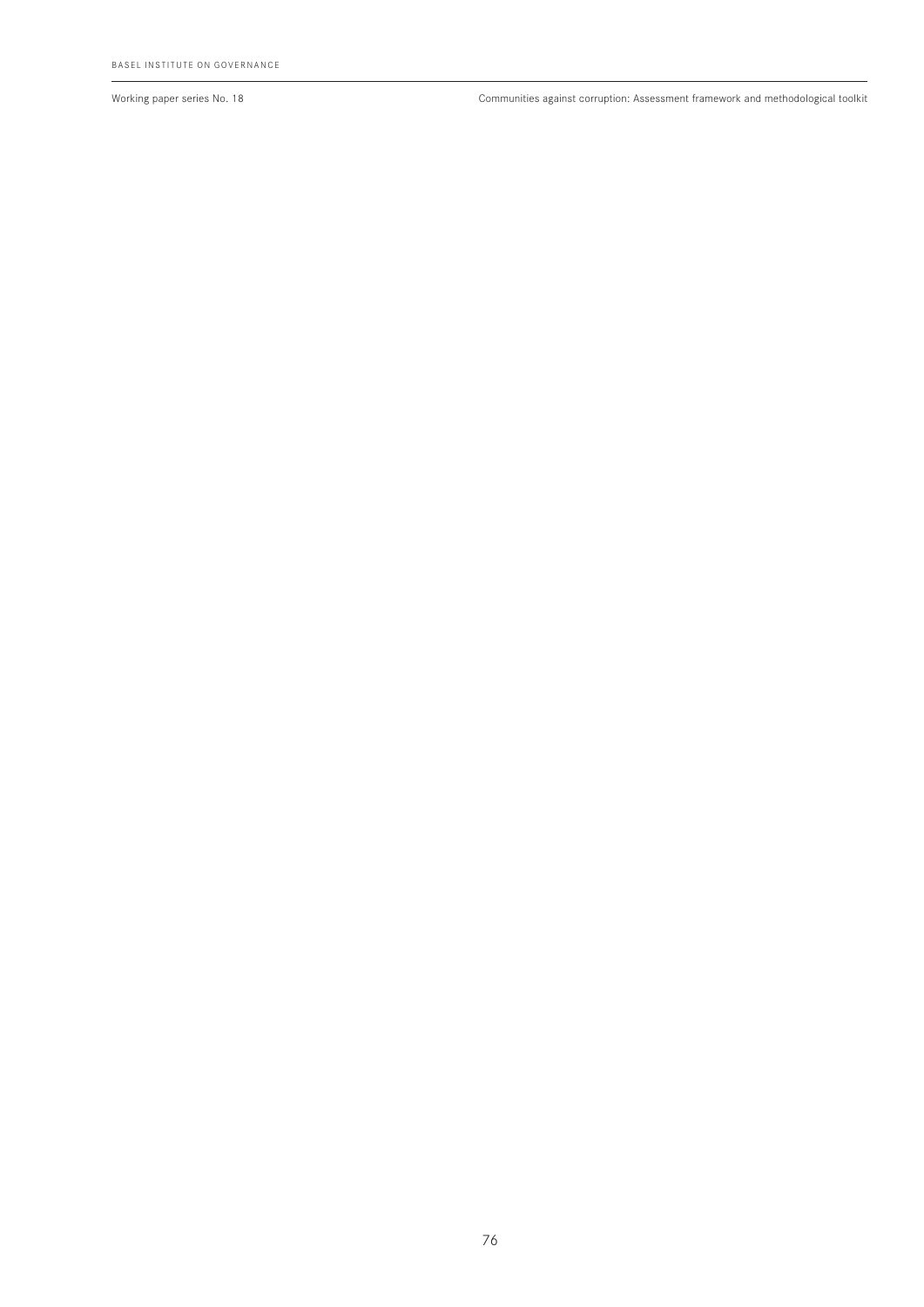#### Basel Institute on Governance

The Basel Institute on Governance is an independent non-profit think tank conducting research, policy development and capacity building in the areas of corporate and public governance, anti-corruption and asset tracing and recovery. Based in Basel, Switzerland, and associated with the University of Basel, the Institute co-operates with governments and international and non-governmental organisations from around the world. Notably, the Institute also acts as a facilitator in debates on delicate corporate governance issues.

#### Working papers

In this working paper series the Basel Institute on Governance publishes reports by staff members and invited international experts, covering critical issues of governance theory and practice. For a list of publications, please visit www.baselgovernance.org.